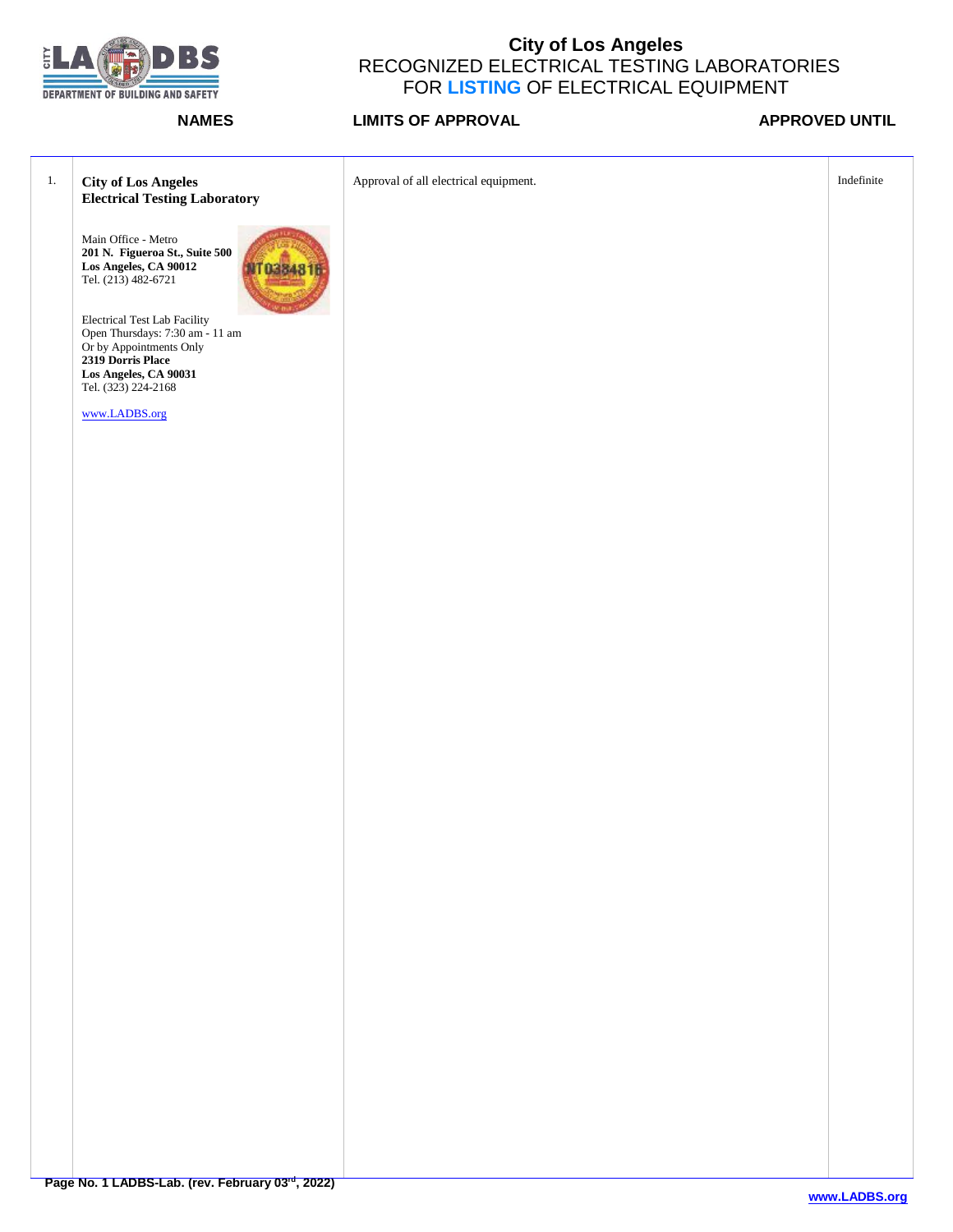

**NAMES LIMITS OF APPROVAL APPROVED UNTIL** 

As a covered entity under Title II of the Americans with Disabilities Act, the City of Los Angeles does not discriminate on the basis of disability and, upon request will provide reasonable accommodation to ensure equal access to its programs, services and activities.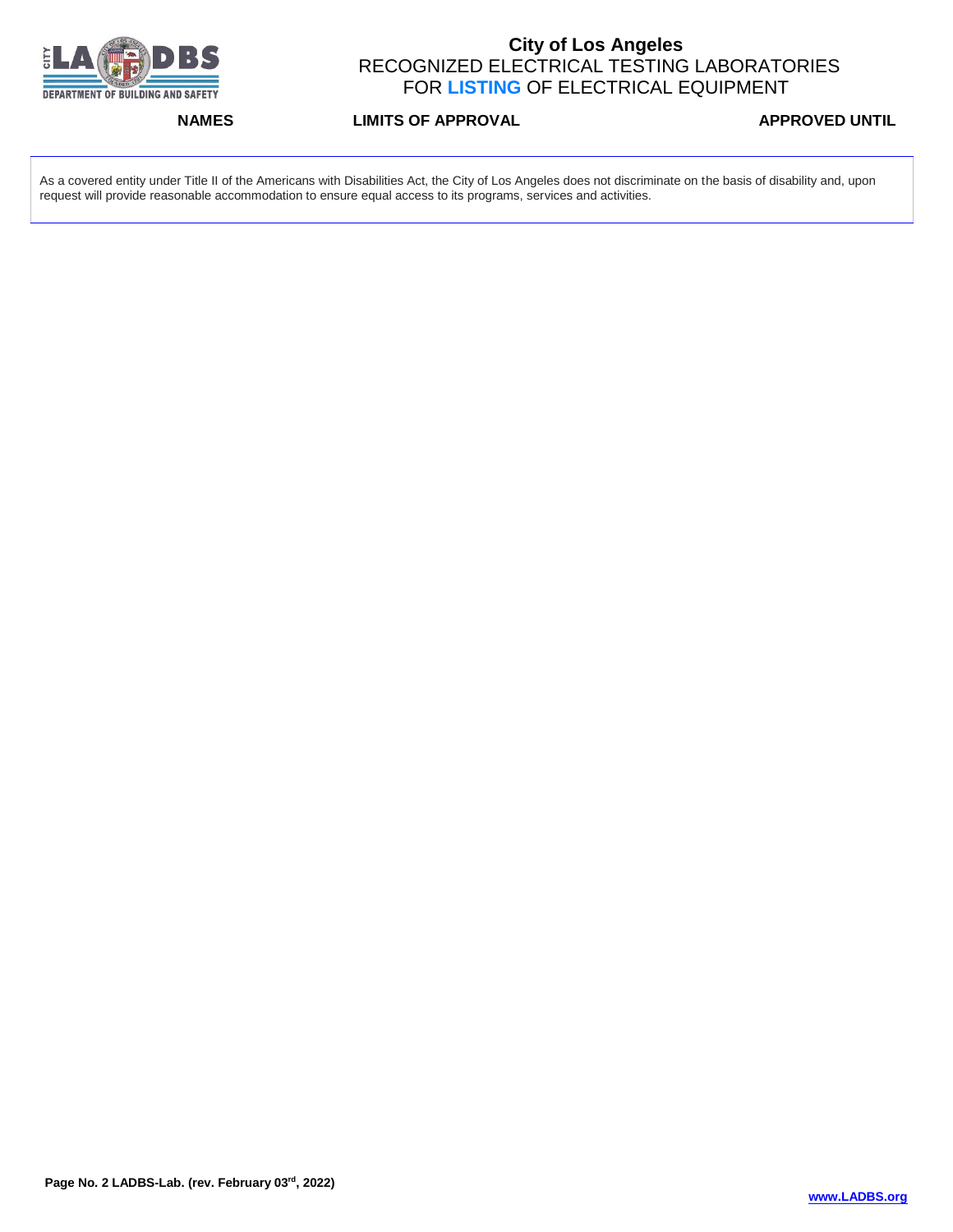

### **NAMES LIMITS OF APPROVAL APPROVED UNTIL**

August 21, 2022

### 2. **Canadian Standards Association (CSA)** Main Office - Toronto **178 Rexdale Boulevard Toronto, Ontario, Canada M9W 1R3** Tel. (416) 747-4000 Montreal Office **865 Ellingham St, Pointe-Claire, Quebec, Canada H9R 5E8** Vancouver Office **13799 Commerce Parkway Richmond, British Columbia, Canada V6V 2N9** Edmonton Office **1707 94th Street Edmonton, Alberta, Canada T6N 1E6** Cleveland Office **8501 E. Pleasant Valley Road Cleveland, Ohio 44131** Tel. (216) 524-1990 Irvine Office **34 Bunsen Irvine, CA 92618** Tel. (949) 733-4300 Alpharetta Office 6215 Shiloh Crossing Bldg 100, #A Alpharetta, GA 30005 Tel (416) 747-4013 https://www.csagroup.org Note: Each listed or certified equipment shall be marked with a listing or certification mark or logo unique to this organization and the name or location of the approving branch laboratory. **Only these CSA offices are recognized for:** All electrical equipment tested to the National Electrical Code and ANSI standards. A "US" mark or approved equivalent marking shall be included in the equipment label at the proximity of the "CSA" marking ASME A.17.5 Elevators and Escalator Electrical Equipment ANSI C37.09 (1) Standard Test Procedure for AC High-Voltage Circuit Breakers Rated on a Symmetrical Current Basis ANSI C37.013(1) AC High-Voltage Generator Circuit Breakers Rated on a Symmetrical ANSI C37.13 (1) Low-Voltage AC Power Circuit Breakers Used in Enclosures ANSI C37.14 (1) Low-Voltage DC Power Circuit Breakers Used in Enclosures ANSI C37.17 (1) Trip Devices for AC and General Purpose DC Low-Voltage Power Circuit Breakers ANSI C37.18 (1) Enclosed Field Discharge Circuit Breakers for Rotating Electric Machinery ANSI C37.20.1(1) Metal-Enclosed Low-Voltage Power circuit-Breaker Switchgear ANSI C37.20.2(1) Metal-Clad and Station-Type Cubicle Switchgear ANSI C37.20.3(1) Metal-Enclosed Interrupter Switchgear ANSI C37.21(1) Control Switchboards ANSI C37.23 (1) Metal Enclosed Bus and Calculating Losses in Isolated-Place Bus ANSI C37.29 (1) Low-Voltage AC Power Circuit Protectors Used in Enclosures ANSI C37.41 (1) Design Tests for High-Voltage Fuses, Distribution Enclosed Single Pole Air Switches, Fuse Disconnecting Switches and Accessories ANSI C37.45 (1) Distribution Enclosed Single-Pole Air Switches<br>ANSI C37.46 (1) Specifications for Power Fuses and Fuse Discon Specifications for Power Fuses and Fuse Disconnecting Switches ANSI C37.47 (1) Specifications for Distribution Fuse Disconnecting Switches, Fuse Supports, and Current-Limiting Fuses ANSI C37.50 (1) Low-Voltage AC Power Circuit Breakers Used in Enclosures - - Test Procedures ANSI C37.51 (1) Metal-Enclosed Low Voltage AC Power Circuit-Breaker Switchgear Assemblies - - Conformance Test Procedures ANSI C37.52 (1) Low-Voltage AC Power Circuit Protectors Used in Enclosures - - Test Procedures ANSI C37.53.1.(1) High-Voltage Current Motor-Starter Fuses - - Conformance Test Procedures ANSI C37.54 (1) Indoor Alternating-Current High Voltage Circuit Breakers Applied as Removable Elements in Metal-Enclosed Switchgear, Assemblies- - Conformance Test Procedures ANSI C37.55 (1) Metal-Clad Switchgear Assemblies - - Conformance Test Procedures Metal-Enclosed Interrupter Switchgear Assemblies - - Conformance Testing ANSI C37.58 (1) Indoor AC Medium-Voltage Switches for Use in Metal-Enclosed Switchgear - - Conformance Testing Procedures<br>ANSI C37.66 (1) Oil-Filled Capacitor Switches for Oil-Filled Capacitor Switches for Alternating-Current Systems - - Requirements ANSI C37.121(1) Unit Substations - - Requirements<br>ANSI C57.13 (1) Requirements for Instrument Tran Requirements for Instrument Transformers ANSI C62.11 (1) Metal Oxide Surge Arresters for AC Power Circuits<br>ANSI S82.02.01 Electric and Electronic Test. Measuring. Controlling Electric and Electronic Test, Measuring, Controlling, and Related Equipment: General Requirement<br>ANSI 721 1 Household C ANSI Z21.1 Household Cooking Gas Appliances<br>ANSI Z21.5.1 Gas Clothes Dryers - - Type 1 ANSI Z21.5.1 Gas Clothes Dryers - - Type 1<br>ANSI Z21.5.2 Gas Clothes Dryers, Type 2, V ANSI Z21.5.2 Gas Clothes Dryers, Type 2, Volume II<br>ANSI Z21.10.1 Gas Water Heaters - - Automatic Storag Gas Water Heaters - - Automatic Storage Type Water Heaters with Inputs of 70,000 Btu Per Hour or Less<br>ANSI Z21.11.2 Gas-Fired Room Heat ANSI Z21.11.2 Gas-Fired Room Heaters - - Volume II - - Unrented Room ANSI Z21.15 Manually Operated Gas Valves<br>ANSI Z21.17 Domestic gas Conversion Burne Domestic gas Conversion Burners ANSI Z21.18 Gas Appliance Pressure Regulators<br>ANSI Z21.19 Refrigerators Using Gas Fuel ANSI Z21.19 Refrigerators Using Gas Fuel<br>ANSI Z21.20 Automatic Gas Ignition System ANSI Z21.20 Automatic Gas Ignition Systems and Components<br>ANSI Z21.21 Automatic Valves for Gas Appliances Automatic Valves for Gas Appliances ANSI Z21.22 Relief Valves and Automatic Gas Shutoff Devices for Hot Water Supply Systems<br>ANSI 721.23 Gas Appliance Thermostats Gas Appliance Thermostats ANSI Z21.24 Metal Connectors for Gas Appliances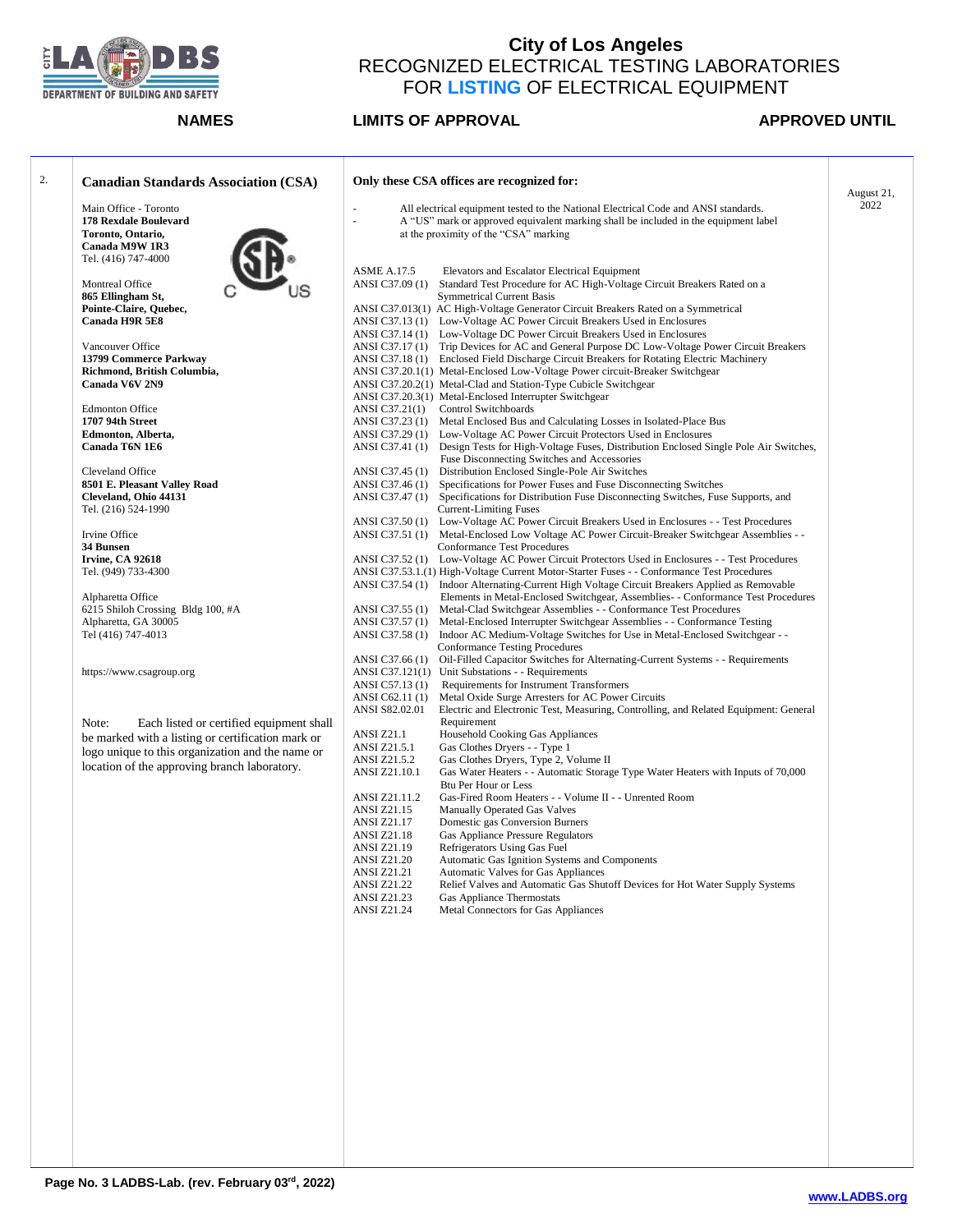

| 2. | <b>Canadian Standards Association (CSA)</b>           | Only these CSA offices are recognized for:                                                                                                           | August 21,<br>2022 |
|----|-------------------------------------------------------|------------------------------------------------------------------------------------------------------------------------------------------------------|--------------------|
|    | Main Office - Toronto                                 | All electrical equipment tested to the National Electrical Code and ANSI standards.<br>ä,                                                            |                    |
|    | 178 Rexdale Boulevard                                 | L.<br>A "US" mark or approved equivalent marking shall be included in the equipment label                                                            |                    |
|    | Toronto, Ontario,                                     | at the proximity of the "CSA" marking                                                                                                                |                    |
|    | Canada M9W 1R3                                        |                                                                                                                                                      |                    |
|    | Tel. (416) 747-4000                                   | ANSI Z21.40.1<br>Gas-Fired Absorption Summer Air Conditioning Appliances                                                                             |                    |
|    |                                                       | ANSI Z21.40.2<br>Gas-Fired, Work Activated Air-Conditioning and Heat Pump Appliances (internal                                                       |                    |
|    | Montreal Office<br>865 Ellingham Street,              | Combustion<br><b>ANSI Z21.41</b><br>Quick-Disconnect Devices for Use with Gas Fuel                                                                   |                    |
|    | Pointe-Claire, Quebec,                                | <b>ANSI Z21.42</b><br><b>Gas-Fires Illuminating Appliances</b>                                                                                       |                    |
|    | Canada H9R 5E8                                        | <b>ANSI Z21.47</b><br><b>Gas-Fired Central Furnaces</b>                                                                                              |                    |
|    |                                                       | Vented Decorative Gas Appliances<br><b>ANSI Z21.50</b>                                                                                               |                    |
|    | Vancouver Office                                      | Gas Hose Connectors for Portable Outdoor Gas-Fired Appliances<br><b>ANSI Z21.54</b>                                                                  |                    |
|    | 13799 Commerce Parkway                                | Gas-Fired Pool Heaters<br>ANSI Z21.56                                                                                                                |                    |
|    | Richmond, British Columbia,                           | ANSI Z21.57<br>Recreational Vehicle Cooking Gas Appliances                                                                                           |                    |
|    | Canada V6V 2N9                                        |                                                                                                                                                      |                    |
|    | <b>Edmonton Office</b>                                | <b>ANSI Z21.58</b><br><b>Outdoor Cooking Gas Appliances</b><br><b>ANSI Z21.60</b><br>Decorative Gas Appliances for Installation in Vented Fireplaces |                    |
|    | 1707 94th Street                                      | <b>ANSI Z21.66</b><br>Automatic Vent Damper Devices for Use With Gas-Fired Appliances Electrically                                                   |                    |
|    | Edmonton, Alberta,                                    | Operated                                                                                                                                             |                    |
|    | Canada T6N 1E6                                        | ANSI Z21.69 Connectors for Movable Gas Appliances                                                                                                    |                    |
|    |                                                       | ANSI Z21.73 Portable Camp Lanterns for Use With Propane Gas                                                                                          |                    |
|    | Cleveland Office                                      | ANSI Z21.74 Portable Refrigerators for Use With HD-5 Propane Gas                                                                                     |                    |
|    | 8501 E. Pleasant Valley Road<br>Cleveland, Ohio 44131 | ANSI Z21.76 Gas-Fired Unvented Catalytic Room Heaters for Use With Liquefied                                                                         |                    |
|    | Tel. (216) 524-1990                                   | Petroleum (LP) Gases                                                                                                                                 |                    |
|    |                                                       | ANSI Z83.4 Direct Gas-Fired Make-Up Air Heaters                                                                                                      |                    |
|    | Irvine Office                                         | ANSI Z83.7 Gas-Fired Construction Heaters                                                                                                            |                    |
|    | 34 Bunsen                                             | ANSI Z83.11 Gas Food Service Equipment - - Ranges and Unit Broilers                                                                                  |                    |
|    | <b>Irvine, CA 92618</b>                               | ANSI Z83.18 Direct Gas-Fired Industrial Air Heaters                                                                                                  |                    |
|    | Tel. (949) 733-4300                                   | UL 1 Flexible Metal Conduit                                                                                                                          |                    |
|    | Alpharetta Office                                     | UL 4 Armored Cable                                                                                                                                   |                    |
|    | 6215 Shiloh Crossing Bldg 100, #A                     | UL 5 Surface Metal Raceways and Fittings                                                                                                             |                    |
|    | Alpharetta, GA 30005                                  | UL 5A Nonmetallic Surface Raceways and Fittings                                                                                                      |                    |
|    | Tel (416) 747-4013                                    | UL 5B Strut-Type Channel Raceways and Fittings                                                                                                       |                    |
|    |                                                       | UL 6 Rigid Metal Conduit                                                                                                                             |                    |
|    |                                                       | UL 13 Power-Limited Circuit Cables                                                                                                                   |                    |
|    | https://www.csagroup.org                              | UL 20 General-Use Snap Switches                                                                                                                      |                    |
|    |                                                       | UL 22 Electric Amusement Machines                                                                                                                    |                    |
|    |                                                       | UL 44 Rubber-Insulated Wires and Cables                                                                                                              |                    |
|    | Note:<br>Each listed or certified equipment shall     | UL 48 Electric Signs                                                                                                                                 |                    |
|    | be marked with a listing or certification mark or     | UL 50 Electrical Cabinets and Boxes                                                                                                                  |                    |
|    | logo unique to this organization and the name or      | UL 51 Power-Operated Pumps for Anhydrous Ammonia and LP-Gas                                                                                          |                    |
|    | location of the approving branch laboratory.          | UL 62 Flexible Cord and Fixture Wire                                                                                                                 |                    |
|    |                                                       | UL 65 Electric Wired Cabinets                                                                                                                        |                    |
|    |                                                       | UL 67 Electric Panelboards                                                                                                                           |                    |
|    |                                                       | UL 69 Electric Fence Controllers                                                                                                                     |                    |
|    |                                                       | UL 73 Electric-Morot-Operated Appliances                                                                                                             |                    |
|    |                                                       | UL 79 Power-Operated Pumps for Petroleum Product Dispensing Systems                                                                                  |                    |
|    |                                                       | UL 82 Electric Gardening Appliances                                                                                                                  |                    |
|    |                                                       | UL 83 Thermoplastic-Insulated Wires and Cables                                                                                                       |                    |
|    |                                                       | UL 87 Power-Operated Dispensing Devices for Petroleum Products                                                                                       |                    |
|    |                                                       | UL 94 Tests for Flammability of Plastic Materials for Parts in Devices and Appliances                                                                |                    |
|    |                                                       | UL 96 Lightning Protection Components                                                                                                                |                    |
|    |                                                       | UL 98 Enclosed and Dead-Front Switches                                                                                                               |                    |
|    |                                                       | UL 104 Elevator Door Locking Devices                                                                                                                 |                    |
|    |                                                       | UL 122 Electric Photographic Equipment                                                                                                               |                    |
|    |                                                       | UL 125 Valves for Anhydrous Ammonia and LP-Gas (Other Than Safety Relief)                                                                            |                    |
|    |                                                       | UL 130 Electric Heating Pads<br>UL 132 Safety Relief Valves for Anhydrous Ammonia and LP-Gas                                                         |                    |
|    |                                                       |                                                                                                                                                      |                    |
|    |                                                       | UL 141 Garment Finishing Appliances<br>UL 144 Pressure Regulating Valves for LP-Gas                                                                  |                    |
|    |                                                       | UL 147 LP- and MPS-Gas Torches                                                                                                                       |                    |
|    |                                                       | UL 150 Antenna Rotators                                                                                                                              |                    |
|    |                                                       | UL 153 Portable Electric Lamps                                                                                                                       |                    |
|    |                                                       | UL 174 Household Electric Storage-Tank Water Heaters                                                                                                 |                    |
|    |                                                       | UL 183 Manufactures Wiring Systems                                                                                                                   |                    |
|    |                                                       | UL 187 X-Ray Equipment                                                                                                                               |                    |
|    |                                                       |                                                                                                                                                      |                    |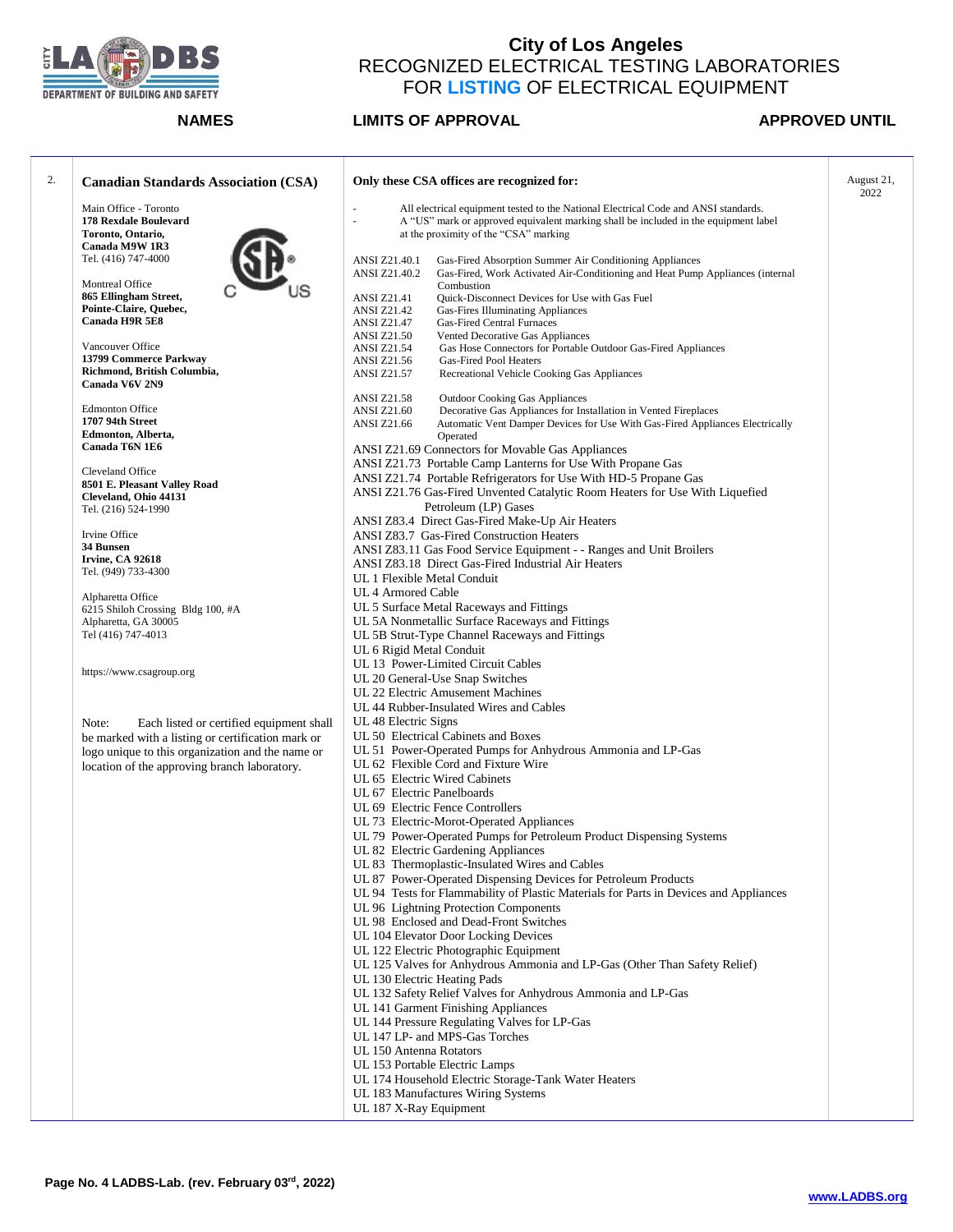

| 2. | <b>Canadian Standards Association (CSA)</b>       | Only these CSA offices are recognized for:                                                                                    | August 21,<br>2022 |
|----|---------------------------------------------------|-------------------------------------------------------------------------------------------------------------------------------|--------------------|
|    | Main Office - Toronto                             | ä,<br>All electrical equipment tested to the National Electrical Code and ANSI standards.                                     |                    |
|    | 178 Rexdale Boulevard                             | A "US" mark or approved equivalent marking shall be included in the equipment label<br>ä,                                     |                    |
|    | Toronto, Ontario,                                 | at the proximity of the "CSA" marking                                                                                         |                    |
|    | Canada M9W 1R3<br>Tel. (416) 747-4000             | UL 197 Commercial Electric Cooking Appliances                                                                                 |                    |
|    |                                                   | Ul 198M Mine Duty Fuses                                                                                                       |                    |
|    | Montreal Office                                   | UL 201 Garage Equipment                                                                                                       |                    |
|    | 865 Ellingham Street,                             | UL 207 Nonelectrical Refrigerant Containing Components and Accessories                                                        |                    |
|    | Pointe-Claire, Quebec,<br>Canada H9R 5E8          | UL 209 Cellular Metal Floor Electrical Raceways and Fittings                                                                  |                    |
|    |                                                   | UL 218 Fire Pump Controllers                                                                                                  |                    |
|    | Vancouver Office                                  | UL 224 Extruded Insulating Tubing                                                                                             |                    |
|    | 13799 Commerce Parkway                            | UL 228 Door Closers-Holders, and Integral Smoke Detectors                                                                     |                    |
|    | Richmond, British Columbia,<br>Canada V6V 2N9     | UL 231 Electrical Power Outlets                                                                                               |                    |
|    |                                                   | UL 234 Low Voltage Lighting Fixtures for Use in Recreational Vehicles                                                         |                    |
|    | <b>Edmonton Office</b>                            | UL 244A Solid-State Controls for Appliances                                                                                   |                    |
|    | 1707 94th Street                                  | UL 248-1 Low-Voltage Fuses - - Part 1: General Requirements<br>UL 248-2 Low-Voltage Fuses - - Part 2: Class C Fuses           |                    |
|    | Edmonton, Alberta,<br>Canada T6N 1E6              | UL 248-3 Low Voltage Fuses - - Part 3: Class CA and CB Fuses                                                                  |                    |
|    |                                                   | UL 248-4 Low-Voltage Fuses - - Part 4: Class CC Fuses                                                                         |                    |
|    | Cleveland Office                                  | UL 248-5 Low-Voltage Fuses - - Part 5: Class G Fuses                                                                          |                    |
|    | 8501 E. Pleasant Valley Road                      | UL 248-6 Low-Voltage Fuses - - Part 6: Class H Non-Renewable Fuses                                                            |                    |
|    | Cleveland, Ohio 44131<br>Tel. (216) 524-1990      | UL 248-7 Low-Voltage Fuses - - Part 7: Class H Renewable Fuses                                                                |                    |
|    |                                                   | UL 248-8 Low-Voltage Fuses - - Part 8: Class J Fuses                                                                          |                    |
|    | Irvine Office                                     | UL 248-9 Low-Voltage Fuses - - Part 9: Class K Fuses                                                                          |                    |
|    | 34 Bunsen                                         | UL 248-10 Low-Voltage Fuses - - Part 10: Class L Fuses                                                                        |                    |
|    | <b>Irvine, CA 92618</b><br>Tel. (949) 733-4300    | UL 248-11 Low-Voltage Fuses - - Part 11: Plug Fuses<br>UL 248-12 Low-Voltage Fuses - - Part 12: Class R Fuses                 |                    |
|    |                                                   | UL 248-13 Low-Voltage Fuses - - Part 13: Semiconductor Fuses                                                                  |                    |
|    | Alpharetta Office                                 | UL 248-14 Low-Voltage Fuses - - Part 14: Supplemental Fuses                                                                   |                    |
|    | 6215 Shiloh Crossing Bldg 100, #A                 | UL 248-15 Low-Voltage Fuses - - Part 15: Class T Fuses                                                                        |                    |
|    | Alpharetta, GA 30005<br>Tel (416) 747-4013        | UL 248-16 Low-Voltage Fuses - - Part 16: Test Limiters                                                                        |                    |
|    |                                                   | UL 250 Household Refrigerators and Freezers                                                                                   |                    |
|    |                                                   | UL 252 Compressed Gas Regulators                                                                                              |                    |
|    | https://www.csagroup.org                          | UL 291 Automated Teller Systems                                                                                               |                    |
|    |                                                   | UL 294 Access Control System Units                                                                                            |                    |
|    |                                                   | UL 296 Oil Burners                                                                                                            |                    |
|    | Note:<br>Each listed or certified equipment shall | UL 296A Waste Oil-Burning Air-Heating Appliances<br>UL 307A Liquid Fuel-Burning Heating Appliances for Manufactured Homes and |                    |
|    | be marked with a listing or certification mark or | <b>Recreational Vehicles</b>                                                                                                  |                    |
|    | logo unique to this organization and the name or  | UL 310 Electrical Quick-Connect Terminals                                                                                     |                    |
|    | location of the approving branch laboratory.      | UL 325 Door, Drapery, Gate, Louver and Window Operators and Systems                                                           |                    |
|    |                                                   | UL 331 Strainers for Flammable Fluids and Anhydrous Ammonia                                                                   |                    |
|    |                                                   | UL 343 Pumps of Oil-Burning Appliances                                                                                        |                    |
|    |                                                   | UL 347 High-Voltage Industrial Control Equipment                                                                              |                    |
|    |                                                   | UL 353 Limit Controls                                                                                                         |                    |
|    |                                                   | UL 355 Electric Cord Reels                                                                                                    |                    |
|    |                                                   | UL 360 Liquid Tight Flexible Steel Conduit<br>UL 363 Knife Switches                                                           |                    |
|    |                                                   | UL 365 Police Station Connected Burglar Alarm Units and Systems                                                               |                    |
|    |                                                   | UL 372 Primary Safety Controls for Gas- and Oil-Fired Appliances                                                              |                    |
|    |                                                   | UL 378 Draft Equipment                                                                                                        |                    |
|    |                                                   | UL 391 Solid-Fuel and Combination-Fuel Control and Supplementary Furnaces                                                     |                    |
|    |                                                   | UL 399 Drinking-Water Coolers                                                                                                 |                    |
|    |                                                   | UL 412 Refrigeration Unit Coolers                                                                                             |                    |
|    |                                                   | UL 414 Electrical Meter Sockets                                                                                               |                    |
|    |                                                   | UL 416 Refrigerated Medical Equipment                                                                                         |                    |
|    |                                                   | UL 427 Refrigerating Units<br>UL 429 Electrically Operated Valves                                                             |                    |
|    |                                                   | UL 430 Electric Waste Disposers                                                                                               |                    |
|    |                                                   | UL 441 Gas Vents                                                                                                              |                    |
|    |                                                   | UL 444 Communications Cables                                                                                                  |                    |
|    |                                                   | UL 448 Pumps for Fire Protection Service                                                                                      |                    |
|    |                                                   | UL 452 Antenna Discharge Units                                                                                                |                    |
|    |                                                   | UL 464 Audible Signal Appliances                                                                                              |                    |
|    |                                                   | UL 466 Electric Scales                                                                                                        |                    |
|    |                                                   | UL 467 Electrical Grounding and Bonding Equipment                                                                             |                    |
|    |                                                   | UL 469 Musical Instruments and Accessories<br>UL 471 Commercial Refrigerators and Freezers                                    |                    |
|    |                                                   | UL 474 Dehumidifiers                                                                                                          |                    |
|    | nard anna<br>$E$   ADDC   $E$                     |                                                                                                                               |                    |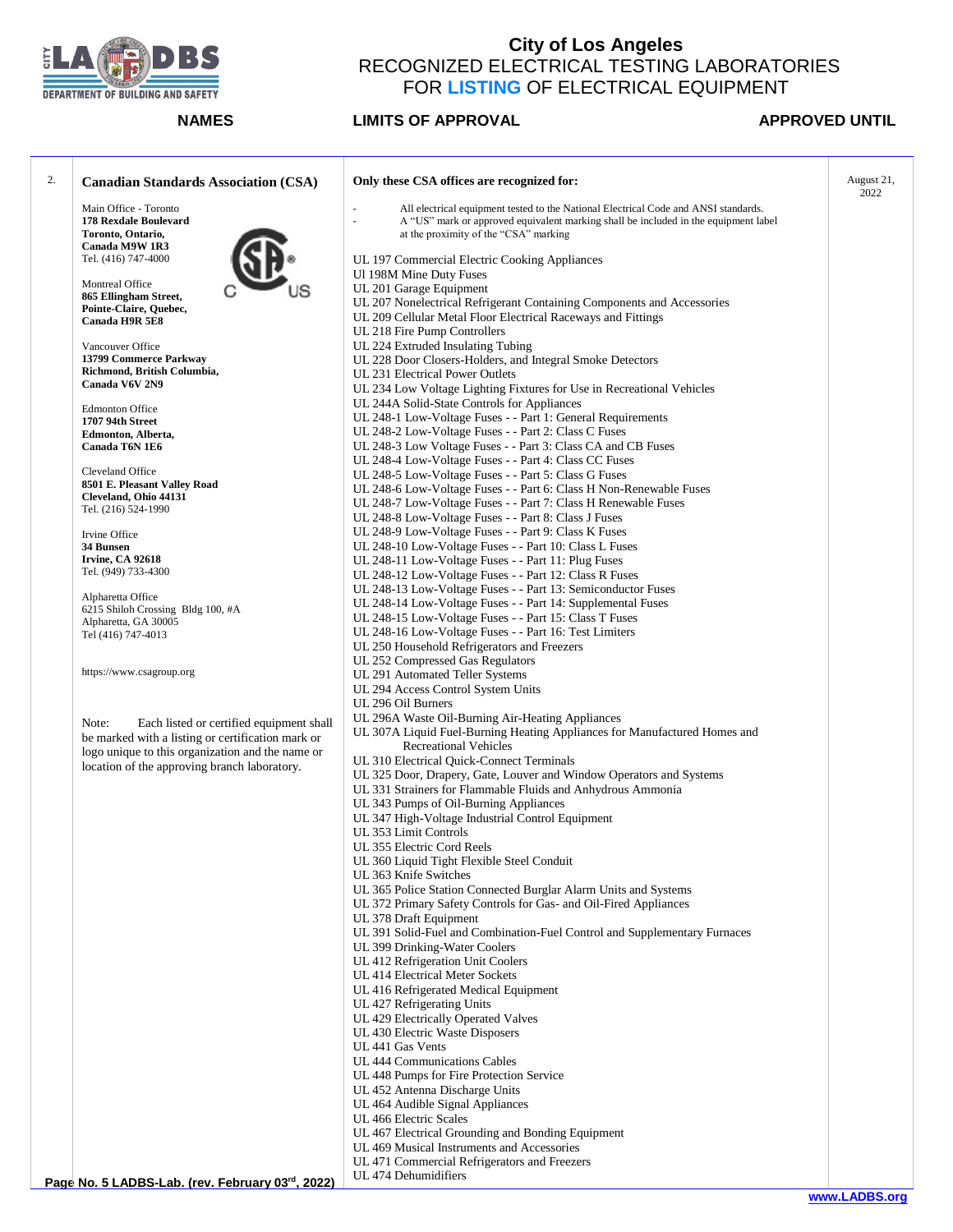

| 2. | <b>Canadian Standards Association (CSA)</b>                                                            | Only these CSA offices are recognized for:                                                                                                                                                                                      | August 21,<br>2022 |
|----|--------------------------------------------------------------------------------------------------------|---------------------------------------------------------------------------------------------------------------------------------------------------------------------------------------------------------------------------------|--------------------|
|    | Main Office - Toronto<br>178 Rexdale Boulevard<br>Toronto, Ontario,                                    | All electrical equipment tested to the National Electrical Code and ANSI standards.<br>A "US" mark or approved equivalent marking shall be included in the equipment label<br>$\omega$<br>at the proximity of the "CSA" marking |                    |
|    | Canada M9W 1R3                                                                                         |                                                                                                                                                                                                                                 |                    |
|    | Tel. (416) 747-4000                                                                                    | UL 482 Portable Sun/Heat Lamps<br>UL 484 Room Air Conditioners                                                                                                                                                                  |                    |
|    | Montreal Office<br>865 Ellingham Street,                                                               | UL 486A Wire Connectors and Soldering Lugs for Use With Copper Conductors                                                                                                                                                       |                    |
|    | Pointe-Claire, Quebec,<br>Canada H9R 5E8                                                               | UL 486A-486B Wire Connectors<br>UL 486C Splicing Wire Connectors                                                                                                                                                                |                    |
|    |                                                                                                        | UL 486D Insulated Wire Connectors for Use With Underground Conductors                                                                                                                                                           |                    |
|    | Vancouver Office                                                                                       | UL 486E Equipment Wiring Terminals for Use With Aluminum and/or Copper Conductors                                                                                                                                               |                    |
|    | 13799 Commerce Parkway<br>Richmond, British Columbia,                                                  | UL 489 Molded-Case Circuit Breakers and Circuit-Breaker Enclosures<br>UL 489A Standard for Circuit Breakers for Use in Communications Equipment                                                                                 |                    |
|    | Canada V6V 2N9                                                                                         | UL 493 Thermoplastic-Insulated Underground Feeder and Branch-Circuit Cables                                                                                                                                                     |                    |
|    | <b>Edmonton Office</b><br>1707 94th Street                                                             | UL 495 Power-Operated Dispensing Devices for LP-Gas<br>UL 496 Edison-Base Lampholders                                                                                                                                           |                    |
|    | Edmonton, Alberta,                                                                                     | UL 497 Protectors for Communication Circuits                                                                                                                                                                                    |                    |
|    | Canada T6N 1E6                                                                                         | UL 497A Secondary Protectors for Communication Circuits                                                                                                                                                                         |                    |
|    | Cleveland Office                                                                                       | UL 497B Protectors for Data Communication and Fire Alarm Circuits<br>UL 497C Protectors for Coaxial Communications Circuits                                                                                                     |                    |
|    | 8501 E. Pleasant Valley Road                                                                           | UL 498 Attachment Plugs and Receptacles                                                                                                                                                                                         |                    |
|    | Cleveland, Ohio 44131<br>Tel. (216) 524-1990                                                           | UL 498A Current Taps and Adapters                                                                                                                                                                                               |                    |
|    |                                                                                                        | UL 499 Electric Heating Appliances                                                                                                                                                                                              |                    |
|    | Irvine Office<br>34 Bunsen                                                                             | UL 406 Specialty Transformers<br>UL 507 Electric Fans                                                                                                                                                                           |                    |
|    | Irvine, CA 92618                                                                                       | UL 508 Electric Industrial Control Equipment                                                                                                                                                                                    |                    |
|    | Tel. (949) 733-4300                                                                                    | UL 508A Standard for Industrial Control Panels                                                                                                                                                                                  |                    |
|    | Alpharetta Office                                                                                      | UL 508C Power conversion Equipment<br>UL 510 Insulating Tape                                                                                                                                                                    |                    |
|    | 6215 Shiloh Crossing Bldg 100, #A<br>Alpharetta, GA 30005                                              | UL 512 Fuseholders                                                                                                                                                                                                              |                    |
|    | Tel (416) 747-4013                                                                                     | UL 514A Metallic Outlet Boxes, Electrical                                                                                                                                                                                       |                    |
|    |                                                                                                        | UL 514B Fittings for Conduit and Outlet Boxes<br>UL 514C Nonmetallic Outlet Boxes, Flush-Device Boxes and Covers                                                                                                                |                    |
|    | https://www.csagroup.org                                                                               | UL 515 Electrical Resistance Heat Tracing for Commercial and Industrial Equipment                                                                                                                                               |                    |
|    |                                                                                                        | UL 536 Flexible Metallic Hose                                                                                                                                                                                                   |                    |
|    |                                                                                                        | UL 541 Refrigerated Vending Machine<br>UL 542 Lampholders, Starters, and Starter Holders for Fluorescent Lamps                                                                                                                  |                    |
|    | Note:<br>Each listed or certified equipment shall<br>be marked with a listing or certification mark or | UL 544 Electric Medical and Dental Equipment                                                                                                                                                                                    |                    |
|    | logo unique to this organization and the name or                                                       | UL 551 Transformer-Type Arc-Welding Machines                                                                                                                                                                                    |                    |
|    | location of the approving branch laboratory.                                                           | UL 561 Floor Finishing Machines<br>UL 563 Ice Makers                                                                                                                                                                            |                    |
|    |                                                                                                        | UL 567 Pipe Connectors for Flammable and Combustible Liquids and LP-Gas                                                                                                                                                         |                    |
|    |                                                                                                        | UL 569 Pigtails and Flexible Hoses                                                                                                                                                                                              |                    |
|    |                                                                                                        | UL 574 Electric Oil Heater<br>UL 588 Christmas-Tree and Decorative-Lighting Outfits                                                                                                                                             |                    |
|    |                                                                                                        | UL 603 Power Supplies for Use With Burglar-Alarm Systems                                                                                                                                                                        |                    |
|    |                                                                                                        | UL 609 Local Burglar-Alarm Units and Systems                                                                                                                                                                                    |                    |
|    |                                                                                                        | UL 621 Ice Cream Makers<br>UL 632 Electrically Actuated Transmitters                                                                                                                                                            |                    |
|    |                                                                                                        | UL 634 Connectors and Switches for Use With burglar-Alarm Systems                                                                                                                                                               |                    |
|    |                                                                                                        | UL 636 Holdup alarm Units and Systems                                                                                                                                                                                           |                    |
|    |                                                                                                        | UL 639 Intrusion-Detection Units<br>UL 651 Schedule 40 and 80 Rigid PVC Conduit                                                                                                                                                 |                    |
|    |                                                                                                        | UL 651A Type EB and A rigid PVC Conduit and HDPE Conduit                                                                                                                                                                        |                    |
|    |                                                                                                        | UL 651B Continuous Length High Density Polyethylene Conduit                                                                                                                                                                     |                    |
|    |                                                                                                        | UL 664 Commercial (Class IV) Electric Dry-Cleaning Machines<br>UL 674 Electric Motors and Generators for Use in Hazardous (Classified) Locations                                                                                |                    |
|    |                                                                                                        | UL 676 Underwater Lighting Fixtures                                                                                                                                                                                             |                    |
|    |                                                                                                        | UL 680 Emergency Vault Ventilators and Vault Ventilating Parts                                                                                                                                                                  |                    |
|    |                                                                                                        | UL 696 Electric Toys<br>UL 697 Toy Transformers                                                                                                                                                                                 |                    |
|    |                                                                                                        | UL 698 Industrial control Equipment for Use in Hazardous (Classified) Locations                                                                                                                                                 |                    |
|    |                                                                                                        | UL 705 Power Ventilators                                                                                                                                                                                                        |                    |
|    |                                                                                                        | UL 710 Grease Extractors for Exhaust Ducts<br>UL 719 Nonmetallic Sheathed Cables                                                                                                                                                |                    |
|    |                                                                                                        | UL 726 Oil-Fired Boiler Assemblies                                                                                                                                                                                              |                    |
|    |                                                                                                        | UL 727 Oil-Fired Central Furnaces                                                                                                                                                                                               |                    |
|    |                                                                                                        | UL 733 Oil-Fired Air Heaters and Direct-Fired Heaters<br>UL 745-1 Portable Electric Tools                                                                                                                                       |                    |
|    | Page No. 6   ADRS-Lab (roy February 03rd 2022)                                                         |                                                                                                                                                                                                                                 |                    |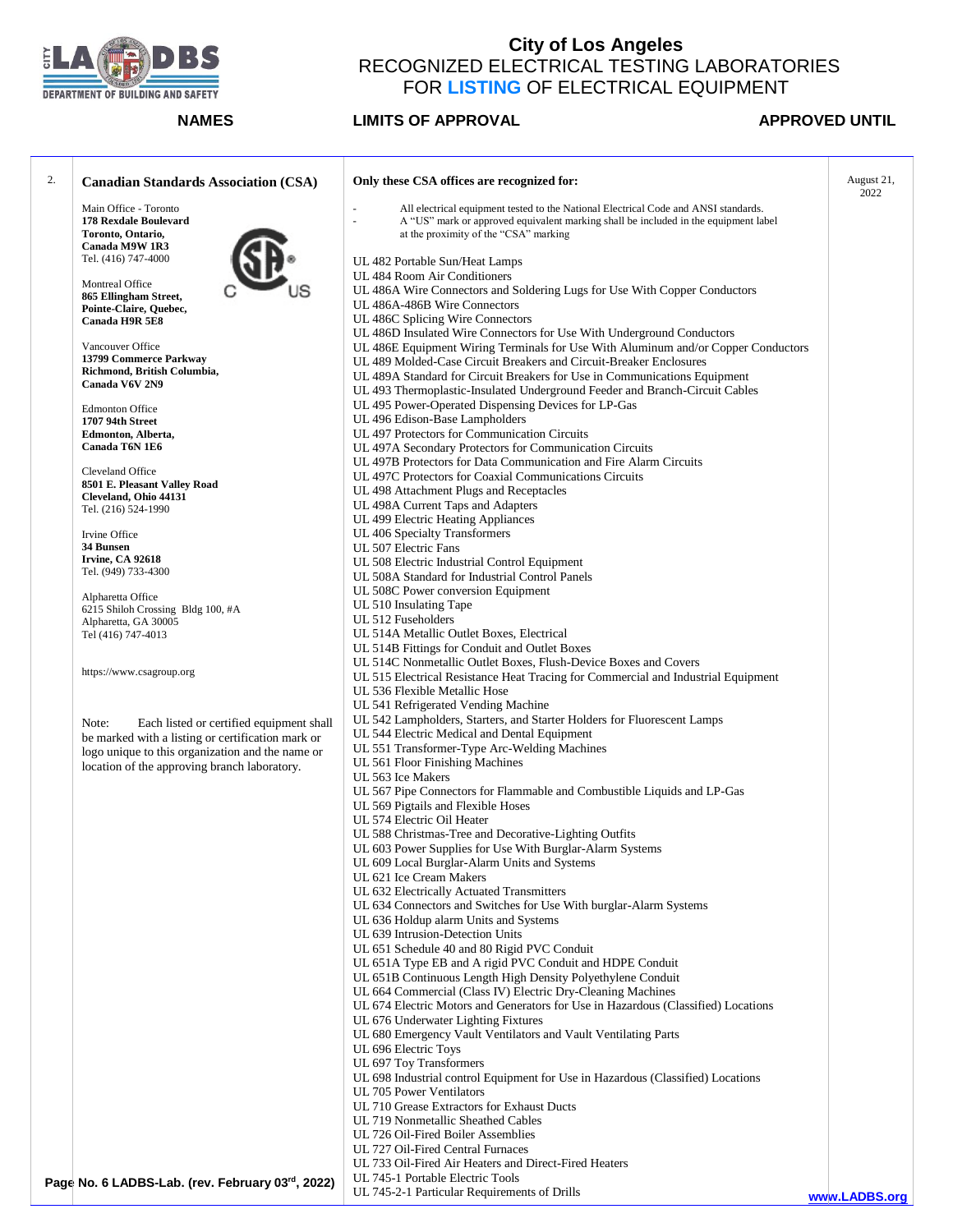

| <b>Canadian Standards Association (CSA)</b>            | Only these CSA offices are recognized for:                                                                      | August 21,<br>2022 |
|--------------------------------------------------------|-----------------------------------------------------------------------------------------------------------------|--------------------|
| Main Office - Toronto                                  | All electrical equipment tested to the National Electrical Code and ANSI standards.<br>$\overline{\phantom{a}}$ |                    |
| 178 Rexdale Boulevard                                  | $\bar{z}$<br>A "US" mark or approved equivalent marking shall be included in the equipment label                |                    |
| Toronto, Ontario,                                      | at the proximity of the "CSA" marking                                                                           |                    |
| Canada M9W 1R3                                         |                                                                                                                 |                    |
| Tel. (416) 747-4000                                    | UL 745-2-2 Particular Requirements for Screwdrivers and Impact Wrenches                                         |                    |
|                                                        | UL 745-2-3 Particular Requirements for Grinders, Polishers, and Disk-Type Sanders                               |                    |
| Montreal Office                                        | UL 745-2-4 Particular Requirements for Sanders                                                                  |                    |
| 865 Ellingham Street,                                  | UL 745-2-5 Particular Requirements for circular Saws and Circular Knives                                        |                    |
| Pointe-Claire, Quebec,<br>Canada H9R 5E8               | UL 745-2-6 Particular Requirements for Hammers                                                                  |                    |
|                                                        | UL 745-2-8 Particular Requirements for Shears and Nibblers                                                      |                    |
| Vancouver Office                                       |                                                                                                                 |                    |
| 13799 Commerce Parkway                                 | UL 745-2-9 Particular Requirements for Tappers                                                                  |                    |
| Richmond, British Columbia,                            | UL 745-2-11 Particular Requirements for Reciprocating Saws                                                      |                    |
| Canada V6V 2N9                                         | UL 745-2-12 Particular Requirements for Concrete Vibrators                                                      |                    |
|                                                        | UL 745-2-14 Particular Requirements for Planers                                                                 |                    |
| <b>Edmonton Office</b>                                 | UL 745-2-17 Particular Requirements for Routers and Trimmers                                                    |                    |
| 1707 94th Street                                       | UL 745-2-30 Particular Requirements for Staplers                                                                |                    |
| Edmonton, Alberta,                                     | UL 745-2-31 Particular Requirements for Diamond Core Drills                                                     |                    |
| Canada T6N 1E6                                         | UL 745-2-32 Particular Requirements for Magnetic Drill Presses                                                  |                    |
|                                                        | UL 745-2-33 Particular Requirements for Portable Bandsaws                                                       |                    |
| Cleveland Office                                       | UL 745-2-34 Particular Requirements for Strapping Tools                                                         |                    |
| 8501 E. Pleasant Valley Road                           | UL 745-2-35 Particular Requirements for Drain Cleaners                                                          |                    |
| Cleveland, Ohio 44131                                  |                                                                                                                 |                    |
| Tel. (216) 524-1990                                    | UL 745-2-36 Particular Requirements for Hand Motor Tools                                                        |                    |
|                                                        | UL 745-2-37 Particular Requirements for Plate Jointers                                                          |                    |
| Irvine Office                                          | UL 746A Polymeric Materials - Short Term Property Evaluations                                                   |                    |
| 34 Bunsen                                              | UL 746B Polymeric Materials - Long Term Property Evaluations                                                    |                    |
| <b>Irvine, CA 92618</b>                                | UL 746C Polymeric Materials - Use In Electrical Equipment Evaluations                                           |                    |
| Tel. (949) 733-4300                                    | UL 746E Polymeric Materials - Industrial Laminates, Filament Wound Tubing, Vulcanized                           |                    |
|                                                        | Fibre and Materials Used in Printed Wiring Boards                                                               |                    |
| Alpharetta Office<br>6215 Shiloh Crossing Bldg 100, #A | UL 749 Household Dishwashers                                                                                    |                    |
| Alpharetta, GA 30005                                   | UL 751 Vending Machines                                                                                         |                    |
| Tel (416) 747-4013                                     | UL 756 Coin and Currency Changers and Actuators                                                                 |                    |
|                                                        | UL 763 Motor-Operated Commercial Food Preparing Machines                                                        |                    |
|                                                        |                                                                                                                 |                    |
| https://www.csagroup.org                               | UL 773 Plug-In Locking-Type Photocontrols for Use With Area Lighting                                            |                    |
|                                                        | UL 773A Nonindustrial Photoelectric Switches for Lighting Control                                               |                    |
|                                                        | UL 775 Graphic Arts Equipment                                                                                   |                    |
|                                                        | UL 778 Motor-Operated Water Pumps                                                                               |                    |
| Note:<br>Each listed or certified equipment shall      | UL 781 Portable Electric Lighting Units for Use in Hazardous (Classified) Locations                             |                    |
| be marked with a listing or certification mark or      | UL 783 Electric Flashlights and Lanterns for Use in Hazardous Locations, Class I, Groups                        |                    |
| logo unique to this organization and the name or       | C and D                                                                                                         |                    |
| location of the approving branch laboratory.           | UL 795 Commercial-Industrial Gas-Heating Equipment                                                              |                    |
|                                                        | UL 796 Printed-Wiring Boards                                                                                    |                    |
|                                                        | UL 797 Electrical Metallic Tubing                                                                               |                    |
|                                                        | UL 810 Capacitors                                                                                               |                    |
|                                                        | UL 813 Commercial Audio Equipment                                                                               |                    |
|                                                        |                                                                                                                 |                    |
|                                                        | UL 814 Gas-Tub-Sign and Ignition Cable                                                                          |                    |
|                                                        | UL 817 Cord Sets and Power-Supply Cords                                                                         |                    |
|                                                        | UL 823 Electric Heaters for Use in Hazardous (Classified) Locations                                             |                    |
|                                                        | UL 826 Household Electric Clocks                                                                                |                    |
|                                                        | UL 834 Heating, Water Supply, and Power Boilers - - Electric                                                    |                    |
|                                                        | UL 842 Valves for Flammable Fluids                                                                              |                    |
|                                                        | UL 844 Electric Lighting Fixtures for Use in Hazardous (Classified) Locations                                   |                    |
|                                                        | UL 845 Electric Motor Control Centers                                                                           |                    |
|                                                        | UL 854 Service Entrance Cable                                                                                   |                    |
|                                                        | UL 858 Household Electric Rangers                                                                               |                    |
|                                                        | UL 858A Safety-Related Solid-State Controls for Electric Ranges                                                 |                    |
|                                                        | UL 857 Electric Busways and Associated Fittings                                                                 |                    |
|                                                        |                                                                                                                 |                    |
|                                                        | UL 858 Household Electric Ranges                                                                                |                    |
|                                                        | UL 858A Safety-Related solid-State Controls for Electric Ranges                                                 |                    |
|                                                        | UL 859 Personal Grooming Appliance                                                                              |                    |
|                                                        | UL 863 Electric Time-Indicating and -Recording Appliances                                                       |                    |
|                                                        | UL 864 Service Entrance Cable                                                                                   |                    |
|                                                        | UL 867 Electrostatic Air Cleaners                                                                               |                    |
|                                                        | UL 869A Reference Standard for Service Equipment                                                                |                    |
|                                                        | UL 870 Wireways, Auxiliary Gutters, and Associated Fittings                                                     |                    |
|                                                        | UL 873 Electrical Temperature-Indicating and -Regulating Equipment                                              |                    |
|                                                        | UL 875 Electric Dry Bath Heaters                                                                                |                    |
|                                                        |                                                                                                                 |                    |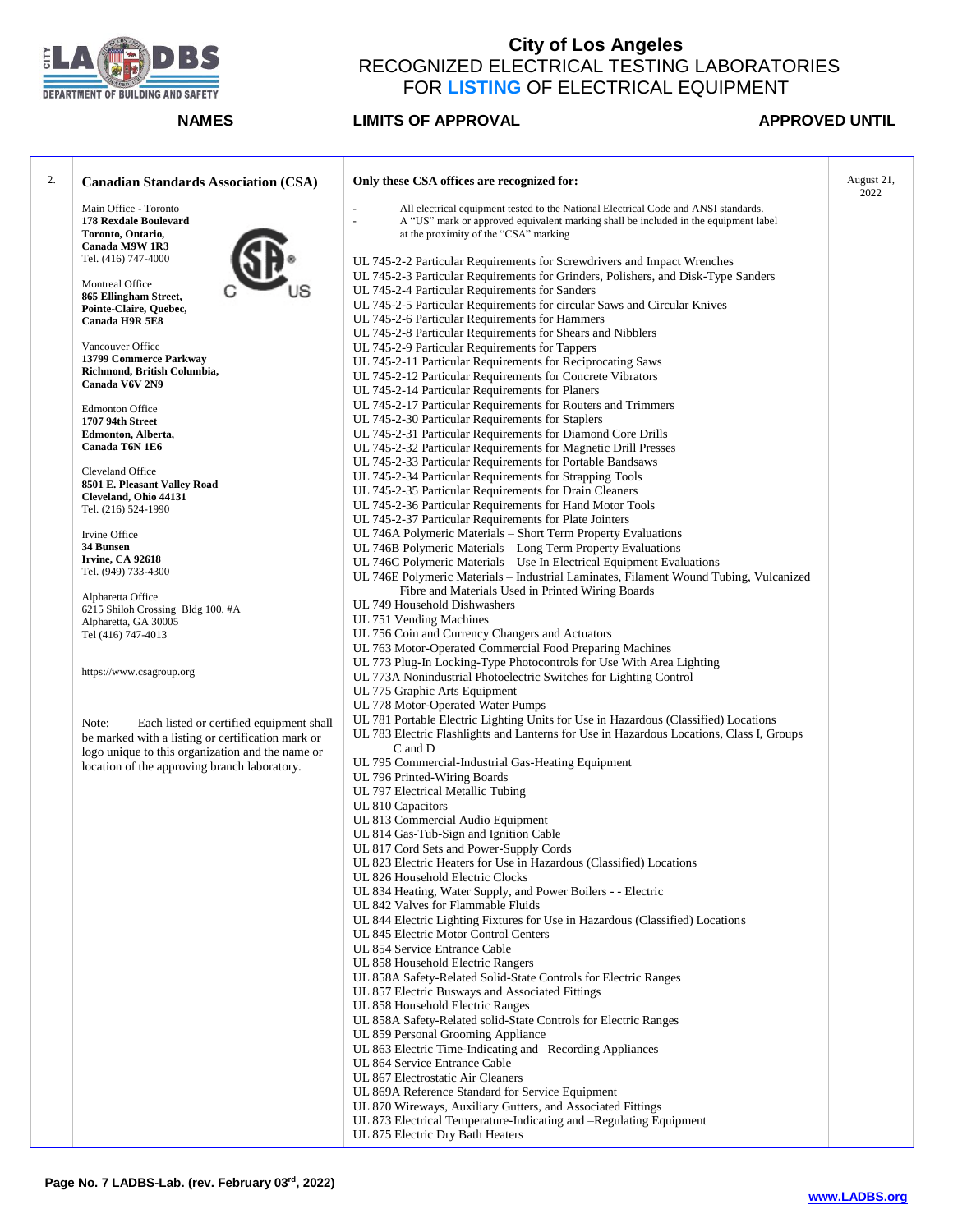

| 2. | <b>Canadian Standards Association (CSA)</b>                         | Only these CSA offices are recognized for:                                                                                                                                                                                | August 21,<br>2022 |
|----|---------------------------------------------------------------------|---------------------------------------------------------------------------------------------------------------------------------------------------------------------------------------------------------------------------|--------------------|
|    | Main Office - Toronto<br>178 Rexdale Boulevard<br>Toronto, Ontario, | All electrical equipment tested to the National Electrical Code and ANSI standards.<br>÷,<br>A "US" mark or approved equivalent marking shall be included in the equipment label<br>at the proximity of the "CSA" marking |                    |
|    | Canada M9W 1R3<br>Tel. (416) 747-4000                               | UL 877 Circuit Breakers and Circuit-Breaker Enclosure for Use in Hazardous (Classified)<br>Locations                                                                                                                      |                    |
|    | Montreal Office<br>865 Ellingham Street,<br>Pointe-Claire, Quebec,  | UL 879 Electrode Receptacles for Gas-Tub Signs<br>UL 884 Underfloor Electrical Raceways and Fittings for Use in Hazardous (Classified)                                                                                    |                    |
|    | Canada H9R 5E8                                                      | Locations<br>UL 891 Dead-Front Electrical Switchboards                                                                                                                                                                    |                    |
|    | Vancouver Office                                                    | UL 894 Switches for Use in Hazardous (Classified) Locations                                                                                                                                                               |                    |
|    | 13799 Commerce Parkway<br>Richmond, British Columbia,               | UL 896 Oil-Burning Stoves                                                                                                                                                                                                 |                    |
|    | Canada V6V 2N9                                                      | UL 913 Intrinsically Safe Apparatus and Associated Apparatus for Use in Class I, II and III,<br>Division 1, Hazardous (Classified) Locations                                                                              |                    |
|    | <b>Edmonton Office</b>                                              | UL 916 Energy Management Equipment                                                                                                                                                                                        |                    |
|    | 1707 94th Street<br>Edmonton, Alberta,                              | UL 917 Clock-Operated Switches<br>UL 921 Commercial Electric Dishwashers                                                                                                                                                  |                    |
|    | Canada T6N 1E6                                                      | UL 923 Microwave Cooking Appliances                                                                                                                                                                                       |                    |
|    |                                                                     | UL 924 Emergency Lighting and Power Equipment                                                                                                                                                                             |                    |
|    | Cleveland Office                                                    | UL 935 Fluorescent Lamp Ballasts                                                                                                                                                                                          |                    |
|    | 8501 E. Pleasant Valley Road<br>Cleveland, Ohio 44131               | UL 943 Ground-Fault Circuit Interrupters                                                                                                                                                                                  |                    |
|    | Tel. (216) 524-1990                                                 | UL 961 Hobby and Sports Equipment                                                                                                                                                                                         |                    |
|    |                                                                     | UL 963 Sealing, Wrapping, and Marking Equipment                                                                                                                                                                           |                    |
|    | Irvine Office                                                       | UL 964 Electrically Heating Bedding                                                                                                                                                                                       |                    |
|    | 34 Bunsen<br><b>Irvine, CA 92618</b>                                | UL 969 Marking and Labeling Systems<br>UL 977 Fused Power-Circuit Devices                                                                                                                                                 |                    |
|    | Tel. (949) 733-4300                                                 | UL 982 Motor-Operated Food Preparing Machines                                                                                                                                                                             |                    |
|    |                                                                     | UL 983 Surveillance Cameras                                                                                                                                                                                               |                    |
|    | Alpharetta Office<br>6215 Shiloh Crossing Bldg 100, #A              | UL 984 Hermetic Refrigerant Motor-Compressors                                                                                                                                                                             |                    |
|    | Alpharetta, GA 30005                                                | UL 987 Stationary and Fixed Electric Tools                                                                                                                                                                                |                    |
|    | Tel (416) 747-4013                                                  | UL 991 Tests for Safety-Related Controls Employing Solid-State Devices                                                                                                                                                    |                    |
|    |                                                                     | UL 998 Humidifiers                                                                                                                                                                                                        |                    |
|    | https://www.csagroup.org                                            | UL 1002 Electrically Operated Valve for Use in Hazardous (Classified) Locations<br>UL 1004 Electric Motors                                                                                                                |                    |
|    |                                                                     | UL 1004-1 Rotating Electrical Machines                                                                                                                                                                                    |                    |
|    |                                                                     | UL 1005 Electric Flatirons                                                                                                                                                                                                |                    |
|    | Each listed or certified equipment shall<br>Note:                   | UL 1008 Automatic-Transfer Switches                                                                                                                                                                                       |                    |
|    | be marked with a listing or certification mark or                   | UL 1010 Receptacle-Plug Combinations for Use in Hazardous (Classified) Locations                                                                                                                                          |                    |
|    | logo unique to this organization and the name or                    | UL 1012 Power Supplies                                                                                                                                                                                                    |                    |
|    | location of the approving branch laboratory.                        | UL 1017 Electric Vacuum Cleaning Machines and Blower Cleaners<br>UL 1018 Electric Aquarium Equipment                                                                                                                      |                    |
|    |                                                                     | UL 1022 Line Isolated Monitors                                                                                                                                                                                            |                    |
|    |                                                                     | UL 1026 Electric Household Cooking and Food-Serving Appliances                                                                                                                                                            |                    |
|    |                                                                     | UL 1028 Electric Hair-Clipping and -Shaving Appliances<br>UL 1029 High-Intensity Discharge Lamp Ballasts                                                                                                                  |                    |
|    |                                                                     | UL 1030 Sheathed Heater Elements                                                                                                                                                                                          |                    |
|    |                                                                     | UL 1037 Antitheft Alarms and Devices                                                                                                                                                                                      |                    |
|    |                                                                     | UL 1042 Electric Baseboard Heating Equipment                                                                                                                                                                              |                    |
|    |                                                                     | UL 1047 Isolated Power Systems Equipment                                                                                                                                                                                  |                    |
|    |                                                                     | UL 1053 Ground-Fault Sensing and Relaying Equipment                                                                                                                                                                       |                    |
|    |                                                                     | UL 1054 Special-Use Switches<br>UL 1059 Terminal Blocks                                                                                                                                                                   |                    |
|    |                                                                     | UL 1063 Machine-Tool Wires and Cables                                                                                                                                                                                     |                    |
|    |                                                                     | UL 1066 Low-Voltage AC and DC Power Circuit Breakers Used in Enclosures                                                                                                                                                   |                    |
|    |                                                                     | UL 1069 Hospital Signaling and Nurse Call Equipment                                                                                                                                                                       |                    |
|    |                                                                     | UL 1072 Medium Voltage Power Cables                                                                                                                                                                                       |                    |
|    |                                                                     | UL 1076 Proprietary Burglar-Alarm Units and Systems                                                                                                                                                                       |                    |
|    |                                                                     | UL 1077 Supplementary Protectors for Use in Electrical Equipment                                                                                                                                                          |                    |
|    |                                                                     | UL 1081 Electric Swimming Pool Pumps, Filters and Chlorinators<br>UL 1082 Household Electric Coffee Makers and Brewing-Type Appliances                                                                                    |                    |
|    |                                                                     | UL 1083 Household Electric Skillets and Frying-Type Appliances                                                                                                                                                            |                    |
|    |                                                                     | UL 1086 Household Trash Compactors                                                                                                                                                                                        |                    |
|    |                                                                     | UL 1088 Temporary Lighting Strings                                                                                                                                                                                        |                    |
|    |                                                                     | UL 1090 Electric Snow Movers                                                                                                                                                                                              |                    |
|    |                                                                     | UL 1097 Double Insulation systems for Use in Electrical Equipment                                                                                                                                                         |                    |
|    |                                                                     | UL 1203 Explosion-Proof and Dust-Ignition-Proof Electrical Equipment for Use in                                                                                                                                           |                    |
|    |                                                                     | Hazardous (Classified) Locations                                                                                                                                                                                          |                    |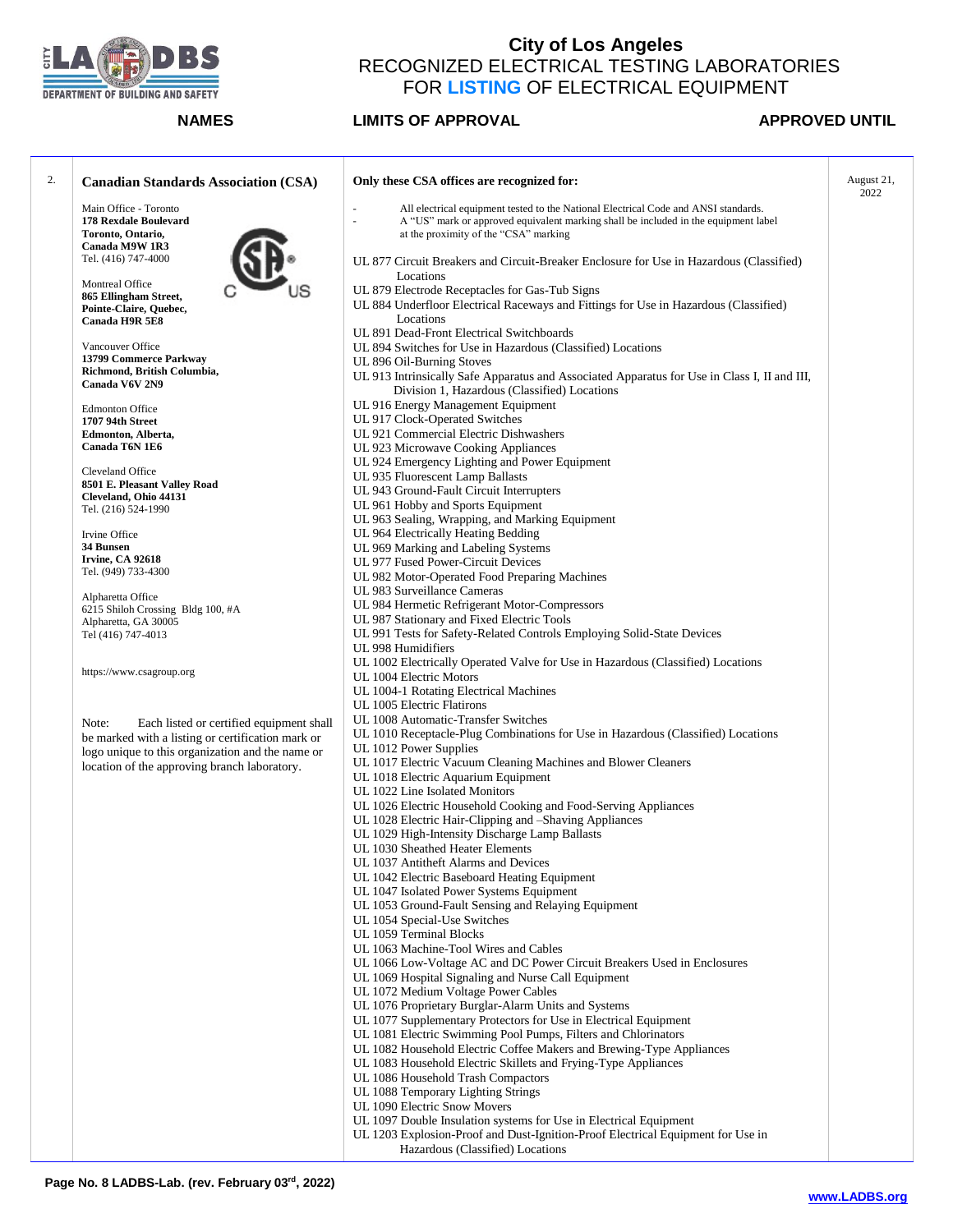

| <b>Canadian Standards Association (CSA)</b>            | Only these CSA offices are recognized for:                                                                      | August 21,<br>2022 |
|--------------------------------------------------------|-----------------------------------------------------------------------------------------------------------------|--------------------|
| Main Office - Toronto                                  | All electrical equipment tested to the National Electrical Code and ANSI standards.<br>$\bar{a}$                |                    |
| 178 Rexdale Boulevard                                  | $\overline{\phantom{a}}$<br>A "US" mark or approved equivalent marking shall be included in the equipment label |                    |
| Toronto, Ontario,                                      | at the proximity of the "CSA" marking                                                                           |                    |
| Canada M9W 1R3                                         |                                                                                                                 |                    |
| Tel. (416) 747-4000                                    | UL 1206 Electric Commercial Clothes-Washing Equipment                                                           |                    |
| Montreal Office                                        | UL 1230 Amateur Movie Lights                                                                                    |                    |
| 865 Ellingham Street,                                  | UL 1236 Electric Battery Chargers                                                                               |                    |
| Pointe-Claire, Quebec,                                 | UL 1238 Control Equipment for Use With Flammable Liquid Dispensing Devices                                      |                    |
| Canada H9R 5E8                                         | UL 1240 Electric Commercial Clothes-Drying Equipment                                                            |                    |
| Vancouver Office                                       | UL 1241 Junction Boxes for Swimming Pool Lighting Fixtures<br>UL 1242 Intermediate Metal Conduit                |                    |
| 13799 Commerce Parkway                                 | UL 1244 Electrical and Electronic Measuring and Testing Equipment                                               |                    |
| Richmond, British Columbia,                            | UL 1248 Engine-Generator Assemblies for Use in Recreational Vehicles                                            |                    |
| Canada V6V 2N9                                         | UL 1261 Electric Water Heaters for Pools and Tubs                                                               |                    |
|                                                        | UL 1277 Electrical Power and Control Tray Cables With Optional Optical-Fiber Members                            |                    |
| <b>Edmonton Office</b>                                 | UL 1278 Movable and Wall – or Ceiling-Hung Electric Room                                                        |                    |
| 1707 94th Street<br>Edmonton, Alberta,                 | UL 1283 Electromagnetic-Interference Filter                                                                     |                    |
| Canada T6N 1E6                                         | UL 1286 Office Furnishings                                                                                      |                    |
|                                                        | UL 1310 Direct Plug-In Transformer Units                                                                        |                    |
| Cleveland Office                                       | UL 1313 Nonmettallic Safety Cans for Petroleum Products                                                         |                    |
| 8501 E. Pleasant Valley Road                           | UL 1323 Scaffold Hoists                                                                                         |                    |
| Cleveland, Ohio 44131                                  | UL 1363 Temporary Power Taps                                                                                    |                    |
| Tel. (216) 524-1990                                    | UL 1411 Transformers and Motor Transformers for Use In Audio-, Radio-, and Television-                          |                    |
| Irvine Office                                          | <b>Type Appliances</b>                                                                                          |                    |
| 34 Bunsen                                              | UL 1412 Fusing Resistors and Temperature-Limited Resistors for Radio-, and Television-                          |                    |
| <b>Irvine, CA 92618</b>                                | <b>Type Appliances</b>                                                                                          |                    |
| Tel. (949) 733-4300                                    | UL 1413 High-Voltage Components for Television-Type Appliances                                                  |                    |
|                                                        | UL 1414 Across-the-Line, Antenna-Coupling, and Line-by-Pass Capacitors for Radio- and                           |                    |
| Alpharetta Office<br>6215 Shiloh Crossing Bldg 100, #A | Television-Type Appliances                                                                                      |                    |
| Alpharetta, GA 30005                                   | UL 1416 Overcurrent and Overtemperature Protectors for Radio- and Television-Type                               |                    |
| Tel (416) 747-4013                                     | Appliances                                                                                                      |                    |
|                                                        | UL 1417 Special Fuses for Radio- and Television-Type Appliances                                                 |                    |
|                                                        | UL 1419 Professional Video and Audio Equipment                                                                  |                    |
| https://www.csagroup.org                               | UL 1424 Cables for Power-Limited Fire-Protective-Signaling Circuits                                             |                    |
|                                                        | UL 1425 Cables for Non-Power-Limited Fire-Alarm Circuits                                                        |                    |
|                                                        | UL 1429 Pullout Switches                                                                                        |                    |
|                                                        | UL 1431 Personal Hygiene and Health Care Appliances                                                             |                    |
| Note:<br>Each listed or certified equipment shall      | UL 1433 Control Centers for Changing Message Type Electric Signs                                                |                    |
| be marked with a listing or certification mark or      | UL 1434 Thermistor-Type Devices                                                                                 |                    |
| logo unique to this organization and the name or       | UL 1436 Outlet Circuit Testers and Similar Indicating Devices                                                   |                    |
| location of the approving branch laboratory.           | UL 1437 Electrical Analog Instruments, Panelboard Types                                                         |                    |
|                                                        | UL 1441 Coated Electrical Sleeving                                                                              |                    |
|                                                        | UL 1446 Electric Water Bed Heaters                                                                              |                    |
|                                                        | UL 1447 Electric Lawn Mowers                                                                                    |                    |
|                                                        | UL 1448 Electric Hedge Trimmers                                                                                 |                    |
|                                                        | UL 1449 Transient Voltage Surge Suppressors                                                                     |                    |
|                                                        | UL 1450 Motor-Operated Air Compressors, Vacuum Pumps and Painting Equipment                                     |                    |
|                                                        | UL 1453 Electric Booster and Commercial Storage Tank Water Heaters                                              |                    |
|                                                        | UL 1472 Solid-State Dimming Controls                                                                            |                    |
|                                                        | UL 1482 Solid-Fuel Room Type Heaters                                                                            |                    |
|                                                        | UL 1484 Residential Gas Detectors                                                                               |                    |
|                                                        | UL 1492 Audio and Video Equipment                                                                               |                    |
|                                                        | UL 1557 Electrically Isolated Semiconductor Devices                                                             |                    |
|                                                        | UL 1558 Metal Enclosed Low-Voltage Power Circuit Breaker Switchgear                                             |                    |
|                                                        | UL 1559 Insect-Control Equipment, Electrocution Type                                                            |                    |
|                                                        | UL 1561 Large General Purpose Transformers                                                                      |                    |
|                                                        | UL 1562 Transformers, Distribution, Dry Type - Over 600 Volts                                                   |                    |
|                                                        | UL 1563 Electric Spas, Equipment Assemblies, and Associated Equipment                                           |                    |
|                                                        | UL 1564 Industrial Battery Chargers                                                                             |                    |
|                                                        | UL 1565 Wire Positioning Devices                                                                                |                    |
|                                                        | UL 1567 Receptacles and Switches Intended for Use With Aluminum Wire                                            |                    |
|                                                        | UL 1569 Metal-Clad Cables                                                                                       |                    |
|                                                        | UL 1573 Stage and Studio Lighting Units                                                                         |                    |
|                                                        | UL 1574 Track Lighting Systems                                                                                  |                    |
|                                                        | UL 1577 Optical Isolators<br>UL 1581 Reference Standard for Electrical Wires, Cables and Flexible Cords         |                    |
|                                                        |                                                                                                                 |                    |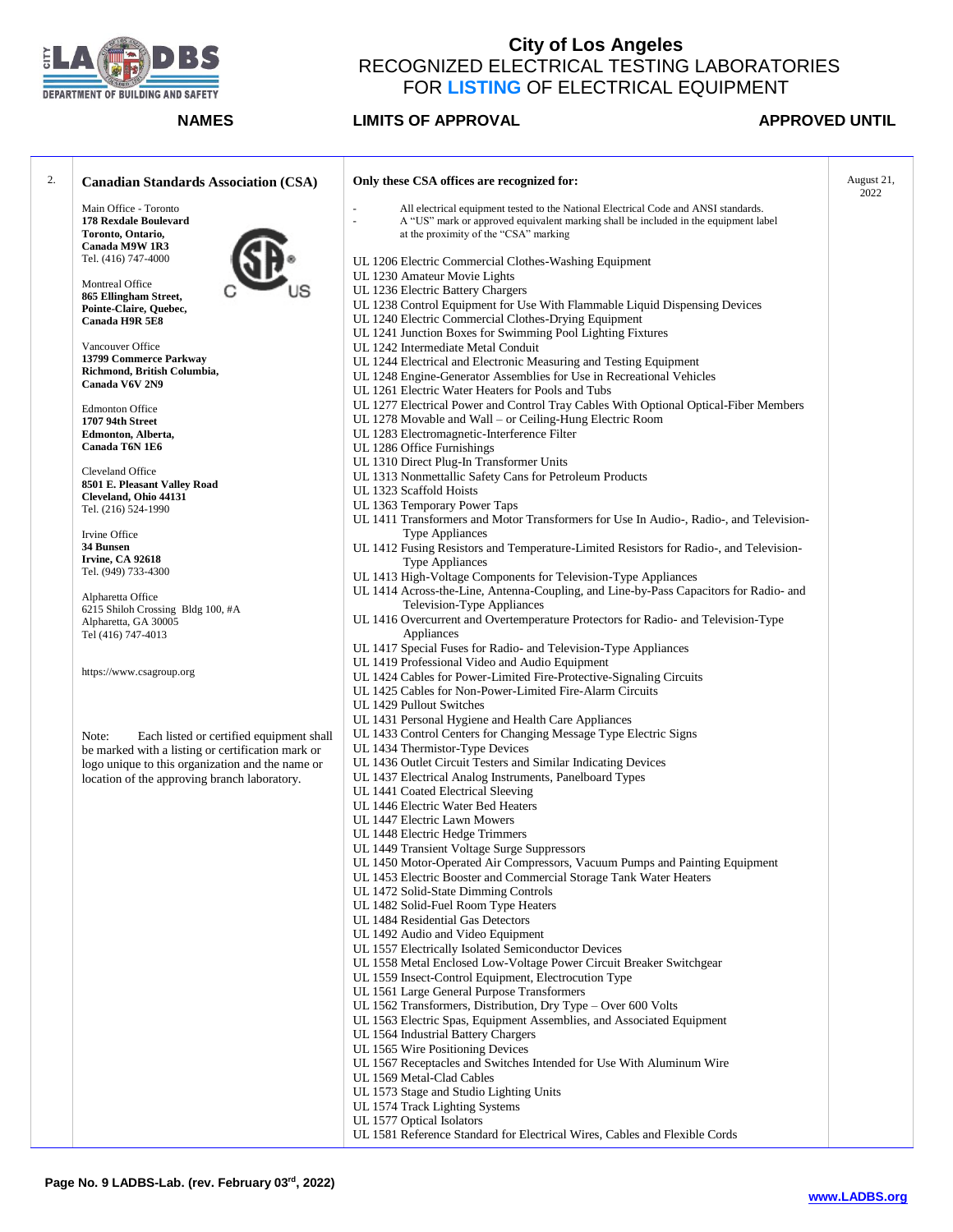

**Page No. 10 LADBS-Lab. (rev. February 03 rd, 2022)**

## **City of Los Angeles**  RECOGNIZED ELECTRICAL TESTING LABORATORIES FOR **LISTING** OF ELECTRICAL EQUIPMENT

### **NAMES LIMITS OF APPROVAL APPROVED UNTIL**

| 2. | <b>Canadian Standards Association (CSA)</b>       | Only these CSA offices are recognized for:                                                                                       | August 21,<br>2022 |
|----|---------------------------------------------------|----------------------------------------------------------------------------------------------------------------------------------|--------------------|
|    | Main Office - Toronto                             | All electrical equipment tested to the National Electrical Code and ANSI standards.<br>$\sim$                                    |                    |
|    | 178 Rexdale Boulevard                             | A "US" mark or approved equivalent marking shall be included in the equipment label<br>$\overline{\phantom{a}}$                  |                    |
|    | Toronto, Ontario,                                 | at the proximity of the "CSA" marking                                                                                            |                    |
|    | Canada M9W 1R3                                    |                                                                                                                                  |                    |
|    | Tel. (416) 747-4000                               | UL 1594 Sewing and Cutting Machines<br>UL 1598 Luminaires                                                                        |                    |
|    | Montreal Office                                   | UL 1604 Electrical Equipment for Use in Class I and II, Division 2 and Class III                                                 |                    |
|    | 865 Ellingham Street,                             | Hazardous (Classified) Locations                                                                                                 |                    |
|    | Pointe-Claire, Quebec,<br>Canada H9R 5E8          | UL 1610 Central-Station Burglar-Alarm Units                                                                                      |                    |
|    |                                                   | UL 1635 Digital Burglar Alarm Communicator System Units                                                                          |                    |
|    | Vancouver Office                                  | UL 1637 Home Health Care Signaling Equipment                                                                                     |                    |
|    | 13799 Commerce Parkway                            | UL 1638 Visual Signaling Appliances                                                                                              |                    |
|    | Richmond, British Columbia,                       | UL 1640 Portable Power Distribution Units                                                                                        |                    |
|    | Canada V6V 2N9                                    | UL 1647 Motor-Operated Massage and Exercise Machines                                                                             |                    |
|    |                                                   | UL 1651 Optical Fiber Cable                                                                                                      |                    |
|    | <b>Edmonton Office</b><br>1707 94th Street        | UL 1653 Electrical Nonmetallic Tubing                                                                                            |                    |
|    | Edmonton, Alberta,                                | UL 1660 Liquid-Tight Flexible Nonmetallic Conduit                                                                                |                    |
|    | Canada T6N 1E6                                    | UL 1662 Electric Chain Saws                                                                                                      |                    |
|    |                                                   | UL 1664 Immersion-Detection Circuit-Interrupters                                                                                 |                    |
|    | Cleveland Office                                  | UL 1666 Standard Test for Flame Propagation Height of Electrical and Optical-Fiber                                               |                    |
|    | 8501 E. Pleasant Valley Road                      | Cables Installed Vertically in Shafts                                                                                            |                    |
|    | Cleveland, Ohio 44131                             | UL 1673 Electric Space Heating Cables                                                                                            |                    |
|    | Tel. (216) 524-1990                               | UL 1676 Discharge Path Resistors                                                                                                 |                    |
|    | Irvine Office                                     | UL 1681 Wiring Device Configurations                                                                                             |                    |
|    | 34 Bunsen                                         | UL 1682 Plugs, Receptacles, and Cable Connectors, of the Pin and Sleeve Type                                                     |                    |
|    | <b>Irvine, CA 92618</b>                           | UL 1684 Reinforced Thermosetting Resin Conduit                                                                                   |                    |
|    | Tel. (949) 733-4300                               | UL 1690 Data-Processing Cable                                                                                                    |                    |
|    | Alpharetta Office                                 | UL 1699 Arc-Fault Circuit-Interrupters                                                                                           |                    |
|    | 6215 Shiloh Crossing Bldg 100, #A                 | UL 1703 Flat Plate Photo Voltaic Modules and Panels                                                                              |                    |
|    | Alpharetta, GA 30005                              | UL 1711 Amplifiers for Fire Protective Signaling Systems                                                                         |                    |
|    | Tel (416) 747-4013                                | UL 1727 Commercial Electric Personal Grooming Appliances                                                                         |                    |
|    |                                                   | UL 2740 Industrial Robots and Robotic Equipment                                                                                  |                    |
|    |                                                   | UL 1741 Static Inverters and Charge Controllers for use in Photovoltaic Power Systems                                            |                    |
|    | https://www.csagroup.org                          | UL 1773 Termination Boxes                                                                                                        |                    |
|    |                                                   | UL 1776 High-Pressure Cleaning Machines                                                                                          |                    |
|    |                                                   | UL 1778 Uninterruptible Power Supply Equipment                                                                                   |                    |
|    | Note:<br>Each listed or certified equipment shall | UL 1786 Nightlights                                                                                                              |                    |
|    | be marked with a listing or certification mark or | UL 1795 Hydromassage Bathtubs                                                                                                    |                    |
|    | logo unique to this organization and the name or  | UL 1812 Ducted Heat Recovery Ventilators                                                                                         |                    |
|    | location of the approving branch laboratory.      | UL 1815 Nonducted Heat Recovery Ventilators                                                                                      |                    |
|    |                                                   | UL 1835 Low Voltage Landscape Lighting Systems                                                                                   |                    |
|    |                                                   | UL 1838 Low Voltage Landscape Lighting Systems                                                                                   |                    |
|    |                                                   | UL 1863 Communication Circuit Accessories                                                                                        |                    |
|    |                                                   | UL 1876 Isolating Signal and Feedback Transformers for Use in Electronic Equipment<br>UL 1889 Commercial Filters for Cooking Oil |                    |
|    |                                                   | UL 1917 Solid-State Fan Speed Controls                                                                                           |                    |
|    |                                                   | UL 1951 Electric Plumbing Accessories                                                                                            |                    |
|    |                                                   | UL 1963 Refrigerant Recovery/Recycling Equipment                                                                                 |                    |
|    |                                                   | UL 1977 Component Connectors for Use in Data, Signal, Control and Power Applications=                                            |                    |
|    |                                                   | UL 1993 Self-Ballasted Lamps and Lamp Adapters                                                                                   |                    |
|    |                                                   | UL 1994 Low-Level Path Marking and Lighting Systems                                                                              |                    |
|    |                                                   | UL 1995 Heating and Cooling Equipment                                                                                            |                    |
|    |                                                   | UL 1996 Duct Heaters                                                                                                             |                    |
|    |                                                   | UL 2017 General Purposes Signaling Devices and Systems                                                                           |                    |
|    |                                                   | UL 2021 Fixed and Location-Dedicated Electric Room Heaters                                                                       |                    |
|    |                                                   | UL 2024 Optical Fiber Cable Raceway                                                                                              |                    |
|    |                                                   | UL 2034 Single and Multiple Station Carbon Monoxide Detectors                                                                    |                    |
|    |                                                   | UL 2044 Commercial Closed Circuit Television Equipment                                                                           |                    |
|    |                                                   | UL 2089 Vehicle Battery Adapters                                                                                                 |                    |
|    |                                                   | UL 2097 Reference Standard for Double Insulation Systems for Use in Electronic                                                   |                    |
|    |                                                   | Equipment                                                                                                                        |                    |
|    |                                                   | UL 2111 Overheating Protection for Motors                                                                                        |                    |
|    |                                                   | UL 2157 Electric Clothes Washing Machines and Extractors                                                                         |                    |
|    |                                                   | UL 2158 Electric Clothes Dryers                                                                                                  |                    |
|    |                                                   | UL 2161 Neon Transformers and Power Supplies                                                                                     |                    |
|    |                                                   | UL 2200 Stationary Engine Generator Assemblies                                                                                   |                    |
|    |                                                   | UL 2202 Electric Vehicle (EV) Charging System Equipment                                                                          |                    |
|    |                                                   | UL 2250 Instrumentation Tray Cable                                                                                               |                    |

UL 2420 Belowground Reinforced Thermosetting Resin Conduit (RTRC) and Fittings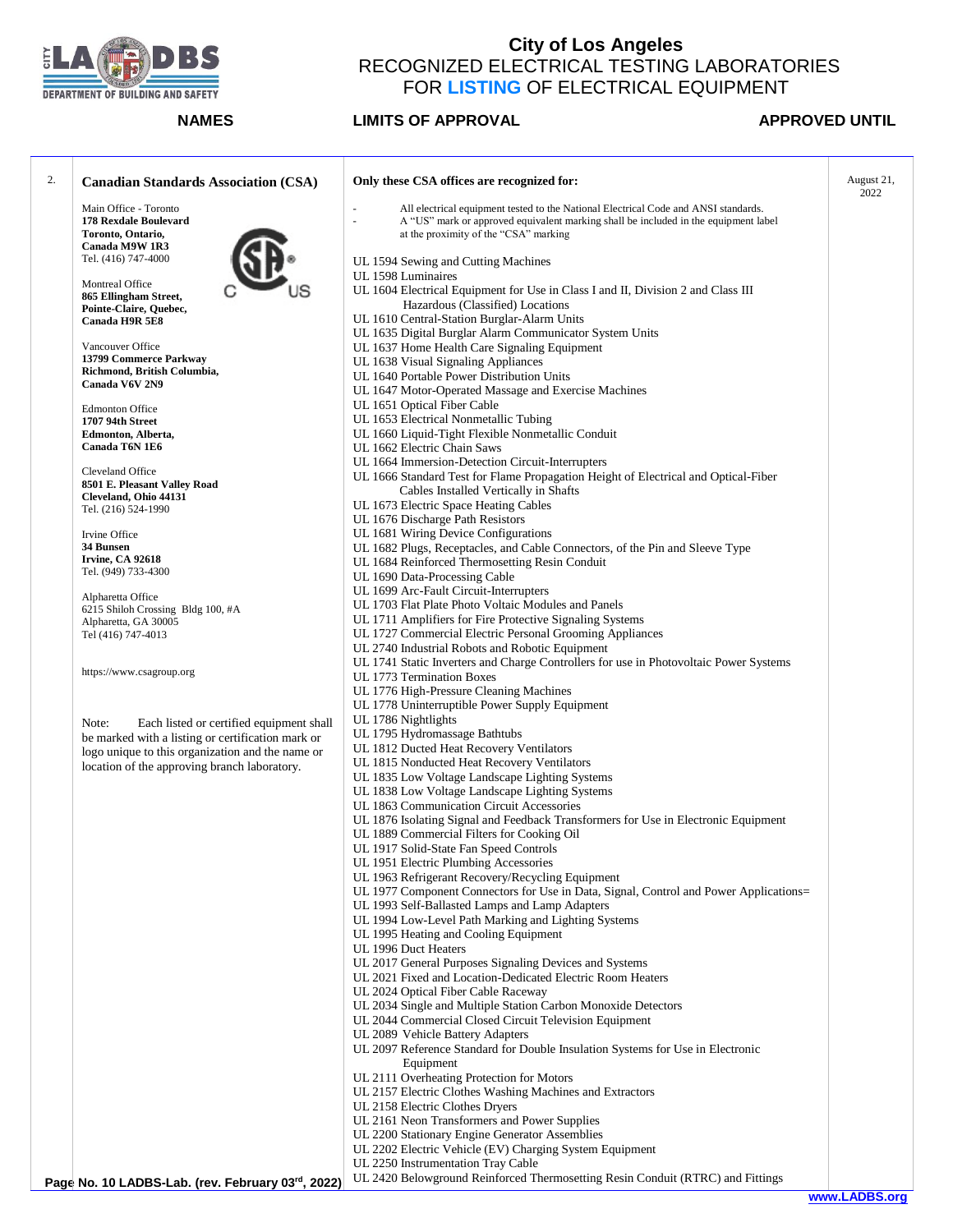

| <b>Canadian Standards Association (CSA)</b>           | Only these CSA offices are recognized for:                                                                                                   | August 21, |
|-------------------------------------------------------|----------------------------------------------------------------------------------------------------------------------------------------------|------------|
| Main Office - Toronto                                 | All electrical equipment tested to the National Electrical Code and ANSI standards.<br>$\overline{\phantom{a}}$                              |            |
| 178 Rexdale Boulevard                                 | ä,<br>A "US" mark or approved equivalent marking shall be included in the equipment label                                                    |            |
| Toronto, Ontario,                                     | at the proximity of the "CSA" marking                                                                                                        |            |
| Canada M9W 1R3                                        |                                                                                                                                              |            |
| Tel. (416) 747-4000                                   | UL 2703 Mounting systems, mounting devices, clamping/retention devices, and ground lugs                                                      |            |
|                                                       | for use with Flat-Plate Photovoltaic Modules And Panels                                                                                      |            |
| Montreal Office                                       | FM 3600 Electrical Equipment for Use in Hazardous (Classified) Locations, General                                                            |            |
| 865 Ellingham Street,                                 | Requirements                                                                                                                                 |            |
| Pointe-Claire, Quebec,<br>Canada H9R 5E8              | FM 3610 Intrinsically Safe Apparatus and Associated Apparatus for Use in Class I, II and<br>III, Division 1 Hazardous (Classified) Locations |            |
|                                                       |                                                                                                                                              |            |
| Vancouver Office                                      | FM 3611 Electrical Equipment for Use in Class I, Division 2; Class II, Division 2; and                                                       |            |
| 13799 Commerce Parkway<br>Richmond, British Columbia, | Class III, Division 1 and 2 Hazardous Locations                                                                                              |            |
| Canada V6V 2N9                                        | FM 3615 Explosion proof Electrical Equipment, General Requirements                                                                           |            |
|                                                       | FM 3620 Purged and Pressurized Electrical Equipment for Hazardous (Classified) Locations                                                     |            |
| <b>Edmonton Office</b>                                | FM 3810 Electrical and Electronic Test, Measuring, and Process Control Equipment                                                             |            |
| 1707 94th Street                                      | UL 4248-1 Fuseholders- Part 1: General Requirements                                                                                          |            |
| Edmonton, Alberta,                                    | UL 4248-4 Fuseholders- Part 4: Class CC                                                                                                      |            |
| Canada T6N 1E6                                        | UL 4248-5 Fuseholders- Part 5: Class G                                                                                                       |            |
|                                                       | UL 4248-6 Fuseholders- Part 6: Class 6                                                                                                       |            |
| Cleveland Office                                      | UL 4248-8 Fuseholders- Part 8: Class J                                                                                                       |            |
| 8501 E. Pleasant Valley Road                          | UL 4248-9 Fuseholders- Part 9: Class K                                                                                                       |            |
| Cleveland, Ohio 44131                                 | UL 4248-11 Fuseholders- Part 11: Type C (Edison Base) and Type S Plug Fuse                                                                   |            |
| Tel. (216) 524-1990                                   | UL 4248-12 Fuseholders- Part 12: Class R                                                                                                     |            |
|                                                       | UL 4248-15 Fuseholders-Part 15: Class T                                                                                                      |            |
| Irvine Office                                         | UL 5085-1 Low Voltage Transformers- - Part 1: General Requirements                                                                           |            |
| 34 Bunsen                                             |                                                                                                                                              |            |
| <b>Irvine, CA 92618</b>                               | UL 5085-3 Low Voltage Transformers- - Part 3: Class 2 and Class 3 Transformers                                                               |            |
| Tel. (949) 733-4300                                   | UL 60079-0 Explosive Atmospheres- Part 0: Equipment- General Requirements                                                                    |            |
| Alpharetta Office                                     | UL 60079-1 Explosive Atmospheres- Part 1: Equipment Protection by Flameproof                                                                 |            |
| 6215 Shiloh Crossing Bldg 100, #A                     | Enclosures "d"                                                                                                                               |            |
| Alpharetta, GA 30005                                  | UL 60079-5 Explosive Atmospheres- Part 5: Equipment Protection by Powder Filling "q"                                                         |            |
| Tel (416) 747-4013                                    | UL 60079-6 Explosive Atmospheres- Part 6: Equipment Protection by Oil Immersion "o"                                                          |            |
|                                                       | UL 60079-7 Explosive Atmospheres- Part 7: Equipment Protection by Increased Safety "o"                                                       |            |
|                                                       | UL 60079-11 Explosive Atmospheres- Part 11: Equipment Protection by Intrinsic Safety "i"                                                     |            |
| https://www.csagroup.org                              | UL 60079-15 Explosive Atmospheres- Part 15: Equipment Protection by Type of Protection                                                       |            |
|                                                       | $\cdot$ 'n''                                                                                                                                 |            |
|                                                       | UL 60079-18 Explosive Atmospheres- Part 18: Equipment Protection by Encapsulation "m"                                                        |            |
|                                                       | FM 6310 Combustible Gas Detectors                                                                                                            |            |
| Note:<br>Each listed or certified equipment shall     | UL 6500 Audio/Visual and Musical Instrument Apparatus for Household, Commercial, and                                                         |            |
| be marked with a listing or certification mark or     | Similar                                                                                                                                      |            |
| logo unique to this organization and the name or      | UL 60065 Audio, Video and Similar Electronic Apparatus                                                                                       |            |
| location of the approving branch laboratory.          | UL 60335-1 Safety of Household and Similar Electronic Appliances, Part 1; General                                                            |            |
|                                                       | Requirements                                                                                                                                 |            |
|                                                       |                                                                                                                                              |            |
|                                                       | UL 60335-2-3 Household and Similar Electrical Appliances, Part 2: Particular Requirements                                                    |            |
|                                                       | for Electric Irons                                                                                                                           |            |
|                                                       | UL 60335-2-34 Household and Similar Electrical Appliances, Part 2; Particular                                                                |            |
|                                                       | Requirements for Motor-Compressors                                                                                                           |            |
|                                                       | UL 60601-1 Medical Electrical Equipment, Part 1: General requirements for Safety                                                             |            |
|                                                       | UL 60691 Thermal-Links - - Requirements and Application Guide                                                                                |            |
|                                                       | UL 60730-1A Automatic Electrical Controls for Household and Similar Use; Part 1:                                                             |            |
|                                                       | General Requirements                                                                                                                         |            |
|                                                       | UL 60730-2-3 Automatic Electrical Controls for Household and Similar Use; Part 2:                                                            |            |
|                                                       | Particular Requirements for Thermal Protectors for Ballasts for Tubular                                                                      |            |
|                                                       | <b>Fluorescent Lamps</b>                                                                                                                     |            |
|                                                       | UL 60730-2-4 Automatic Electrical Controls for Household and Similar Use; Part 2:                                                            |            |
|                                                       | Particular Requirements for Thermal Motor Protectors for Motor-                                                                              |            |
|                                                       | Compressors                                                                                                                                  |            |
|                                                       | Of Hermetic and Semi-Hermetic Type                                                                                                           |            |
|                                                       | UL 60730-2-6 Automatic Electrical Controls for Household and Similar Use; Part 2:                                                            |            |
|                                                       |                                                                                                                                              |            |
|                                                       | Particular Requirements for Automatic Electrical Pressure Sensing Controls                                                                   |            |
|                                                       | <b>Including Mechanical Requirements</b>                                                                                                     |            |
|                                                       | UL 60730-2-7 Automatic Electrical Controls for Household and Similar Use; Part 2:                                                            |            |
|                                                       | Particular Requirements for Timers and Time Switches                                                                                         |            |
|                                                       | UL 60730-2-9 Automatic Electrical Controls for Household and Similar Use; Part 2:                                                            |            |
|                                                       | Particular Requirements for Temperature Sensing Controls                                                                                     |            |
|                                                       | UL 60730-2-10A Automatic Electrical Controls for Household and Similar Use; Part 2:                                                          |            |
|                                                       |                                                                                                                                              |            |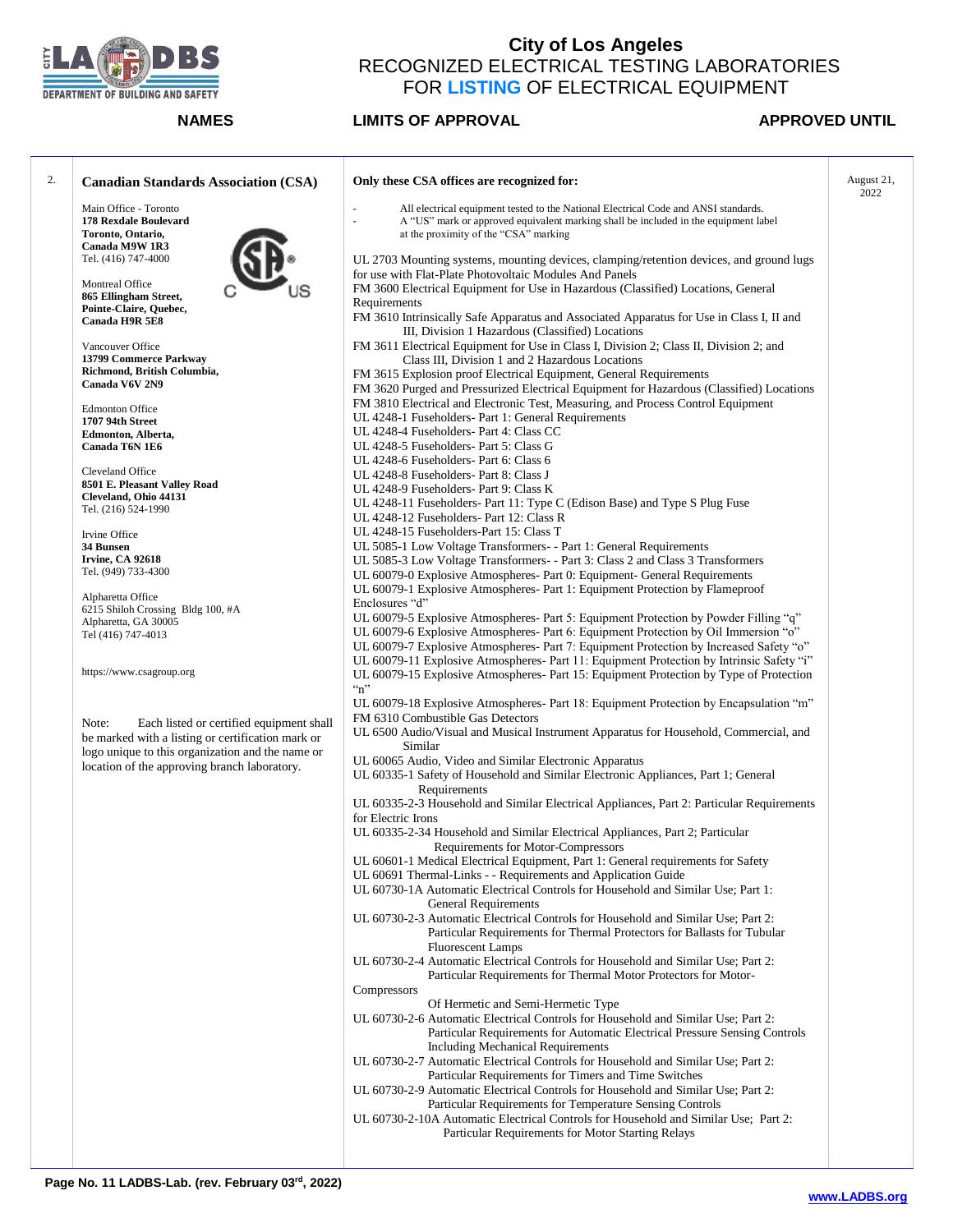

| <b>Canadian Standards Association (CSA)</b>                                                           | Only these CSA offices are recognized for:                                                                                                                                                                                                                                                                                     | August 21,<br>2022 |
|-------------------------------------------------------------------------------------------------------|--------------------------------------------------------------------------------------------------------------------------------------------------------------------------------------------------------------------------------------------------------------------------------------------------------------------------------|--------------------|
| Main Office - Toronto<br>178 Rexdale Boulevard<br>Toronto, Ontario,                                   | All electrical equipment tested to the National Electrical Code and ANSI standards.<br>A "US" mark or approved equivalent marking shall be included in the equipment label<br>÷,<br>at the proximity of the "CSA" marking                                                                                                      |                    |
| Canada M9W 1R3                                                                                        |                                                                                                                                                                                                                                                                                                                                |                    |
| Tel. (416) 747-4000                                                                                   | UL 60730-2-11A Automatic Electrical Controls for Household and Similar Use; Part 2:<br>Particular Requirements for Energy Regulators                                                                                                                                                                                           |                    |
| Montreal Office<br>865 Ellingham Street,                                                              | UL 60730-2-12A Automatic Electrical Controls for Household and Similar Use; Part 2:                                                                                                                                                                                                                                            |                    |
| Pointe-Claire, Quebec,<br>Canada H9R 5E8                                                              | Particular Requirements for Electrically Operated Door Locks                                                                                                                                                                                                                                                                   |                    |
|                                                                                                       | UL 60730-2-13A Automatic Electrical Controls for Household and Similar Use; Part 2:                                                                                                                                                                                                                                            |                    |
| Vancouver Office<br>13799 Commerce Parkway                                                            | Particular Requirements for Humidity Sensing Controls<br>UL 60730-2-14 Automatic Electrical Controls for Household and Similar Use; Part 2:                                                                                                                                                                                    |                    |
| Richmond, British Columbia,<br>Canada V6V 2N9                                                         | Particular Requirements for Electric Actuators                                                                                                                                                                                                                                                                                 |                    |
| <b>Edmonton Office</b><br>1707 94th Street                                                            | UL 60730-2-16A Automatic Electrical Controls for Household and Similar Use; Part 2:<br>Particular Requirements for Automatic Electrical Water Level Controls                                                                                                                                                                   |                    |
| Edmonton, Alberta,                                                                                    | UL 60745-1 Hand-Held Motor-Operated Electric Tools- - Safety- - Part 1: General                                                                                                                                                                                                                                                |                    |
| Canada T6N 1E6                                                                                        | Requirements<br>UL 60745-2-16 Hand-Held Motor-Operated Electric Tools- Safety- Part 2-16: Particular                                                                                                                                                                                                                           |                    |
| Cleveland Office                                                                                      | <b>Requirements for Tackers</b>                                                                                                                                                                                                                                                                                                |                    |
| 8501 E. Pleasant Valley Road<br>Cleveland, Ohio 44131                                                 | UL 60745-2-18 Hand-Held Motor-Operated Electric Tool- Safety- Part 2-18: Particular                                                                                                                                                                                                                                            |                    |
| Tel. (216) 524-1990                                                                                   | Requirements for Strapping Tools<br>UL 60745-2-20 Hand-Held Motor-Operated Electric Tools-Safety- Part 2-20: Particular                                                                                                                                                                                                        |                    |
| Irvine Office                                                                                         | <b>Requirements for Band Saws</b>                                                                                                                                                                                                                                                                                              |                    |
| 34 Bunsen<br><b>Irvine, CA 92618</b>                                                                  | UL 60947-1 Low-Voltage Switchgear and Controlgear- Part 1: General Rules                                                                                                                                                                                                                                                       |                    |
| Tel. (949) 733-4300                                                                                   | UL 60950 Information Technology Equipment<br>UL 60947-7-1 Low-Voltage Switchgear and Controlgear- Part 7-1: Ancillary Equipment-                                                                                                                                                                                               |                    |
| Alpharetta Office                                                                                     | <b>Terminal Blocks for Copper Conductors</b>                                                                                                                                                                                                                                                                                   |                    |
| 6215 Shiloh Crossing Bldg 100, #A                                                                     | UL 60947-7-2 Low-Voltage Switchgear and Controlgear- Part 7-2: Ancillary Equipment-<br>Protective Conductor Terminal Blocks for Copper Conductors                                                                                                                                                                              |                    |
| Alpharetta, GA 30005<br>Tel (416) 747-4013                                                            | UL 60947-7-3 Low-Voltage Switchgear and Controlgear- Part 7-3: Ancillary Equipment-<br>Safety Requirements for Fuse Terminal Blocks                                                                                                                                                                                            |                    |
| https://www.csagroup.org                                                                              | UL 60950-1 Information Technology Equipment- Safety- Part 1: General Requirements<br>UL 60950-21 Information Technology Equipment- Safety- Part 21: Remote Power Feeding<br>UL 60950-23 Information Technology Equipment- Safety-Part 23: Large Data Storage                                                                   |                    |
| Note:<br>Each listed or certified equipment shall                                                     | Equipment                                                                                                                                                                                                                                                                                                                      |                    |
| be marked with a listing or certification mark or<br>logo unique to this organization and the name or | UL 61010-1 Electrical Equipment for Measurement, Control and Laboratory Use; Part 1:<br><b>General Requirements</b>                                                                                                                                                                                                            |                    |
| location of the approving branch laboratory.                                                          | UL 61010A-1 Electrical Equipment for Laboratory Use; Part 1: General Requirements<br>UL 61010-2-020 Standard for Safety Requirements for Electrical Equipment for Laboratory<br>Use; Part 2-020: Particular Requirements for Laboratory Equipment for Laboratory                                                               |                    |
|                                                                                                       | Centrifuges<br>UL 61010A-2-010 Electrical Equipment for Laboratory Use; Part 2: Particular Requirements                                                                                                                                                                                                                        |                    |
|                                                                                                       | for the Heating of Materials<br>UL 61010A-2-020 Electrical Equipment for Laboratory Use; Part 2: Particular Requirements                                                                                                                                                                                                       |                    |
|                                                                                                       | for Laboratory Centrifuges                                                                                                                                                                                                                                                                                                     |                    |
|                                                                                                       | UL 61010A-2-041 Electrical Equipment for Laboratory Use; Part 2: Particular Requirements<br>UL 61010A-2-042 Electrical Equipment for Laboratory Use; Part 2: Particular Requirements<br>for Autoclaves and Sterilizers Using Toxic Gas for the Treatment of<br>Medical Materials, and for Laboratory Processes UL 61010A-2-051 |                    |
|                                                                                                       | Electrical Equipment for Laboratory Use; Part 2: Particular Requirements                                                                                                                                                                                                                                                       |                    |
|                                                                                                       | for Laboratory Equipment for Mixing and Stirring<br>UL 61010A-2-061 Electrical Equipment for Laboratory Use; Part 2: Particular Requirements<br>For Laboratory Atomic Spectrometers with Thermal Atomization and                                                                                                               |                    |
|                                                                                                       | Ionization<br>UL 61010B-1 Electrical Measuring and Test Equipment; Part 1: General Requirements                                                                                                                                                                                                                                |                    |
|                                                                                                       | UL 61010B-2-031 Electrical Equipment for Measurement, Control, and Laboratory Use;<br>Part 2: Particular Requirements for Hand-Held Probe Assemblies for<br><b>Electrical Measurement and Test</b>                                                                                                                             |                    |
|                                                                                                       | UL 61010C-1 Process Control Equipment                                                                                                                                                                                                                                                                                          |                    |
|                                                                                                       | UL 61058-1 Switch for Appliances                                                                                                                                                                                                                                                                                               |                    |
|                                                                                                       | UL 61800-5-1 Standard for Adjustable Speed Electrical Power Drive Systems Part 5-1:<br>Safety Requirements- Electrical, Thermal and Energy                                                                                                                                                                                     |                    |
|                                                                                                       | UL 62368-1 Audio/Visual, Information and Communication Technology Equipment- Part 1:<br><b>Safety Requirements</b>                                                                                                                                                                                                             |                    |
|                                                                                                       | UL 8750 Light Emitting Diode (LED) Equipment for use in lighting products                                                                                                                                                                                                                                                      |                    |
|                                                                                                       |                                                                                                                                                                                                                                                                                                                                |                    |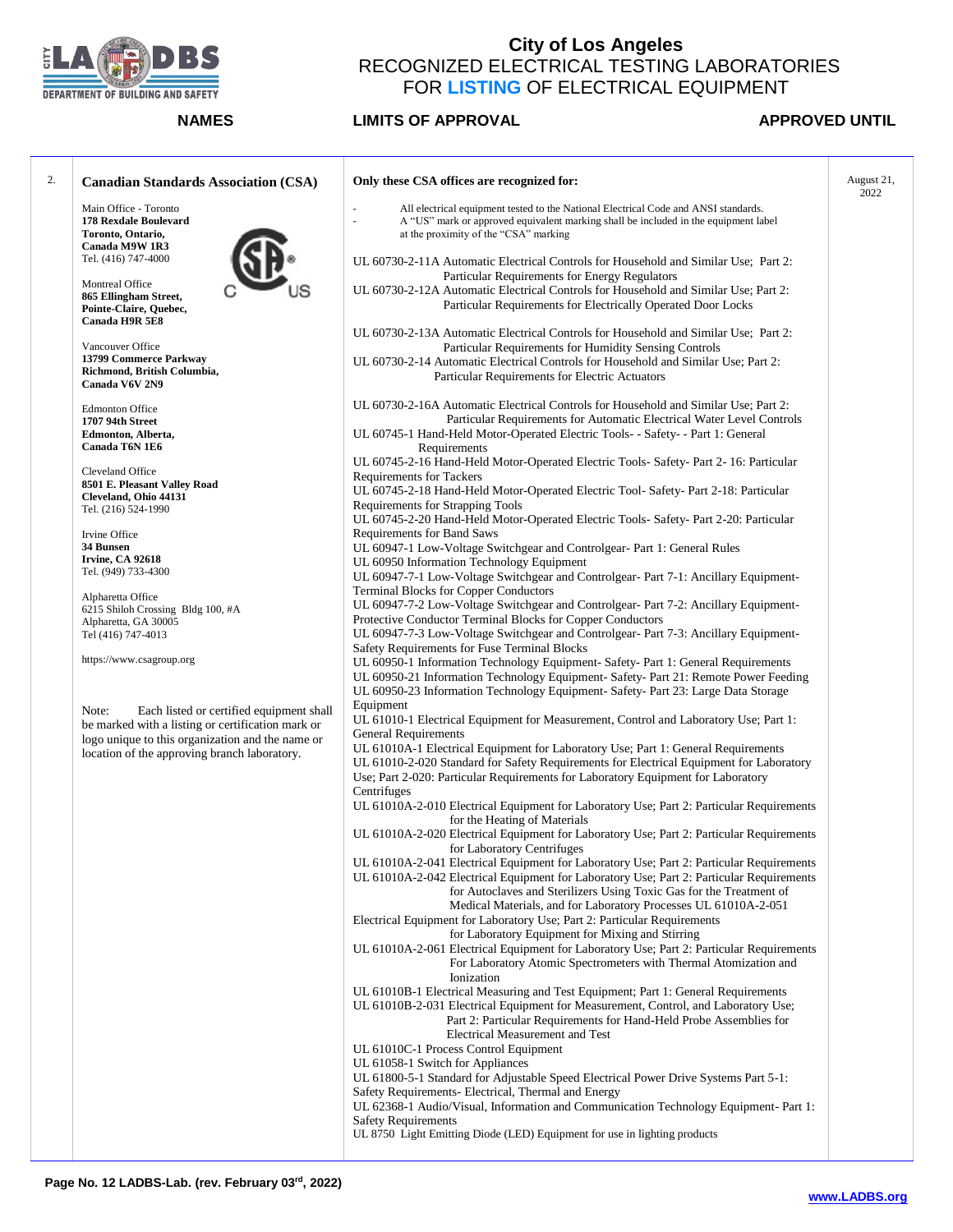

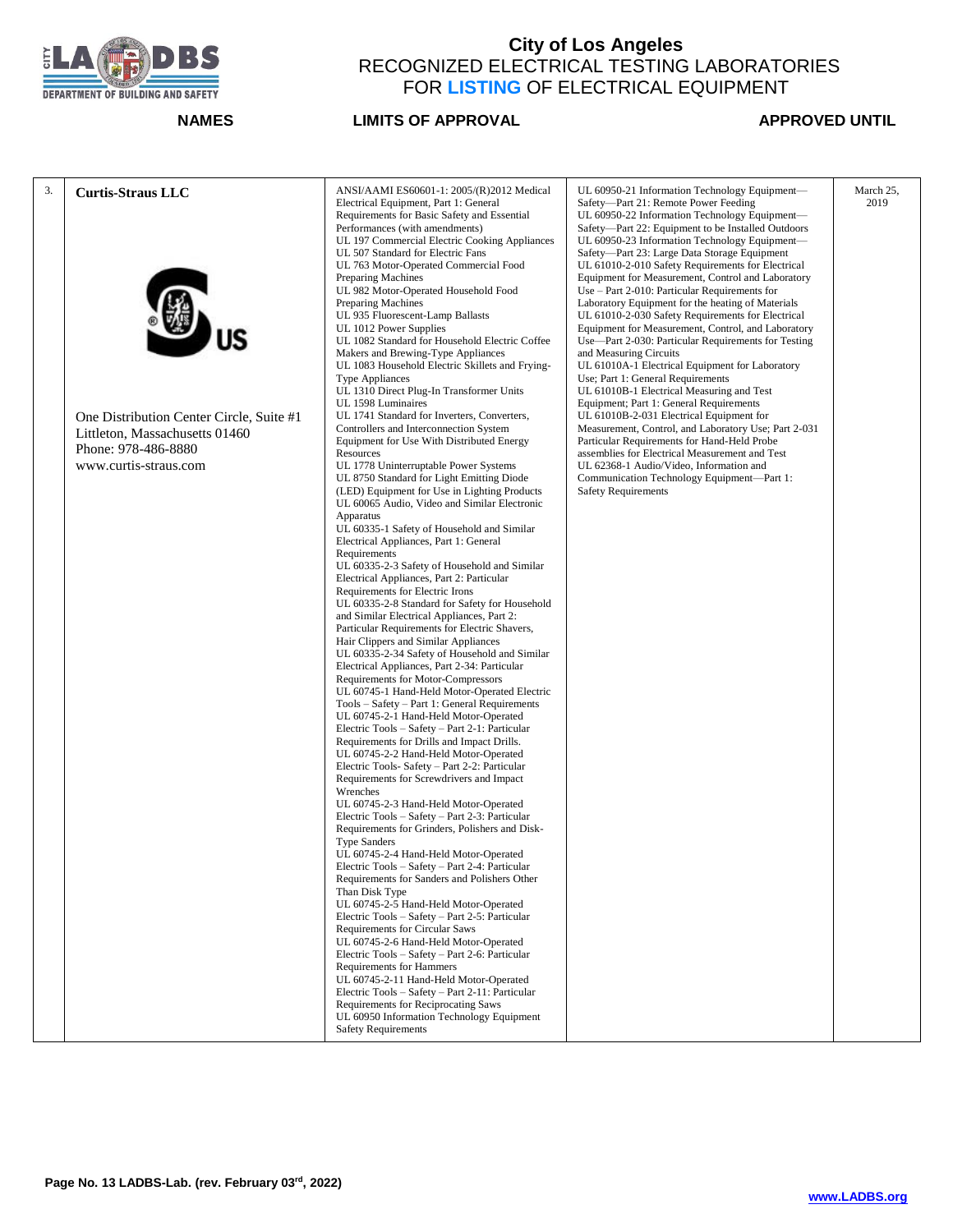

| 4. | <b>FM Approvals LLC</b>                         | Only these FM offices are recognized for:                                                                                                                  | February |
|----|-------------------------------------------------|------------------------------------------------------------------------------------------------------------------------------------------------------------|----------|
|    |                                                 |                                                                                                                                                            | 15,      |
|    | (formerly Factory Mutual Research               | ANSI S82.02.01 Electric and Electronic Test, Measuring, Controlling, and Related                                                                           | 2022     |
|    | Corporation)                                    | <b>Equipment: General</b>                                                                                                                                  |          |
|    |                                                 | <b>Requirements</b>                                                                                                                                        |          |
|    | <b>Norwood Office</b>                           | ANSI S82.02.02 Electrical Equipment for Measurement, Control, and Laboratory Use                                                                           |          |
|    | 1151 Boston-Providence Turnpike                 | ANSI Z8.1 Commercial Laundry and Dry-cleaning Equipment and Operations                                                                                     |          |
|    | Norwood, Massachusetts 02062                    | <b>ANSI ICS 2 Industrial Control Devices, Controllers and Assemblies</b>                                                                                   |          |
|    | Tel. (781) 762-4300                             | ANSI 12.12.01 Non-incentive Electrical Equipment for Use in Class I and II, Division 2 and                                                                 |          |
|    |                                                 | <b>Class III, Divisions 1</b>                                                                                                                              |          |
|    | <b>Rhode Island Office</b>                      | and 2 Hazardous (Classified) Locations                                                                                                                     |          |
|    | 743 Reynolds Road                               | <b>ANSI 20 Centrifugal Fire Pumps</b>                                                                                                                      |          |
|    | West Glocester, Rhode Island 02814              | UL 38 Manually Actuated Signaling Boxes for Use With Fire-Protective Signaling Systems                                                                     |          |
|    | Tel. (781) 762-4300                             | ANSI 72 Installation, Maintenance, and Use of Protective Signaling Systems                                                                                 |          |
|    |                                                 | UL 346 Water flow Indicators for Fire Protective Signaling Systems                                                                                         |          |
|    |                                                 | UL 508 Electric Industrial Control Equipment                                                                                                               |          |
|    | www.fmglobal.com                                | UL 558 Industrial Trucks, Internal Combustion Engine-Powered                                                                                               |          |
|    |                                                 | UL 583 Electric-Battery-Powered Industrial Trucks                                                                                                          |          |
|    |                                                 | UL 664 Commercial (Class IV) Electric Dry-Cleaning Machines                                                                                                |          |
|    |                                                 | UL 674 Electric Motors and Generators for Use in Hazardous (Classified) Locations                                                                          |          |
|    |                                                 | UL 698 Industrial Control Equipment for Use in Hazardous (Classified) Locations                                                                            |          |
|    |                                                 | UL 753 Alarms Accessories for Automatic Water-Supply Control Valves                                                                                        |          |
|    |                                                 | UL 781 Portable Electric Lighting Units for Use in Hazardous (Classified) Locations<br>UL 823 Electric Heaters for Use in Hazardous (Classified) Locations |          |
|    |                                                 | UL 827 Central-Stations for Watchmen, Fire-Alarm, and Supervisory Services                                                                                 |          |
|    |                                                 | UL 844 Electric Lighting Fixtures for Use in Hazardous (Classified) Locations                                                                              |          |
|    |                                                 | UL 863 Electric Time-Indicating and -Recording Appliances                                                                                                  |          |
|    |                                                 | UL 864 Control Units for Fire-Protective Signaling Systems                                                                                                 |          |
|    |                                                 | UL 877 Circuit Breakers and Circuit-Breaker Enclosure for Use in Hazardous (Classified)                                                                    |          |
|    |                                                 | Locations                                                                                                                                                  |          |
|    |                                                 | UL 886 Electrical Outlet Boxes and Fittings for Use in Hazardous (Classified) Locations                                                                    |          |
|    |                                                 | UL 894 Switches for Use in Hazardous (Classified) Locations                                                                                                |          |
|    | Note:<br>Each listed or certified equipment     | UL 913 Intrinsically Safe Apparatus and Associated Apparatus for Use In Class I, II, and                                                                   |          |
|    | shall be marked with a listing or certification | III, Division 1, Hazardous (Classified) Locations                                                                                                          |          |
|    | mark or logo unique to this organization and    | UL 1002 Electrically Operated Valve for Use in Hazardous (Classified) Locations                                                                            |          |
|    | the name or location of the approving branch    | UL 1203 Explosion-Proof and Dust-Ignition-Proof Electrical Equipment for Use in                                                                            |          |
|    | laboratory.                                     | <b>Hazardous</b> (Classified)                                                                                                                              |          |
|    |                                                 | Locations                                                                                                                                                  |          |
|    |                                                 | UL 1206 Electrical Commercial Clothes-Washington Equipment                                                                                                 |          |
|    |                                                 | UL 1207 Sewage Pumps for Use in Hazardous (Classified) Locations<br>UL 1236 Battery Chargers for Charging Engine-Starter Batteries                         |          |
|    |                                                 | UL 1240 Electric Commercial Clothes-Drying Equipment                                                                                                       |          |
|    |                                                 | UL 1254 Pre-Engineered Dry Chemical Extinguishing System Units                                                                                             |          |
|    |                                                 | UL 1262 Laboratory Equipment FM 1321 Controllers for Electric Motor Driven Fire                                                                            |          |
|    |                                                 | <b>Pumps</b>                                                                                                                                               |          |
|    |                                                 | UL 2157 Electric Clothes Washing Machines and Extractors                                                                                                   |          |
|    |                                                 | UL 2158 Electric Clothes Dryers FM 3260 Flame Radiation Detectors for Automatic Fire                                                                       |          |
|    |                                                 | Alarm Signaling                                                                                                                                            |          |
|    |                                                 | FM 3600 Electrical Equipment for Use in Hazardous (Classified) Locations, General                                                                          |          |
|    |                                                 | <b>Requirements</b>                                                                                                                                        |          |
|    |                                                 | FM 3610 Intrinsically Safe Apparatus and Associated Apparatus for Use in Class I, II and                                                                   |          |
|    |                                                 | III, Division 1 Hazardous (Classified) Locations                                                                                                           |          |
|    |                                                 | FM 3611 Electrical Equipment for Use in Class I, Division 2; Class II, Division 2; and Class                                                               |          |
|    |                                                 | III, Division 1 and 2                                                                                                                                      |          |
|    |                                                 | <b>Hazardous Locations</b>                                                                                                                                 |          |
|    |                                                 | FM 3615 Explosion-proof Electrical Equipment, General Requirements                                                                                         |          |
|    |                                                 | FM 3620 Purged and Pressurized Electrical Equipment for Hazardous (Classified)                                                                             |          |
|    |                                                 | Locations                                                                                                                                                  |          |
|    |                                                 | FM 3810 Electrical and Electronic Test, Measuring, and Process Control Equipment<br>FM 3990 Less or nonflammable Liquid-Insulated Transformers             |          |
|    |                                                 | FM 6051 Safety Containers and Filing, Supply and Disposal Containers                                                                                       |          |
|    |                                                 | <b>FM 6310 Combustible Gas Detectors</b>                                                                                                                   |          |
|    |                                                 | UL 60950 Information Technology Equipment                                                                                                                  |          |
|    |                                                 |                                                                                                                                                            |          |
|    |                                                 |                                                                                                                                                            |          |
|    |                                                 |                                                                                                                                                            |          |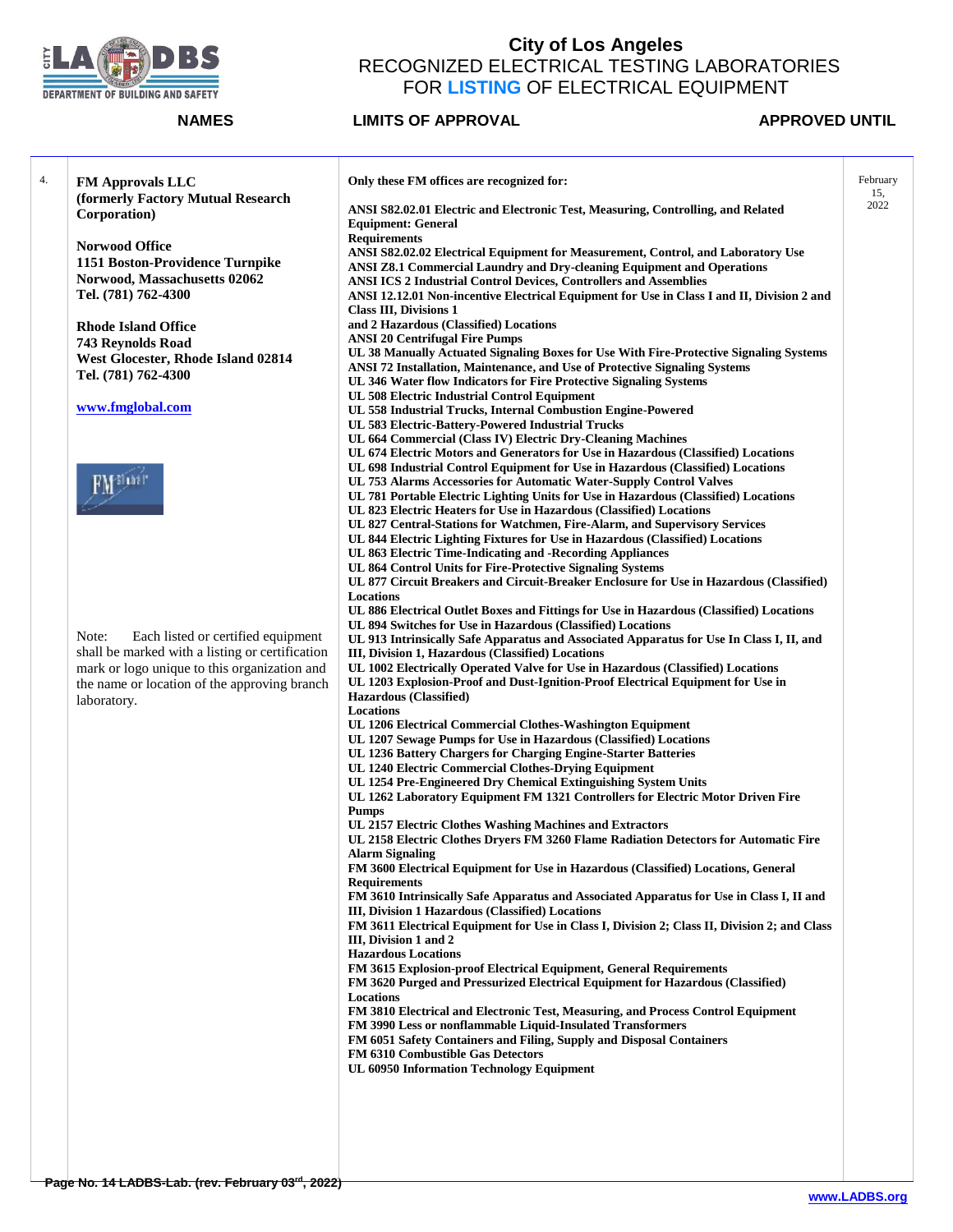

| 5. | IAPMO Ventures, LLC d/b/a EGS                                                                                                                                                                              | Only these IAPMO offices are recognized for:                                                                                                                                                                                                                                                                                                                                                                                                                                                                                                                                                                                                                                                                                                                                                                                                                                                                                                | June 1,<br>2022 |
|----|------------------------------------------------------------------------------------------------------------------------------------------------------------------------------------------------------------|---------------------------------------------------------------------------------------------------------------------------------------------------------------------------------------------------------------------------------------------------------------------------------------------------------------------------------------------------------------------------------------------------------------------------------------------------------------------------------------------------------------------------------------------------------------------------------------------------------------------------------------------------------------------------------------------------------------------------------------------------------------------------------------------------------------------------------------------------------------------------------------------------------------------------------------------|-----------------|
|    | Ontario Office<br>5001 E. Philadelphia St.<br>Ontario, CA 91761<br>Tel. (909) 230-5530<br>http://www.iapmoegs.org<br><b>NRTL</b><br>$A_{P_{M_Q}}$<br><b>EGS</b><br>US                                      | UL 73 Standard for Safety Motor-Operated Appliances<br>UL 197 Standard for Commercial Electric Cooking Appliances<br>UL 399 Drinking Water Coolers<br>UL 676 Standard for Underwater Luminaires and Submersible Junction Boxes<br>UL 763 Standard for Commercial Safety for Motor-Operated Commercial Food Preparing Machines<br>UL 778 Motor-Operated Water Pumps<br>UL 875 Standard for Electric Dry-Bath Heaters<br>UL 962 Standard for Household and Commercial Furnishings<br>UL 979 Standard for Water Treatment Appliances<br>UL 1081 Swimming Pool Pumps, Filters and Chlorinators<br>UL 1241 Standard for Junction Boxes for Swimming Pool Luminaires<br>UL 1261 Standard for Electric Water Heaters for Pools and Tubs<br>UL 1431 Personal Hygiene and Health Care Appliances<br>UL 1563 Electric Spas, Equipment Assemblies, and Associated Equipment<br>UL 1795 Hydro-massage Bathtubs<br>UL 1951 Electric Plumbing Accessories |                 |
|    | Note:<br>Each listed or certified equipment shall<br>be marked with a listing or certification mark or<br>logo unique to this organization and the name or<br>location of the approving branch laboratory. |                                                                                                                                                                                                                                                                                                                                                                                                                                                                                                                                                                                                                                                                                                                                                                                                                                                                                                                                             |                 |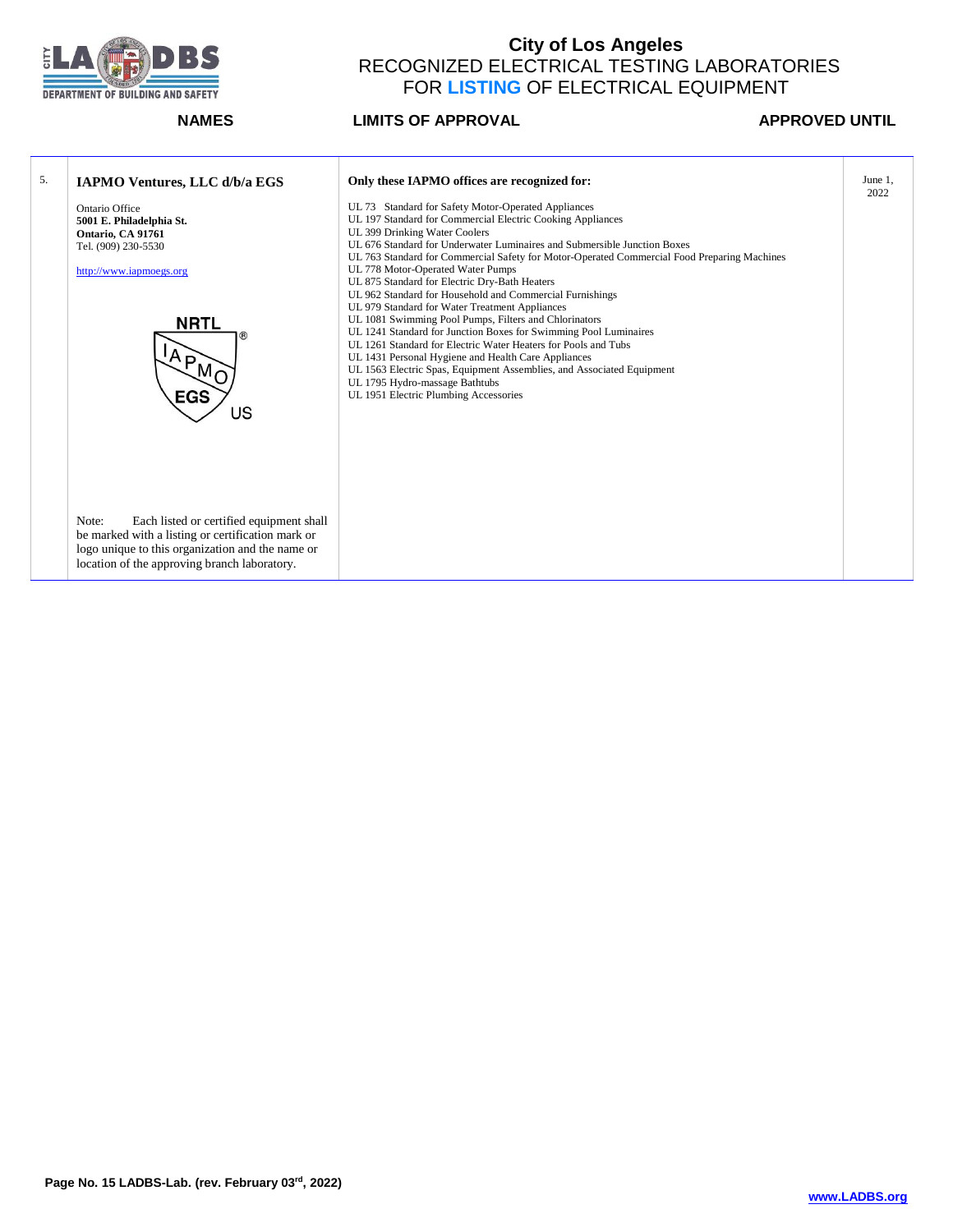

## **NAMES LIMITS OF APPROVAL APPROVED UNTIL**

June 1, 2022

| 6. | <b>Intertek Testing Services NA Inc.</b>                                        | Only these Intertek offices Recognized for:                                               |
|----|---------------------------------------------------------------------------------|-------------------------------------------------------------------------------------------|
|    | Arlington Main Office<br>545 E. Algonquin Rd. Ste. F                            | ANSI A17.5 Elevators and Escalator Electrical<br>Equipment                                |
|    | Arlington, Heights, IL                                                          | UL 1 Flexible Metal Conduit                                                               |
|    | 60065                                                                           | UL 3 Flexible Nonmetallic tubing for Electric Wiring                                      |
|    | Tel. (607) 758-6336                                                             | UL 4 Armored Cable                                                                        |
|    |                                                                                 | UL 5 Surface Metal electrical Raceways and Fittings                                       |
|    | <b>Cortland Branch</b><br>Intertek                                              | UL 5A Nonmetallic Surface Raceways and Fittings                                           |
|    | 3933 U.S. Route 11                                                              | UL 5B Strut-Type                                                                          |
|    | Cortland, NY 13045                                                              | UL 6 Rigid Metal Conduit                                                                  |
|    | Tel. (607) 753-6711                                                             | UL 6A Electrical Rigid Metal Conduit - Aluminum,                                          |
|    |                                                                                 | Bronze, and Stainless Steel                                                               |
|    | Menlo Park, San Francisco Branch                                                | UL 8 Foam Fire Extinguishers                                                              |
|    | 1365 Adams Court                                                                | UL 10A Tin-Clad Fire Doors                                                                |
|    | Menlo Park CA 94025                                                             | UL 13 Power-Limited Circuit Cables                                                        |
|    | Tel. (650) 463-2900                                                             | UL 20 General-Use Snap Switches                                                           |
|    | Atlanta Branch                                                                  | UL 22 Amusement and Gaming Machines<br>UL 25 Meters for Flammable and Combustible Liquids |
|    | 1950 Evergreen Blvd., Suite 100                                                 | and LP Gas.                                                                               |
|    | Duluth, Georgia 30096                                                           | UL 38 Manual Signaling Boxes for Fire Alarm                                               |
|    | Tel. (678) 775-2400                                                             | Systems                                                                                   |
|    |                                                                                 | UL 44 Rubber-Insulated Wires and Cables                                                   |
|    | Portland Oregon Branch                                                          | UL 45 Portable Electric Tools                                                             |
|    | 22887 NE Townsend Way                                                           | UL 48 Electric Signs                                                                      |
|    | Fairview, Or 97024                                                              | UL 50 Electric Cabinets and Boxes                                                         |
|    | Tel. (503) 626-6694                                                             | UL 51 Power-Operated Pumps for Anhydrous                                                  |
|    |                                                                                 | Ammonia and LP Gas.                                                                       |
|    | Boxborough Branch                                                               | UL 62 Flexible Cord and Fixture Wire                                                      |
|    | 70 Codman Hill Rd.                                                              | UL 67 Electric Panel boards                                                               |
|    | Boxborough, MA 01719                                                            | UL 65 Electric Wired Cabinets                                                             |
|    | Tel. (978) 263-2662                                                             | UL 69 Electric-Fence Controllers                                                          |
|    |                                                                                 | UL 73 Motor-Operated Appliances                                                           |
|    | Los Angeles Branch                                                              | UL 79 Power-Operated Pumps for Petroleum Product                                          |
|    | 25791 Commercentre Dr                                                           | Dispensing Systems                                                                        |
|    | Lake Forest, CA 92630                                                           | UL 82 Electric Gardening Appliances                                                       |
|    | Tel. (949) 448-4100                                                             | UL 83 Thermoplastic-Insulated Wires and Cables                                            |
|    |                                                                                 | UL 87 Power-Operated Dispensing Devices for<br>Petroleum Products                         |
|    | Supplemental Recognition:<br>Former Entela merged into Cortland Intertek office | UL 94 Tests for Flammability of Plastic Materials                                         |
|    |                                                                                 | for Parts in Devices and Appliances                                                       |
|    | 3933 U.S. Route 11                                                              | UL 98 Enclosed and Dead-Front Switches                                                    |
|    | Cortland, NY 13045                                                              | UL 96 Lightning Protection Components                                                     |
|    | Tel. (607) 753-6711                                                             | UL 104 Elevator Door Locking Devices and Contacts                                         |
|    | www.intertek-etlsemko.com                                                       | UL150 Antenna Rotators                                                                    |
|    |                                                                                 | UL 122 Photographic Equipment                                                             |
|    | IJΣ                                                                             | UL 130 Electric Heating Pads                                                              |
|    |                                                                                 | UL 141 Garment Finishing Appliances                                                       |
|    |                                                                                 | UL 153 Portable Electric Lamps                                                            |
|    |                                                                                 | UL 174 Household Electric Storage - Tank Water                                            |
|    |                                                                                 | Heaters                                                                                   |
|    | Each listed or certified equipment shall<br>Note:                               | UL 180 Liquid-Level Indicating Gauges and Tank                                            |
|    | be marked with a listing or certification mark or                               | Filling Signals for Petroleum Products                                                    |
|    | logo unique to this organization and the name or                                | UL 183 Manufactured Wiring Systems                                                        |
|    | location of the approving branch laboratory.                                    | UL 187 X-Ray Equipment                                                                    |
|    |                                                                                 | UL 197 Commercial Electric Cooking Appliances                                             |
|    |                                                                                 | UL 201 Standard for Garage Equipment<br>UL 209 Cellular Metal Floor Raceways and Fittings |
|    |                                                                                 | UL 217 Single and Multiple Station Smoke Detectors                                        |
|    |                                                                                 | UL 218 Fire Pump Controllers                                                              |
|    |                                                                                 | UL 224 Extruded Insulating Tubing                                                         |
|    |                                                                                 | UL 228 Door Closers-Holders, With or Without                                              |
|    |                                                                                 | <b>Integral Smoke Detectors</b>                                                           |
|    |                                                                                 | UL 231 Electrical Power Outlets                                                           |
|    |                                                                                 | UL 234 Low Voltage Lighting Fixtures for Use in                                           |
|    |                                                                                 | <b>Recreational Vehicles</b>                                                              |
|    |                                                                                 | UL 248-1 Low-Voltage Fuses - Part 1: General                                              |
|    |                                                                                 | Requirements                                                                              |
|    |                                                                                 | UL 244A Solid State Controls for Appliances                                               |
|    |                                                                                 | UL 248-2 Low-Voltage Fuses - Part 2: Class C Fuses                                        |
|    |                                                                                 | UL 248-3 Low-Voltage Fuses – Part 3: Class CA and                                         |
|    |                                                                                 | <b>CB</b> Fuses                                                                           |
|    |                                                                                 | UL 248-4 Low-Voltage Fuses - Part 4: Class CC Fuses                                       |
|    |                                                                                 | UL 248-5 Low-Voltage Fuses - Part 5: Class G Fuses                                        |
|    |                                                                                 |                                                                                           |
|    |                                                                                 |                                                                                           |

| UL 248-6 Low-Voltage Fuses - Part 6: Class H                                     |
|----------------------------------------------------------------------------------|
| Renewable Fuses<br>UL 248-7 Low-Voltage Fuses - Part 7: Class H                  |
| Renewable Fuses                                                                  |
| UL 248-8 Low-Voltage Fuses - Part 8: Class J                                     |
| Fuses<br>UL 248-9 Low-Voltage Fuses - Part 9: Class K                            |
| Fuses                                                                            |
| UL 248-10 Low-Voltage Fuses - Part 10: Class                                     |
| L Fuses                                                                          |
| UL 248-11<br>Low-Voltage Fuses - Part 11: Plug<br>Fuses                          |
| UL 248-12 Low-Voltage Fuses - Part 12: Class                                     |
| R Fuses                                                                          |
| UL 248-13 Low-Voltage Fuses - Part 13:<br>Semiconductor Fuses                    |
| UL 248-14 Low-Voltage Fuses - Part 14:                                           |
| Supplemental Fuses                                                               |
| UL 248-15 Low-Voltage Fuses - Part 15: Class                                     |
| T Fuses<br>UL 248-16 Low-Voltage Fuses - Part 16: Test                           |
| Limiters                                                                         |
| UL 250 Household Refrigerators and Freezers                                      |
| UL 268 Smoke Detectors for Fire Alarm                                            |
| <b>Signaling Systems</b><br><b>UL 268A</b><br>Smoke Detectors for Duct           |
| Application                                                                      |
| UL 291 Automated Teller Systems                                                  |
| UL 294 Access Control System Units<br>UL 298 Portable Electric Hand Lamps        |
| UL 305 Panic Hardware                                                            |
| UL 310 Electrical Quick-Connect Terminals                                        |
| UL 325 Door, Drapery, Gate, Louver, and                                          |
| Window Operators and Systems<br>UL 346 Water flow Indicators for Fire Protective |
| <b>Signaling Systems</b>                                                         |
| UL 347 High-Voltage Industrial Control                                           |
| Equipment<br>UL 353 Limit Controls                                               |
| UL 355 Cord Reels                                                                |
| UL 360 Liquid-Tight Flexible Steel Conduit                                       |
| UL 363 Knife Switches                                                            |
| UL 365 Police Station Connected Burglar Alarm<br>Units and Systems               |
| UL 372 Primary Safety Controls for Gas – and                                     |
| Oil – Fired Appliances                                                           |
| UL 399 Drinking-Water Coolers                                                    |
| UL 412 Refrigeration Unit Coolers<br>UL 414 Meter Sockets                        |
| UL 416 Refrigerated Medical Equipment                                            |
| UL 427 Refrigerating Units                                                       |
| UL 429 Electrically Operated Valves<br>UL 430 Electric Waste Disposers           |
| UL 444 Communications Cables                                                     |
| UL 448 Pumps for Fire-Protection Service                                         |
| UL 452 Antenna - Discharge Units<br>UL 464 Audible Signal Appliances             |
| UL 466 Electric Scales                                                           |
| UL 467 Grounding and Bonding Equipment                                           |
| UL 469 Musical Instruments and Accessories                                       |
| UL 471 Commercial Refrigerators and Freezers<br>UL 474 Dehumidifiers             |
| UL 482 Portable Sun/Heat Lamps                                                   |
| UL 484 Room Air Conditioners                                                     |
| UL 486A-486B Wire Connectors                                                     |
| UL 486C Splicing Wire Connectors<br>UL 486D Sealed Wire Connector System         |
| UL 486E Equipment Wiring Terminals for Use                                       |
| with Aluminum and/or Copper Conductors                                           |
| UL 489 Molded-Case Circuit Breaker and Circuit-<br><b>Breaker Enclosures</b>     |
| UL 493 Thermoplastic-Insulated Underground                                       |
| Feeder and Branch-Circuit Cables                                                 |
| UL 495 Power-Operated dispensing Devices for                                     |
| LP-Gas                                                                           |
|                                                                                  |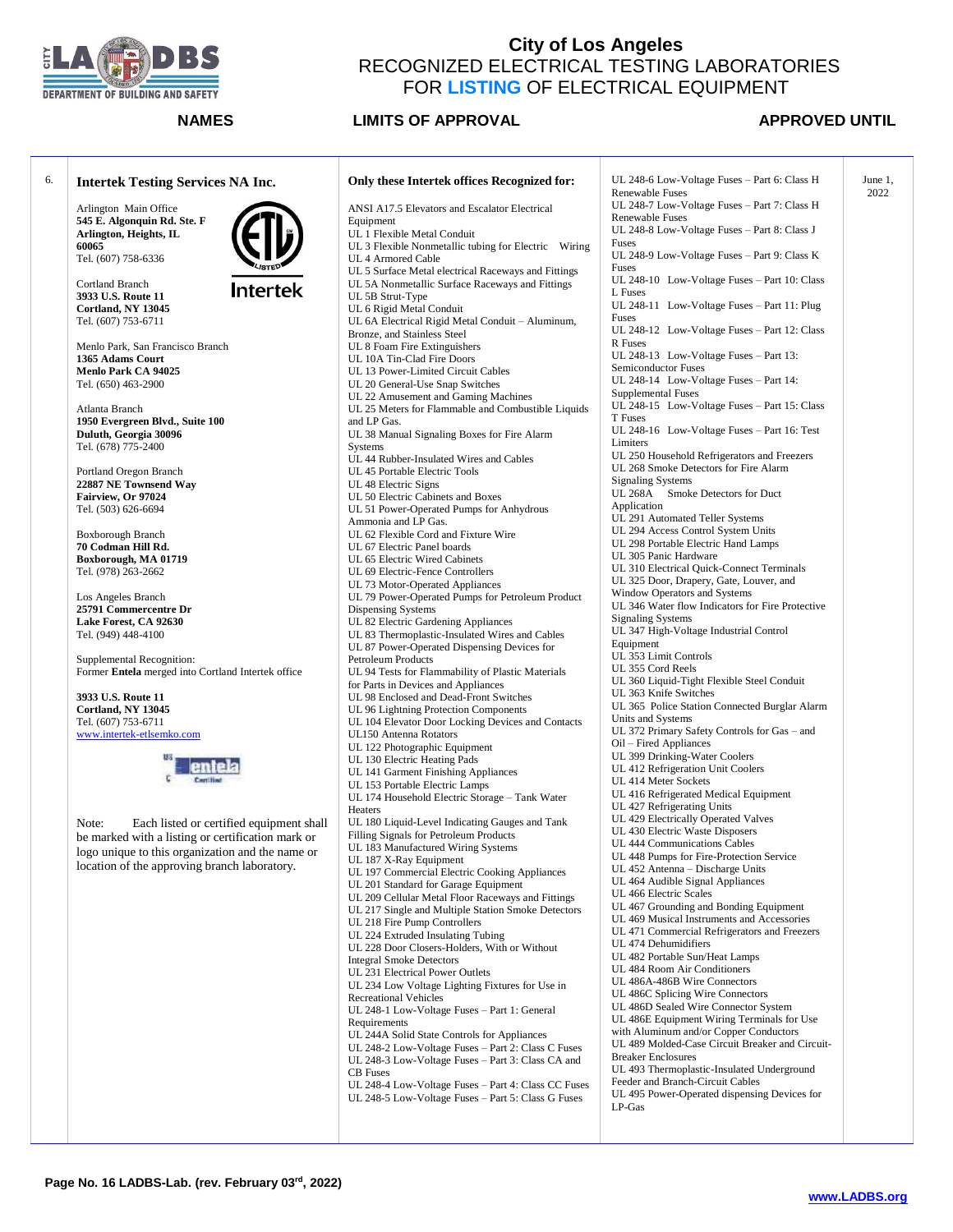

**NAMES LIMITS OF APPROVAL APPROVED UNTIL** 

June 1, 2022



UL 711 Rating and Fire Testing of Fire Extinguishers UL 719 Nonmetallic Sheathes Cables UL 745-1 Portable Electric Tools UL 745-2-1 Drills UL 745-2-2 Screwdrivers and Impact Wrenches UL 745-2-3 Grinders, Polishers and Disk-type UL 745-2-4 Sanders UL 745-2-5 Circular Saws and Circular Knives UL 745-2-6 Particular Requirements for UL 745-2-8 Particular Requirements for Shears UL 745-2-9 Particular Requirements for Tappers UL 745-2-11 Reciprocating Saws UL 745-2-12 Concrete Vibrators UL 745-2-14 Planers UL 745-2-17 Routers and Trimmers UL 745-2-30 Staplers UL 745-2-31 Diamond Core Drills UL 745-2-32 Magnetic Drill Press UL 745-2-33 Portable Band saws UL 745-2-34 Strapping Tools UL 745-2-35 Drain Cleaners UL 745-2-36 Hand Motor Tools UL 745-2-37 Plate Joiners UL 746A Polymeric Materials --Short Term Property Evaluations UL 746B Polymeric Materials -- Long Term Property Evaluations UL 746C Polymeric Materials – Use in Electrical Equipment Evaluations UL 746E Polymeric Materials – Industrial Laminates, Filament Wound Tubing, Vulcanized Fiber, and Materials Used in Printed Wiring UL 749 Household Dishwashers UL 751 Vending Machines UL 756 Coin and Currency Changers and UL 763 Motor Operated Commercial Food Preparing Machines UL 773 Plug-In, Locking Type Photo-controls for Use with Area Lighting UL 773A Nonindustrial Photoelectric Switches for Lighting Control UL 775 Graphic Arts Equipment UL 781 Portable Electric Lighting Units for Use in Hazardous (Classified) Locations UL 778 Motor-Operated Water Pumps UL 783 Electric Flashlights and Lanterns for Use in Hazardous (Classified) Locations UL 789 Indicator Posts for Fire-Protection UL 796 Printed-Wiring Boards UL 791 Residential Incinerators UL 797 Electrical Metallic Tubing UL 797A Electrical Metallic Tubing – Aluminum UL 810 Capacitors UL 813 Commercial Audio Equipment UL 814 Gas-Tube-Sign and Ignition Cable UL 817 Cord Sets & Power-Supply Cords UL 823 Electric Heaters for Use in Hazardous (Classified) Locations UL 826 Household Electric Clocks UL 827 Central-Stations for Watchman, Fire-Alarm, and Supervisory Services UL 834 Heating, Water Supply, and Power Boilers – Electric UL 844 Electric Lighting Fixtures for Use in Hazardous (Classified) Locations UL 845 Motor Control Centers UL 854 Service-Entrance Cables UL 857 Electric Busways and Associated Fittings UL 858A Safety-Related Solid-State Controls for Household Electric Ranges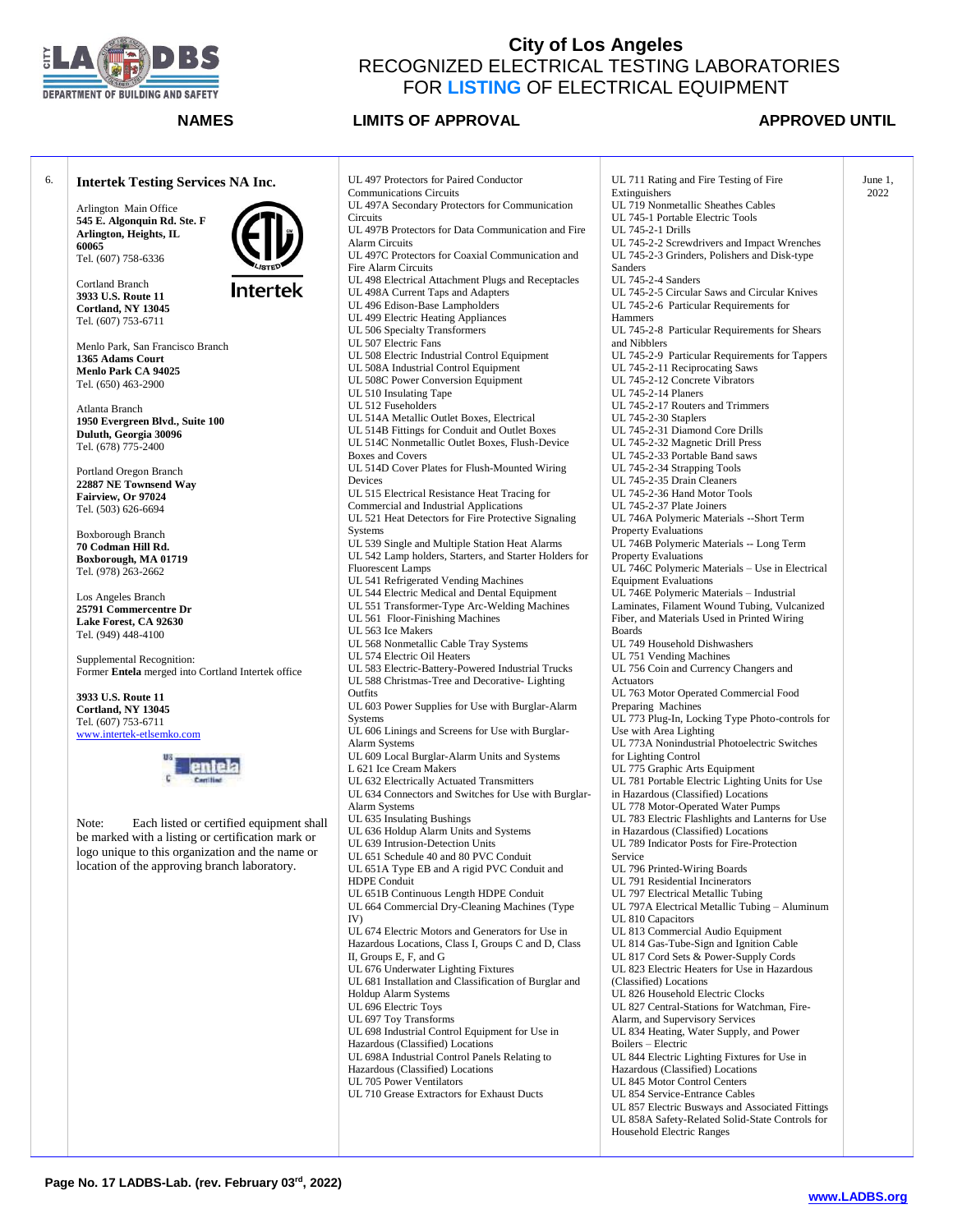

### **NAMES LIMITS OF APPROVAL**  APPROVED UNTIL

June 1, 2022

### 6. **Intertek Testing Services NA Inc.** Appliances Arlington Main Office **545 E. Algonquin Rd. Ste. F** Appliance **Arlington, Heights, IL 60065** Systems Tel. (607) 758-6336 Cortland Branch Intertek **3933 U.S. Route 11** Fittings **Cortland, NY 13045** Tel. (607) 753-6711 Menlo Park, San Francisco Branch **1365 Adams Court Menlo Park CA 94025** Tel. (650) 463-2900 Atlanta Branch **1950 Evergreen Blvd., Suite 100 Duluth, Georgia 30096** Tel. (678) 775-2400 Locations Portland Oregon Branch **22887 NE Townsend Way Fairview, Or 97024** Tel. (503) 626-6694 Boxborough Branch **70 Codman Hill Rd. Boxborough, MA 01719** Tel. (978) 263-2662 Los Angeles Branch **25791 Commercentre Dr Lake Forest, CA 92630** Tel. (949) 448-4100 Supplemental Recognition: Former **Entela** merged into Cortland Intertek office Machines **3933 U.S. Route 11 Cortland, NY 13045** Tel. (607) 753-6711 [www.intertek-etlsemko.com](http://www.intertek-etlsemko.com/) Devices Note: Each listed or certified equipment shall be marked with a listing or certification mark or logo unique to this organization and the name or location of the approving branch laboratory. Mechanisms Equipment

UL 858 Household Electric Ranges UL 859 Household Electric Personal Grooming UL 863 Electric Time-Indicating and Recording UL 864 Control Units for Fire-Protective Signaling UL 867 Electrostatic Air Cleaners UL 869A Reference Standard for Service Equipment UL 870 Wireways, Auxiliary Gutters, and Associated UL 873 Electrical Temperature-Indicating and Regulating Equipment UL 875 Electric Dry Bath Heaters UL 877 Circuit Breakers and Circuit-Breaker Enclosures for Use in Hazardous (Classified) Locations UL 879 Electrode Receptacles for Gas-Tube Signs UL 884 Underfloor Raceways and Fittings UL 886 Electrical Outlet boxes and Fittings for Use in Hazardous (Classified) Locations UL 891 Dead-Front Electrical Switchboards UL 894 Switches for Use in Hazardous (Classified) UL 913 Intrinsically Safe Apparatus and Associated Apparatus for Use in Class I, II, and III, Division 1, Hazardous Locations UL 916 Energy Management Equipment UL 917 Clock Operated Switches UL 921 Commercial Electric Dishwashers UL 923 Microwave Cooking Appliances UL 924 Emergency Lighting and Power Equipment UL 935 Fluorescent-Lamp Bassasts UL 943 Ground-Fault Circuit Interrupters UL 943B Appliance Leakage-Current Interruptor UL 961 Electric Hobby and Sports Equipment UL 963 Sealing, Wrapping, and Marking Equipment UL 964 Electrically Heated Bedding UL 969 Marking and Labeling Systems UL 977 Fuse Power-Circuit Devices UL 982 Motor-Operated Household Food Preparing UL 983 Surveillance Camera Units UL 984 Hermetic Refrigerant Motor-Compressors UL 985 Household Fire Warning System Units UL 987 Stationary and Fixed Electric Tools UL 991 Safety-Related Controls Employing Solid-State UL 998 Humidifiers UL 1002 Electrically Operated Valves for Use in Hazardous Locations, Class I, Groups A, B, C, and D, and Class II, Groups E, F and G UL 1004 Electric Motors UL 1005 Electric Flatirons UL 1008 Transfer Switch Equipment UL 1010 Receptacle-Plug Combinations for Use in Hazardous (Classified) Locations UL 1012 Power Units Other Than Class 2 UL 1017 Electric Vacuum Cleaner Machines and Blower Cleaners UL 1018 Electric Aquarium Equipment UL 1020 Thermal Cutoffs for Use in Electrical Appliances and Components UL 1022 Line Isolated Monitors UL 1023 Household Burglar-Alarm System Units UL 1026 Household Electric Cooking and Food-Serving Appliances UL 1028 Hair Clipping and Shaving Appliances UL 1029 High-Intensity Discharge Lamp Ballasts UL 1030 Sheathed Heating Elements UL 1034 Burglary Resistant Electric Locking UL 1037 Antitheft Alarms and Devices UL 1042 Electric Baseboard Heating Equipment UL 1047 Isolated Power Systems Equipment UL 1053 Ground-Fault Sensing and Relaying

UL 1054 Special-Use Switches UL 1059 Electrical Terminal Blocks UL 1062 Unit Substations UL 1063 Machine-Tool Wires and Cables UL 1066 Low-Voltage AC and DC Power Circuit Breakers Used in Enclosures UL 1069 Hospital Signaling and Nurse-Call System UL 1072 Medium Voltage Cables UL 1076 Proprietary Burglar Alarm Units and **Systems** UL 1077 Supplementary Protectors for Use in Electrical Equipment UL 1081 Electric Swimming Pool Pumps, Filters, and Chlorinators UL 1082 Household electric Coffee Makers and Brewing-Type Appliances UL 1083 Household Electric Skillets and Frying-Type Appliances UL 1086 Household Trash Compactors UL 1088 Temporary Lighting Strings UL 1283 Electromagnetic-Interference Filter UL 1286 Office Furnishings UL 1090 Electric Snow Movers UL 1097 Double Insulation Systems for Use in Electrical Equipment UL 1203 Explosion-Proof and Dust-Ignition-Proof Electrical Equipment for Use in Hazardous (Classified) Locations UL 1206 Electrical Commercial Clothes-Washing Equipment UL 1207 Sewage Pumps for Use in Hazardous (Classified) Locations UL 1230 Amateur Movie Lights UL 1236 Electric Battery Charges UL 1238 Control Equipment for Use with Flammable Liquid Dispensing Devices UL 1240 Electric Commercial Clothes-Drying Equipment UL 1241 Junction Boxes for Swimming Pool Lighting Fixtures UL 1242 Intermediate Metal Conduit UL 1244 Electrical and Electronic Measuring and Testing Equipment UL 1261 Electric Water Heaters for Pools and Tubs UL 1262 Laboratory Equipment UL 1277 Electrical Power and Control Tray Cables with Optional Optical-Fiber Members UL 1278 Movable and Wall or Ceiling-Hung Electric Room Heaters UL 1310 Direct Plug-In Transformer Units UL 1363 Relocatable Power Taps UL 1411 Transformers and Motor Transformers for Use In Audio-, Radio-, and Television-Type Appliances UL 1412 Fusing Resistors and Temperature-Limited Resistors for Radio- and Television-Type Appliances UL 1413 High-Voltage Components for Television-Type Appliances UL 1414 Across-the-Line, Antenna-Coupling, and Line-By-Pass Capacitors for Radio- and Television-Type Appliances UL 1419 Professional Video and Audio Equipment UL 1424 Cables for Power-Limited Fire-Protective-Signaling circuits UL 1425 Cables for Non-Power-Limited Fire-Alarm Circuits UL 1431 Personal Hygiene and Health Care Appliances UL 1433 Control Centers for Changing Message Type Electric Signs UL 1434 Thermistor-Type Devices UL 1436 Outlet Circuit Testers and Similar Indicating Devices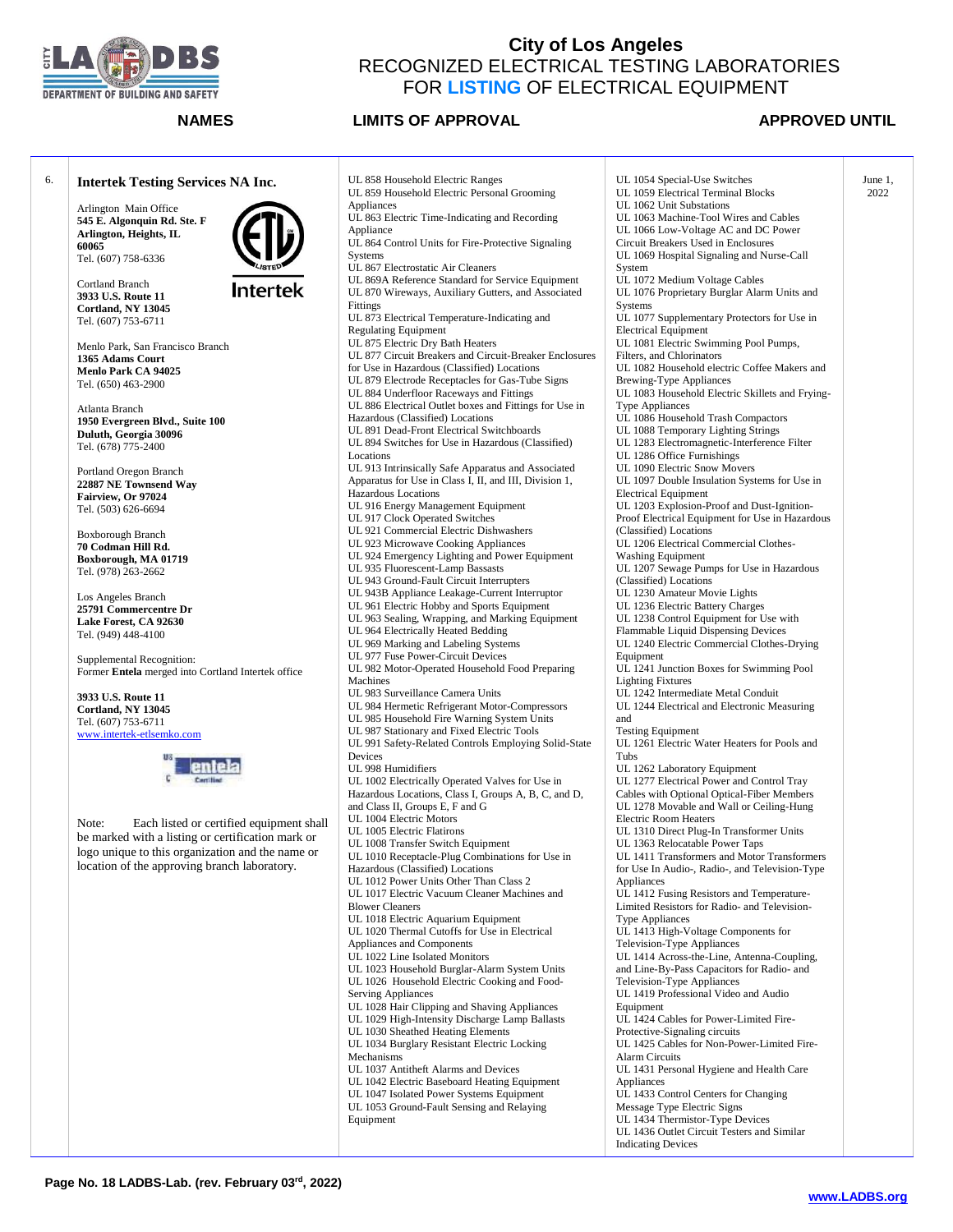

### **NAMES LIMITS OF APPROVAL APPROVED UNTIL**

June 1, 2022

| 6. | <b>Intertek Testing Services NA Inc.</b>           | UL 1437 Electrical Analog Instruments-Panel Board                                                           | UL 1730 Smoke Detector Monitors and Accessories                                               |
|----|----------------------------------------------------|-------------------------------------------------------------------------------------------------------------|-----------------------------------------------------------------------------------------------|
|    |                                                    | Type<br>UL 1445 Electric Water Bed Heaters                                                                  | for Individual Living Units of Multifamily<br>Residences and Hotel/Motel Rooms                |
|    | Arlington Main Office                              | UL 1446 Systems of Insulating Materials-General                                                             | UL 1738 Venting Systems for Gas-Burning                                                       |
|    | 545 E. Algonquin Rd. Ste. F                        | UL 1447 Electric Lawn Mowers                                                                                | Appliances, Categories II, III, and IV                                                        |
|    | Arlington, Heights, IL                             | UL 1448 Electric Hedge Trimmers                                                                             | UL 1740 Industrial Robots and Robotic Equipment                                               |
|    | 60065                                              | UL 1449 Transient Voltage Surge Suppressors                                                                 | Systems                                                                                       |
|    | Tel. (607) 758-6336                                | UL 1450 Motor-Operated Air Compressors, Vacuum                                                              | UL 1741 Inverters, Converters, and Controllers for                                            |
|    | Cortland Branch                                    | Pumps and Painting Equipment                                                                                | Use in Independent Power                                                                      |
|    | <b>Intertek</b><br>3933 U.S. Route 11              | UL 1453 Electric Booster and Commercial Storage                                                             | UL 1773 Termination Boxes                                                                     |
|    | Cortland, NY 13045                                 | <b>Tank Water Heaters</b>                                                                                   | UL 1776 High-Pressure Cleaning Machines                                                       |
|    | Tel. (607) 753-6711                                | UL 1468 Direct Acting Pressure Reducing and                                                                 | UL 1778 Uninterruptible Power Supply Equipment                                                |
|    |                                                    | <b>Pressure Restricting</b>                                                                                 | UL 1786 Nightlights                                                                           |
|    | Menlo Park, San Francisco Branch                   | UL 1472 Solid-State Dimming Controls                                                                        | UL 1795 Hydro-massage Bathtubs                                                                |
|    | 1365 Adams Court                                   | UL 1480 Speakers for Fire Protective Signaling                                                              | UL 1812 Ducted Heat Recovery Ventilators                                                      |
|    | Menlo Park CA 94025                                | Systems                                                                                                     | UL 1815 Non-ducted Heat Recovery Ventilators                                                  |
|    | Tel. (650) 463-2900                                | UL 1481 Power Supplies for Fire Protective                                                                  | UL 1821 Thermoplastic Sprinkler Pipe and Fittings                                             |
|    |                                                    | <b>Signaling Systems</b>                                                                                    | for Fire Protection Service                                                                   |
|    | Atlanta Branch                                     | UL 1482 Solid Fuel Room Type Heaters                                                                        | UL 1838 Low Voltage Landscape Lighting Systems                                                |
|    | 1950 Evergreen Blvd., Suite 100                    | UL 1484 Residential Gas Detectors                                                                           | UL 1863 Communication Circuit Accessories                                                     |
|    | Duluth, Georgia 30096                              | UL 1492 Audio and Video Equipment<br>UL 1557 Electrically Isolated Semiconductor                            | UL 1876 Isolating Signal and Feedback<br>Transformers for Use in Electronic Equipment         |
|    | Tel. (678) 775-2400                                | Devices                                                                                                     | UL 1887 Fire Test of Plastic Sprinkler Pipe for                                               |
|    |                                                    | UL 1558 Metal-Enclosed Low-Voltage Power                                                                    | Flame and Smoke Characteristics                                                               |
|    | Portland Oregon Branch                             | Circuit Breaker Switchgear                                                                                  | UL 1889 Commercial Filters for Cooking Oil                                                    |
|    | 22887 NE Townsend Way<br>Fairview, Or 97024        | UL 1559 Insect-Control Equipment, Electrocution                                                             | UL 1917 Solid-State Fan Speed Controls                                                        |
|    | Tel. (503) 626-6694                                | Type                                                                                                        | UL 1951 Electric Plumbing Accessories                                                         |
|    |                                                    | UL 1561 Large General Purpose Transformers                                                                  | UL 1963 Refrigerant Recovery/Recycling                                                        |
|    | Boxborough Branch                                  | UL 1562 Transformers, Distribution, Dry-Type --                                                             | Equipment                                                                                     |
|    | 70 Codman Hill Rd.                                 | Over 600 Volts                                                                                              | UL 1971 Signaling Devices for the Hearing                                                     |
|    | Boxborough, MA 01719                               | UL 1563 Electric Hot Tubs, Spas, and Associated                                                             | Impaired                                                                                      |
|    | Tel. (978) 263-2662                                | Equipment                                                                                                   | UL 1977 Component Connectors for Use in Data,                                                 |
|    |                                                    | UL 1564 Industrial Battery Chargers                                                                         | Signal, Control and Power Applications                                                        |
|    | Los Angeles Branch                                 | UL 1565 Wire Positioning Devices                                                                            | UL 1981 Central Station Automation Systems                                                    |
|    | 25791 Commercentre Dr                              | UL 1567 Receptacles and Switches for Use With<br>Aluminum Wire                                              | UL 1993 Self-Ballasted Lamps and Lamp Adapters<br>UL 1994 Low-Level Path Marking and Lighting |
|    | Lake Forest, CA 92630                              | UL 1569 Metal-Clad Cables                                                                                   | Systems                                                                                       |
|    | Tel. (949) 448-4100                                | UL 1573 Stage and Studio Lighting Units                                                                     | UL 1995 Heating and Cooling Equipment                                                         |
|    | Supplemental Recognition:                          | UL 1574 Track Lighting Systems                                                                              | UL 1996 Duct Heaters                                                                          |
|    | Former Entela merged into Cortland Intertek office | UL 1577 Optical Isolators                                                                                   | UL 2017(1) General Purpose Signaling Devices and                                              |
|    |                                                    | UL 1581 Reference Standard for Electrical Wires,                                                            | Systems                                                                                       |
|    | 3933 U.S. Route 11                                 | Cables, and Flexible Cords                                                                                  | UL 2021 Field Erected Boiler Assemblies                                                       |
|    | Cortland, NY 13045                                 | UL 1585 Class 2 and Class 3 Transformers                                                                    | UL 2024 Optical Fiber Cable Raceway                                                           |
|    | Tel. (607) 753-6711                                | UL 1594 Sewing and Cutting Machines                                                                         | UL 2034 Single and Multiple Station Carbon                                                    |
|    | www.intertek-etlsemko.com                          | UL 1598 Luminaries                                                                                          | Monoxide Detectors<br>UL 2044 Commercial Closed Circuit Television                            |
|    |                                                    | UL 1604 Electrical Equipment for Use in Class I and<br>II, Division 2, and Class III Hazardous (Classified) | Equipment                                                                                     |
|    |                                                    | Locations                                                                                                   | UL 2083 Halon 1301 Recovery/Recycling                                                         |
|    |                                                    | UL 1610 Central-Station Burglar-Alarm Units                                                                 | Equipment                                                                                     |
|    |                                                    | UL 1635 Digital Alarm Communicator System Units                                                             | UL 2089(2) Vehicle Battery Adapters                                                           |
|    |                                                    | UL 1637 Home Health Care Signaling Equipment                                                                | UL 2096 Commercial/Industrial Gas and/or Gas                                                  |
|    | Note:<br>Each listed or certified equipment shall  | UL 1638 Visual Signaling Appliances                                                                         | Fired Heating Assemblies with Emission Reduction                                              |
|    | be marked with a listing or certification mark or  | UL 1640 Portable Power Distribution Units                                                                   | Equipment                                                                                     |
|    | logo unique to this organization and the name or   | UL 1651 Optical Fiber Cable                                                                                 | UL 2097 Double Insulation Systems for Use in                                                  |
|    | location of the approving branch laboratory.       | UL 1653 Electrical Nonmetallic Tubing                                                                       | Electronic Equipment                                                                          |
|    |                                                    | UL 1655 Community-Antenna Television Cables                                                                 | UL 2111 Overheating Protection for Motors                                                     |
|    |                                                    | UL 1660 Liquid-Tight Flexible Nonmetallic Conduit<br>UL 1662 Electric Chain Saws                            | UL 2125 Motor-Operated Air Compressors for Use<br>in Sprinkler Systems                        |
|    |                                                    | UL 1673 Electric Space Heating Cables                                                                       | UL 2157 Electric Clothes Washing Machines and                                                 |
|    |                                                    | UL 1676 Discharge Path Resistors                                                                            | Extractors                                                                                    |
|    |                                                    | UL 1681 Wiring Device Configurations                                                                        | UL 2158 Electric Clothes Dryers                                                               |
|    |                                                    | UL 1682 Plugs, Receptacles, and Cable Connectors,                                                           | UL 2161 Neon Transformers and Power Supplies                                                  |
|    |                                                    | of the Pin and Sleeve Type                                                                                  | UL 2202 Electric Vehicle (EV) Charging System                                                 |
|    |                                                    | UL 1690 Data-Processing Cables                                                                              | Equipment                                                                                     |
|    |                                                    | UL 1693 Electric Radiant Heating Panels and                                                                 | UL 2227 Overfilling Prevention Devices                                                        |
|    |                                                    | <b>Heating Panel Sets</b>                                                                                   | UL 2250 Instrumentation Tray Cable                                                            |
|    |                                                    | UL 1694 Tests for Flammability of Small Polymeric                                                           | UL 2200 Stationary Engine Generator Assemblies                                                |
|    |                                                    | <b>Component Materials</b>                                                                                  | UL 2388 Flexible Lighting Products                                                            |
|    |                                                    | UL 1699 Arc-Fault Circuit-Interrupters<br>UL 1647 Motor-Operated Massage and Exercise                       | UL 3044 Surveillance Closed Circuit Television<br>Equipment                                   |
|    |                                                    | Machines Appliances                                                                                         | UL 2703 Mounting systems, mounting devices,                                                   |
|    |                                                    | UL 1703 Flat Plate Photovoltaic Modules and Panels                                                          | clamping/retention devices, and ground lugs for                                               |
|    |                                                    | UL 1711 Amplifiers for Fire Protective Signaling                                                            | use with Flat-Plate Photovoltaic Modules And                                                  |
|    |                                                    | Systems                                                                                                     | Panels                                                                                        |
|    |                                                    | UL 1727 Commercial Electric Personal Grooming                                                               | UL 4703 Photovoltaic Wire                                                                     |
|    |                                                    |                                                                                                             | UL 5085-1 Low Voltage Transformers-Part 1:                                                    |
|    |                                                    |                                                                                                             | <b>General Requirements</b>                                                                   |
|    |                                                    |                                                                                                             |                                                                                               |

Systems for Gas-Burning ries II, III, and IV Robots and Robotic Equipment Converters, and Controllers for Power on Boxes sure Cleaning Machines ptible Power Supply Equipment UL 1786 Nightlights ussage Bathtubs eat Recovery Ventilators ed Heat Recovery Ventilators astic Sprinkler Pipe and Fittings Service<sup>T</sup> age Landscape Lighting Systems cation Circuit Accessories Signal and Feedback se in Electronic Equipment of Plastic Sprinkler Pipe for Characteristics ial Filters for Cooking Oil e Fan Speed Controls lumbing Accessories nt Recovery/Recycling Devices for the Hearing nt Connectors for Use in Data. Power Applications tation Automation Systems sted Lamps and Lamp Adapters el Path Marking and Lighting nd Cooling Equipment ters al Purpose Signaling Devices and ted Boiler Assemblies Fiber Cable Raceway d Multiple Station Carbon Monoxide Detectors ial Closed Circuit Television 01 Recovery/Recycling e Battery Adapters ial/Industrial Gas and/or Gas mblies with Emission Reduction nsulation Systems for Use in Electronic Equipment ng Protection for Motors perated Air Compressors for Use in Sprinkler Systems Iothes Washing Machines and Iothes Dryers nsformers and Power Supplies Vehicle (EV) Charging System ng Prevention Devices ntation Tray Cable y Engine Generator Assemblies .<br>Lighting Products nce Closed Circuit Television ng systems, mounting devices, n devices, and ground lugs for e Photovoltaic Modules And

- bltaic Wire
- Voltage Transformers-Part 1: ents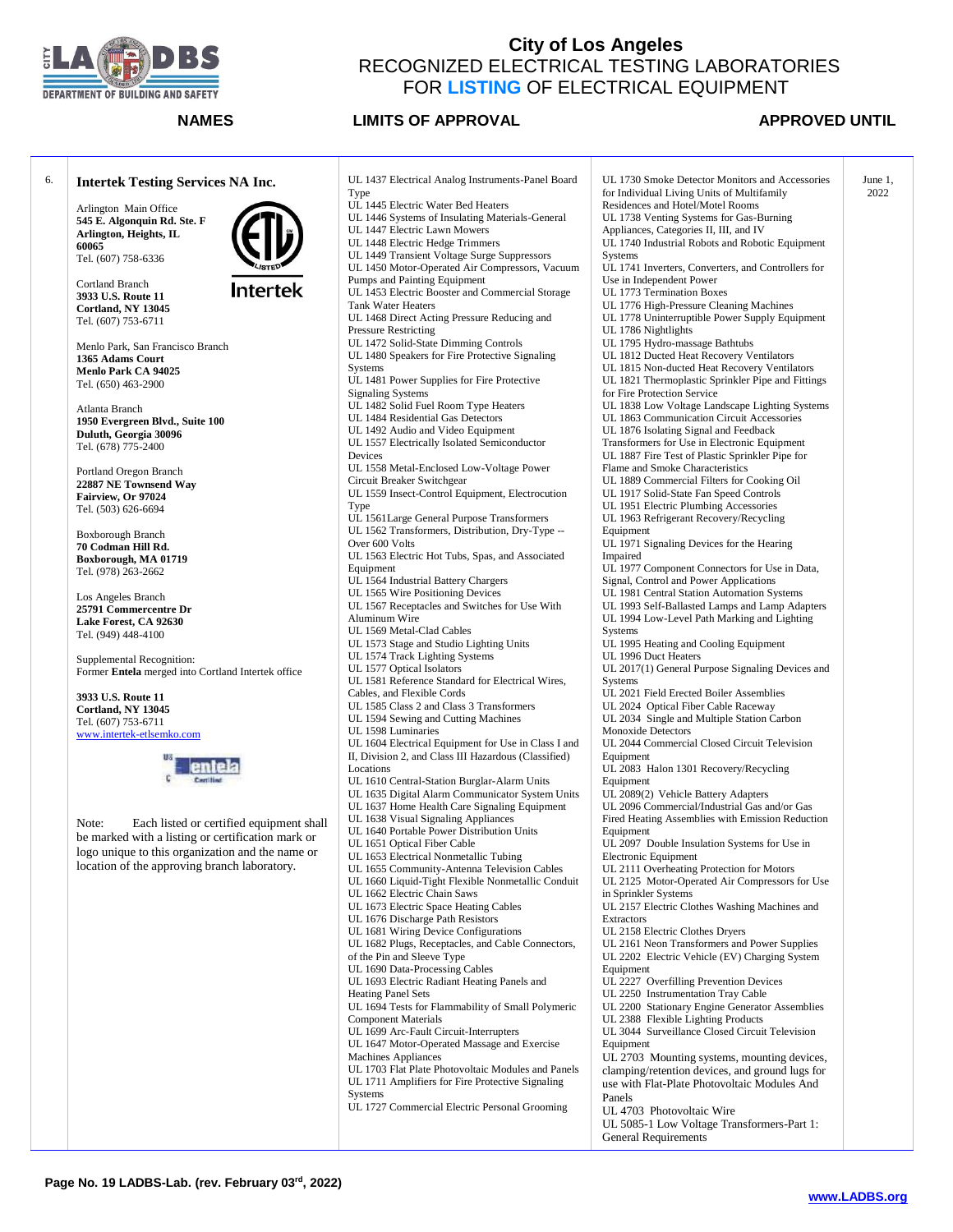

**NAMES LIMITS OF APPROVAL APPROVED UNTIL** 

Arlington Main Office **545 E. Algonquin Rd. Ste. F**

6. **Intertek Testing Services NA Inc.**

**Arlington, Heights, IL 60065** Tel. (607) 758-6336

Cortland Branch **3933 U.S. Route 11 Cortland, NY 13045** Tel. (607) 753-6711

Intertek

Menlo Park, San Francisco Branch **1365 Adams Court Menlo Park CA 94025** Tel. (650) 463-2900

Atlanta Branch **1950 Evergreen Blvd., Suite 100 Duluth, Georgia 30096** Tel. (678) 775-2400

Portland Oregon Branch **22887 NE Townsend Way Fairview, Or 97024** Tel. (503) 626-6694

Boxborough Branch **70 Codman Hill Rd. Boxborough, MA 01719** Tel. (978) 263-2662

Los Angeles Branch **25791 Commercentre Dr Lake Forest, CA 92630** Tel. (949) 448-4100

Supplemental Recognition: Former **Entela** merged into Cortland Intertek office

**3933 U.S. Route 11 Cortland, NY 13045** Tel. (607) 753-6711 **[www.intertek-etlsemko.com](http://www.intertek-etlsemko.com/)**



Note: Each listed or certified equipment shall be marked with a listing or certification mark or logo unique to this organization and the name or location of the approving branch laboratory.

UL 5085-3 Low Voltage Transformers-Part 3: Class 2 and Class 3 Transformers UL 6500 Audio/Video and Musical Instrument Apparatus for Household, Commercial, and Similar General Use UL 9540 Standard for Energy Storage Systems and Equipment UL 60065 Audio, Video and Similar Electronic Apparatus. UL 60335-1 Safety of Household and Similar Electrical Appliances, Part 1: General Requirements UL 60335-2-8 Household and Similar Electrical Appliances, Part 2: Particular Requirements for Shavers, Hair Clippers, and Similar Appliances UL 60335-2-34 Household and Similar Electrical Appliances, Part 2; Particular Requirements for Motor-Compressors UL 60601-1 Medical Electrical Equipment UL 60730-1A Automatic Electrical Controls for Household and Similar Use; Part 1: General Requirements UL 60730-2-3 Automatic Electrical Controls for Household and Similar Use; Part 2: Particular Requirements for Thermal Protectors for Ballasts for Tubular Fluorescent Lamps UL 60730-2-4 Automatic Electrical Controls for Household and Similar Use, Part 2: Particular Requirements for Thermal Motor Protectors for Motor-Compressors of Hermetic and Semi-Hermetic Type UL 60730-2-6 Requirements for Automatic Electrical Pressure Sensing Controls Including Mechanical Requirements UL 60730-2-7 Automatic Electrical Controls for Household and Similar Use; Part 2: Particular Requirements for Timers and Time Switches UL 60730-2-9 Automatic Electrical Controls for Household and Similar Use; Part 2: Particular Requirements for Temperature Sensing Controls UL 60730-2-10A Automatic Electrical Controls for Household and Similar Use; Part 2: Particular Requirements for Electrically-Operated Motor Starting Relays UL 60730-2-11A Automatic Electrical Controls for Household and Similar Use; Part 2: Particular Requirements for Energy Regulators UL 60730-2-12A Automatic Electrical Controls for Household and Similar Use; Part 2: Particular Requirements for Electrically-Operated Doors UL 60730-2-13A Automatic Electrical Controls for Household and Similar Use; Part 2: Particular Requirements for Automatic Electrical Water Level Controls UL 60730-2-14 Automatic Electrical Controls for Household and Similar Use; Part 2: Particular Requirements for Electric Actuators UL 60730-2-16A Automatic Electrical Controls for Household and Similar Use; Part 2: Particular Requirements for Automatic Electrical Water Level Controls UL 60745-1 Hand-Held Motor-Operated Electric Tools-Safety-Part 1: General UL 60947-1 Low-Voltage Switchgear and Control gear - Part 1: General rules UL 60947-7-1 Low-Voltage Switchgear and Control gear - Part 7-1: Ancillary Equipment - Terminal Blocks for Copper Conductors

UL 60947-7-2 Low-Voltage Switchgear and Control gear - Part 7-2: Ancillary Equipment - Protective Conductor Terminal Blocks for Copper Conductors UL 60947-7-3 Low-Voltage Switchgear and Control gear - Part 7-3: Ancillary Equipment - Safety Requirements for Fuse Terminal Blocks UL 60950 Information Technology Equipment UL 61058-1 Switch for Appliances UL 61010A-1 Electrical Equipment For Laboratory Use; Part 1: General Requirements UL 61010A-2-010 Electrical Equipment for Laboratory Use; Part 2: Particular Requirements for Laboratory Equipment for the Heating of Materials UL 61010A-2-020 Electrical Equipment for Laboratory Use; Part 2: Particular Requirements for Laboratory Centrifuges UL 61010A-2-041 Electrical Equipment for Laboratory Use; Part 2: Particular Requirements for Autoclaves Using Steam for the Treatment of Medical Materials and for Laboratory Processes **Processes** UL 61010A-2-042 Electrical Equipment for Laboratory Use; Part 2: Particular Requirements for Autoclaves and Sterilizers Using Toxic Gas for the Treatment of Medical Materials, and for Laboratory UL 61010A-2-051 Electrical Equipment for Laboratory Use; Part 2: Particular Requirements for Laboratory Equipment for Mixing and Stirring UL 61010A-2-061Electrical Equipment for Laboratory Use; Part 2: Particular Requirements for Laboratory Atomic Spectrometers with Thermal Atomization and Ionization UL 61010B-1 Electrical Measuring and Test Equipment; Part 1: General Requirements UL 61010B-2-031 Electrical Equipment for Measurement, Control, and Laboratory Use; Part 2: Particular Requirements for Hand-Held Probe Assemblies for Electrical Measurement and Test UL 61010C-1 Process Control Equipment UL 8750 Light Emitting Diode (LED) Equipment for use in lighting products June 1, 2022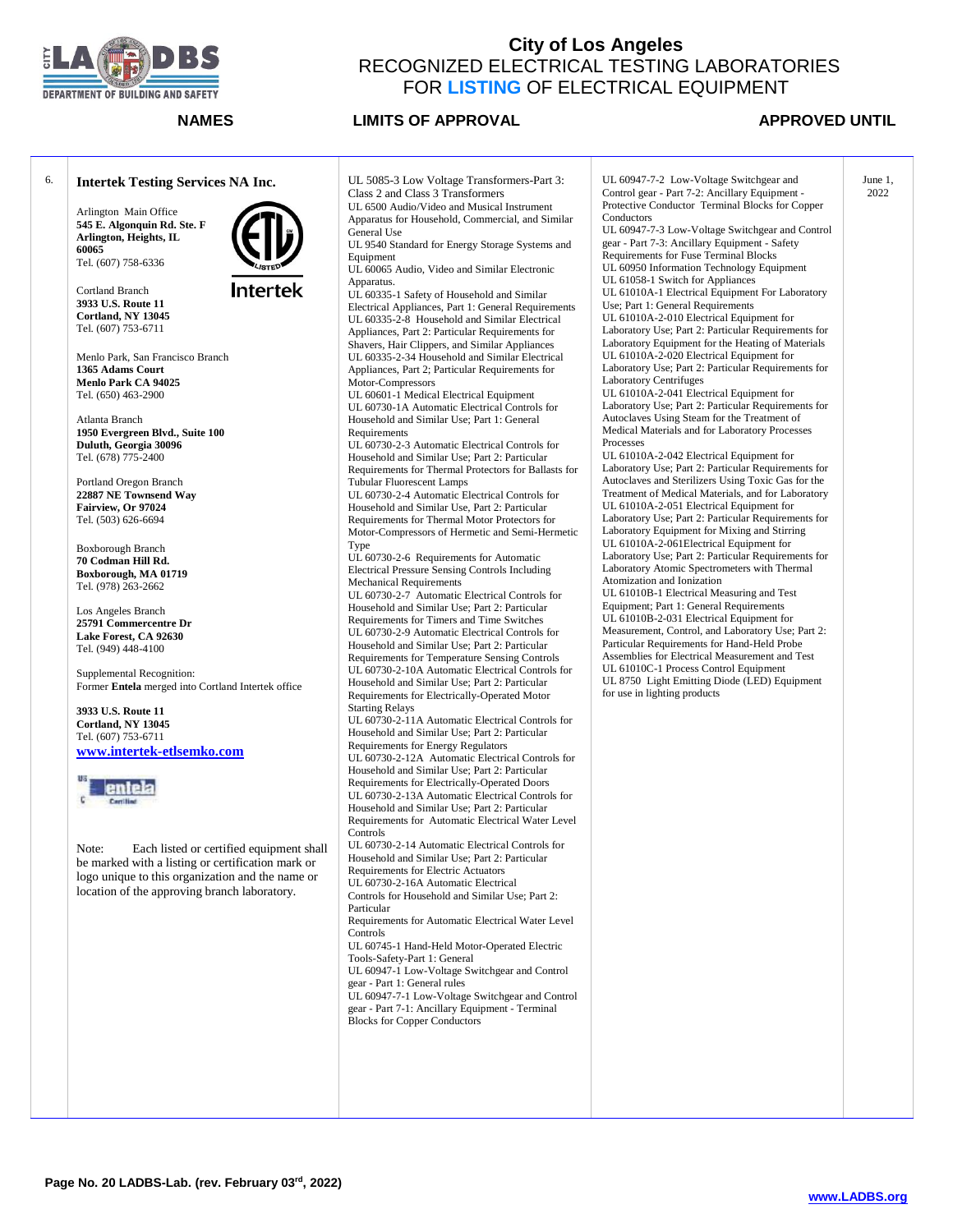

### **NAMES LIMITS OF APPROVAL APPROVED UNTIL**

July 19, 2019

### 7. **MET Laboratories, Inc.**

**914 West Patapsco Ave. Baltimore, Maryland 21230** Tel. (410) 354-3300

[www.metlab.com](http://www.metlab.com/)



Note: Each listed or certified equipment shall be marked with a listing or certification mark or logo unique to this organization and the name or location of the approving branch laboratory.

### **Only this MET Lab office is Recognized for:**

ANSI C12.1 Code for Electricity Meters ANSI/IEEE C57.13 Terminology and Test Code for Instrument Transformers ANSI/UL 5 Surface Metal Raceways and Fittings UL 5A Nonmetallic Surface Raceways and Fittings. ANSI/UL 22 Electric Amusement Machines UL 45 Portable Electric Tools UL 48 Electric Signs ANSI/UL 50 Enclosures for Electrical Equipment ANSI/UL 65 Electric Wired Cabinets ANSI/UL 73 Electric Motor-Operated Appliances UL 82 Electric Gardening Appliances. ANSI/UL 122 Electric Photographic Equipment ANSI/UL 130 Electric Heating Pads ANSI/UL 153 Portable Electric Lamps UL 183 Manufactured Wiring Systems ANSI/UL 187 X-Ray Equipment ANSI/UL 197 Commercial Electric Cooking Appliances ANSI/UL 201 Garage Equipment ANSI/UL 231 Electrical Power Outlets UL 234 Low Voltage Lighting Fixtures for Use in Recreational Vehicles. UL 244A Solid State Controls for Appliances UL 250 Household Refrigerators and Freezers UL 291 Automated Teller Systems. UL 294 Access Control System Units. UL 298 Portable Electric Hand Lamps. UL 325 Door, Drapery, Gate, Louver and Window Operator and Systems UL 355 Cord Reels UL 399 Drinking Water Coolers UL 412 Refrigeration Unit Coolers UL 430 Waste Disposers UL 458 Power Converters/Inverters and Power Converter/Inverter Systems for Land Vehicles and Marine Crafts UL 466 Electric Scales UL 416 Refrigerated Medical Equipment UL 427 Refrigerating Units ANSI/UL 469 Musical Instruments and Accessories ANSI/UL 471 Commercial Refrigerators and Freezers UL 474 Dehumidifiers ANSI/UL 482 Portable Sun/Heat Lamps ANSI/UL 484 Room Air Conditioners UL 498A Current Taps and Adapters ANSI/UL 499 Electric Heating Appliances UL 506 Specialty Transformers ANSI/UL 507 Electric Fans ANSI/UL 508 Electric Industrial Control Equipment UL 508A Industrial Control Panels. UL 508C Power Conversion Equipment ANSI/UL 514A Metallic Outlet Boxes, Electrical UL 541 Refrigerated Vending Machines UL 544 Electric Medical and Dental Equipment UL 561 Floor-Finishing Machines UL 563 Ice Makers UL 588 Seasonal and Holiday Decorative Products. UL 664 Commercial Dry-Cleaning Machines (Type IV) ANSI/UL 676 Underwater Lighting Fixtures ANSI/UL 705 Power Ventilators UL 745-1 Portable Electric Tools UL 745-2-1 Particular Requirements of Drills UL 745-2-3 Particular Requirements for Grinders, Polishers, and Disk-Type Sanders UL 745-2-5 Particular Requirements for Circular Saws and Circular Knives UL 745-2-14 Particular Requirements for Planers UL 745-2-17 Particular Requirements for Routers and Trimmers

UL 745-2-31 Particular Requirements for Diamond Core Drills UL 745-2-32 Particular Requirements for Magnetic Drill Presses UL 745-2-35 Particular Requirements for Drain Cleaners UL 745-2-36 Particular Requirements for Hand Motor Tools UL 745-2-37 Particular Requirements for Plate Jointers UL 749 Household Dishwashers UL 751 Vending Machines UL 756 Coin and Currency Changers and Actuators UL 763 Motor-Operated commercial Food Preparing Machines UL 775 Graphic Arts Equipment UL 778 Motor-Operated Water Pumps ANSI/UL 813 Commercial Audio Equipment UL 826 Household Electric Clocks UL 858 Household Electric Ranges UL 867 Electrostatic Air Cleaners. ANSI/UL 859 Personal Grooming Appliances UL 869A Standard for Service Equipment UL 913 Intrinsically Safe Apparatus and Associated Apparatus for use in Class I, II, and III, Division 1, Hazardous Locations UL 916 Energy Management Equipment UL 917 Clock-Operated Switches. ANSI/UL 923 Microwave Cooking Appliances UL 924 Emergency Lighting and Power Equipment UL 935 Fluorescent-Lamp Ballasts UL 961 Electric Hobby and Sports Equipment UL 963 Sealing, Wrapping, and Marking Equipment. ANSI/UL 982 Motor-Operated Household Food Preparing Machines UL 983 Surveillance Cameras Units UL 987 Stationary and Fixed Electric Tools. UL 998 Humidifiers UL 1008 Transfer Switch ANSI/UL 1012 Power Supplies ANSI/UL 1017 Vacuum Cleaning Machines and Blower Cleaners ANSI/UL 1018 Electric Aquarium Equipment UL 1026 Electric Household Cooking and Food Serving Appliances UL 1028 Hair Clipping and Shaving Appliances ANSI/UL 1042 Electric Baseboard Heating Equipment ANSI/UL 1054 Special-Use Switches ANSI/UL 1069 Hospital Signaling and Nurse-Call System UL 1081 Swimming Pool Pumps, Filters, and Chlorinators UL 1082 Household Electric Coffee Makers and Brewing -Type Appliances UL 1083 Household Electric Skillets and Frying-Type Appliances UL 1086 Household Trash Compactors UL 1090 Electric Snow Movers. UL 1203 Explosion-Proof and Dust-Ignition-Proof Electrical Equipment for Use in Hazardous (Classified) Locations UL 1230 Amateur Movie Lights UL 1236 Battery Chargers for Charging Engine-Starter Batteries UL 1244 Electrical and Electronic Measuring and Testing Equipment UL 1248 Engine-Generator Assemblies for Use in Recreational Vehicles UL 1261 Electric Water Heaters for Pools and Tubs UL 1278 Movable and Wall or Ceiling Hung Electric Room Heaters ANSI/UL 1262 Laboratory Equipment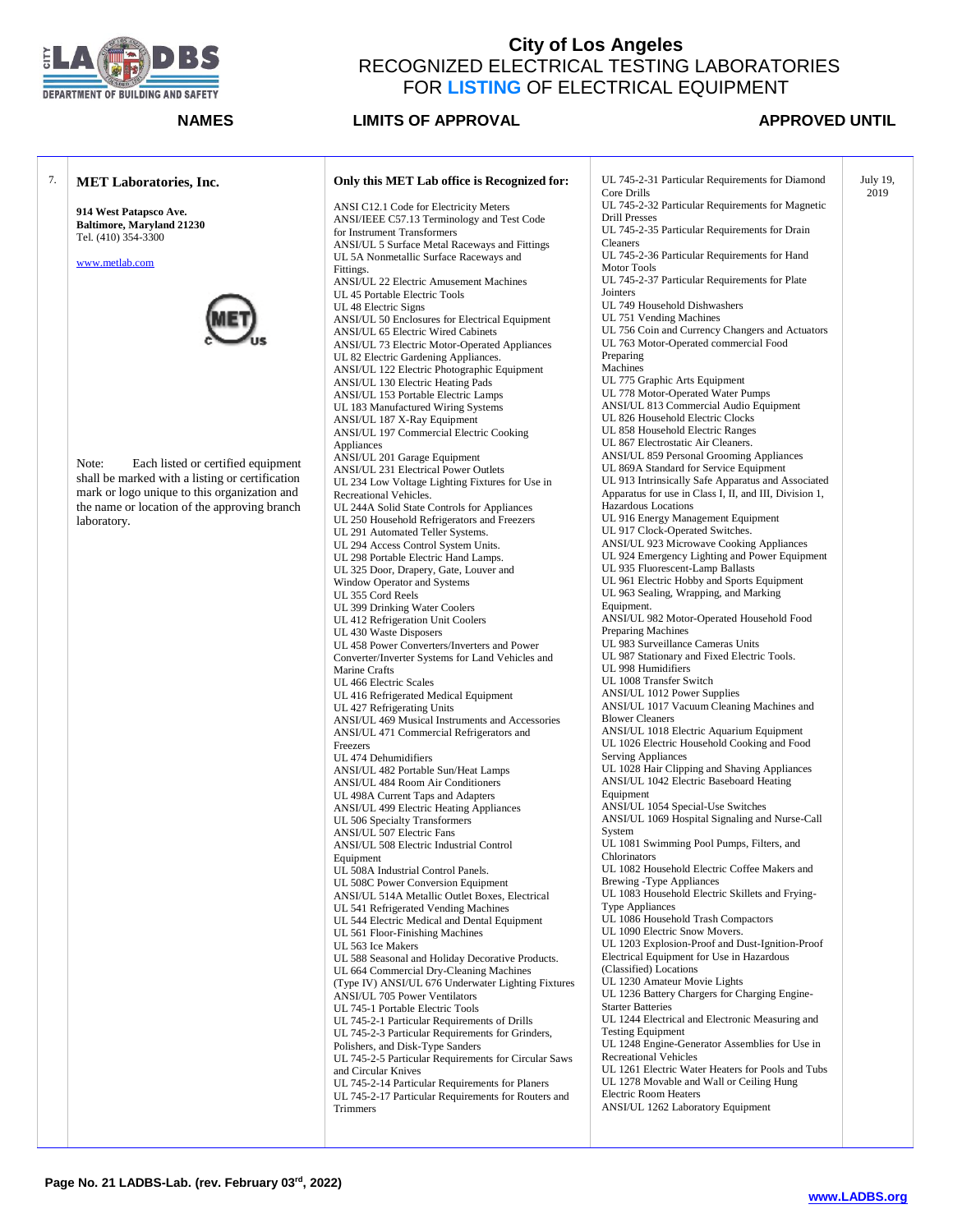

| 7. | <b>MET Laboratories, Inc.</b><br>914 West Patapsco Ave.<br><b>Baltimore, Maryland 21230</b><br>Tel. (410) 354-3300<br>www.metlab.com<br>Note:<br>Each listed or certified equipment<br>shall be marked with a listing or certification<br>mark or logo unique to this organization and the<br>name or location of the approving branch | ANSI/UL 1310 Direct Plug-In Transformer Units<br>UL 1363 Re-locatable Power Taps.<br>ANSI/UL 1411 Transformers and Motor<br>Transformers for Use in Audio-, Radio-, and<br>Television-Type Appliances<br>UL 1419 Professional Video and Audio Equipment<br>UL 1431 Personal Hygiene and Health Care<br>Appliances<br>UL 1433 Control Centers for Changing<br>Message Type Electric Signs<br>UL 1447 Electric Lawn Mowers<br>UL 1448 Electric Hedge Trimmers<br>UL 1449 Transient Voltage Surge Suppressors<br>UL 1450 Motor-Operated Air Compressors,<br>Vacuum Pumps, and Painting Equipment<br>UL 1492 Audio-Video Products and Accessories<br>UL 1559 Insect-Control Equipment<br>UL 1563 Electric Spas, Equipment Assemblies<br>UL 1564 Industrial Battery Chargers<br>ANSI/UL 1573 Stage and Studio Lighting Units<br>UL 1574 Track Lighting Systems<br>UL 1585 Class 2 and Class 3 Transformers<br>UL 1594 Sewing and Cutting Machines<br>UL 1598 Luminaries<br>UL 1638 Visual Signaling Appliances-Private Mode<br>Emergency and General Utility Signaling<br>UL 1640 Portable Power-Distribution Equipment                                                                                                                                                                                                                                                                                                                                                                                                                                                                                                                          | UL 60335-1 Safety of Household and Similar<br>Electrical Appliances, Part 1; General Requirements<br>UL 60335-2-3 Household and Similar Electrical<br>Appliances, Part 2: Particular Requirements for<br>Electric Irons<br>UL 60335-2-8 Household and Similar Electrical<br>Appliances, Part 2: Particular Requirements for<br>Shavers, Hair Clippers, and Similar Appliances<br>UL 60335-2-34 Household and Similar Electrical<br>Appliances, Part 2; Particular Requirements for<br>Motor<br>Compressors.<br>UL 60601-1 Medical Electrical Equipment, Part 1:<br>General Requirements for Safety<br>UL 60745-1 Hand-Held Motor-Operated Electric<br>Tools-Safety-Part 1: General<br>UL 60745-2-2 Hand-Held Motor-Operated Electric<br>Tools-Safety-Part-2-2: Particular Requirements<br>for Screwdrivers and Impact Wrenches<br>UL 60745-2-4 Hand-Held Motor-Operated Electric<br>Tools—Safety—Part 2-4: Particular Requirements<br>for Sanders and Polishers Other Than Disk<br>UL 60745-2-6 Hand-Held Motor-Operated Electric<br>Tools—Safety—Part 2-6: Particular Requirements<br>for Hammers<br>UL 60745-2-8 Hand-Held Motor-Operated Electric | July 19,<br>2019 |
|----|----------------------------------------------------------------------------------------------------------------------------------------------------------------------------------------------------------------------------------------------------------------------------------------------------------------------------------------|---------------------------------------------------------------------------------------------------------------------------------------------------------------------------------------------------------------------------------------------------------------------------------------------------------------------------------------------------------------------------------------------------------------------------------------------------------------------------------------------------------------------------------------------------------------------------------------------------------------------------------------------------------------------------------------------------------------------------------------------------------------------------------------------------------------------------------------------------------------------------------------------------------------------------------------------------------------------------------------------------------------------------------------------------------------------------------------------------------------------------------------------------------------------------------------------------------------------------------------------------------------------------------------------------------------------------------------------------------------------------------------------------------------------------------------------------------------------------------------------------------------------------------------------------------------------------------------------------------------------------------------------|------------------------------------------------------------------------------------------------------------------------------------------------------------------------------------------------------------------------------------------------------------------------------------------------------------------------------------------------------------------------------------------------------------------------------------------------------------------------------------------------------------------------------------------------------------------------------------------------------------------------------------------------------------------------------------------------------------------------------------------------------------------------------------------------------------------------------------------------------------------------------------------------------------------------------------------------------------------------------------------------------------------------------------------------------------------------------------------------------------------------------------------------------|------------------|
|    | laboratory.                                                                                                                                                                                                                                                                                                                            | ANSI/UL 1647 Motor-Operated Massage and<br><b>Exercise Machines</b><br>UL 1662 Electric Chain Saws.<br>UL 1727 Commercial Electric Personal Grooming<br>Appliances.<br>UL 1740 Industrial Robots and Robotic Equipment<br>UL 1741 Inverters, Converters, Controllers and<br>Interconnection System Equipment for Use With<br>Distributed Energy Resources<br>UL 1776 High-Pressure Cleaning Machines.<br>UL 1778 Uninterruptible Power Supply Equipment<br>UL 1786 Nightlights<br>UL 1795 Hydro-massage Bathtubs<br>UL 1838 Low Voltage Landscape Lighting Systems<br>UL 1863 Communication Circuit Accessories<br>UL 1951 Electric Plumbing Accessories<br>UL 1993 Self-Ballasted Lamps and Lamp Adapters<br>UL 1994 Luminous Egress Path Marking Systems.<br>UL 1995 Heating and Cooling Equipment<br>UL 1996 Electric Duct Heaters<br>UL 2021 Fixed and Location Dedicated Electric<br>Room Heaters<br>UL 2044 Commercial Closed Circuit Television<br>Equipment<br>UL 2089 Vehicle Battery Adapters<br>UL 2157 Electric Clothes Washing Machines and<br><b>Extractors</b><br>UL 2158 Electric Clothes Dryers<br>UL 2161 Neon Transformers and Power Supplies<br>UL 2202 Electric Vehicle (EV) Charging System<br>Equipment<br>UL 3044 Surveillance Closed Circuit Television<br>Equipment<br>UL 5085-1 Low Voltage Transformers-Part 1:<br><b>General Requirements</b><br>UL 5085-3 Low Voltage Transformers-Part 3:<br>Class 2 and Class 3 Transformers<br>UL 6500 Audio/Visual and Musical Instrument<br>Apparatus for Household, Commercial, and Similar<br>General Use<br>UL 60065 Audio, Video and Similar Electronic<br>Apparatus | Tools-Safety-Part 2-8: Particular Requirements<br>for Shears and Nibblers<br>UL 60745-2-9 Hand-Held Motor-Operated Electric<br>Tools-Safety-Part 2-9: Particular Requirements<br>for Tappers<br>UL 60745-2-11 Hand-Held Motor-Operated Electric<br>Tools-Safety-Part 2-11: Particular Requirements<br>for Reciprocating Saws<br>UL 60745-2-12 Hand-Held Motor-Operated Electric<br>Tools-Safety-Part 2-12: Particular Requirements<br>for Concrete Vibrators<br>UL 60745-2-16 Hand-Held Motor-Operated Electric<br>Tools—Safety—Part 2-16: Particular Requirements<br>for Trackers<br>UL 60745-2-18 Hand-Held Motor-Operated Electric<br>Tools—Safety—Part 2-18: Particular Requirements<br>for Strapping Tools<br>UL 60745-2-20 Hand-Held Motor-Operated Electric<br>Tools-Safety-Part 2-20: Particular Requirements<br>for Band Saws<br>UL 60950 Information Technology Equipment<br>UL 61010A-1 Electrical Equipment For Laboratory<br>Use; Part 1: General Requirements<br>UL 61010B-1 Electrical Measuring and Test<br>Equipment; Part 1: General Requirements<br>UL 610101C-1 Process Control Equipment                                        |                  |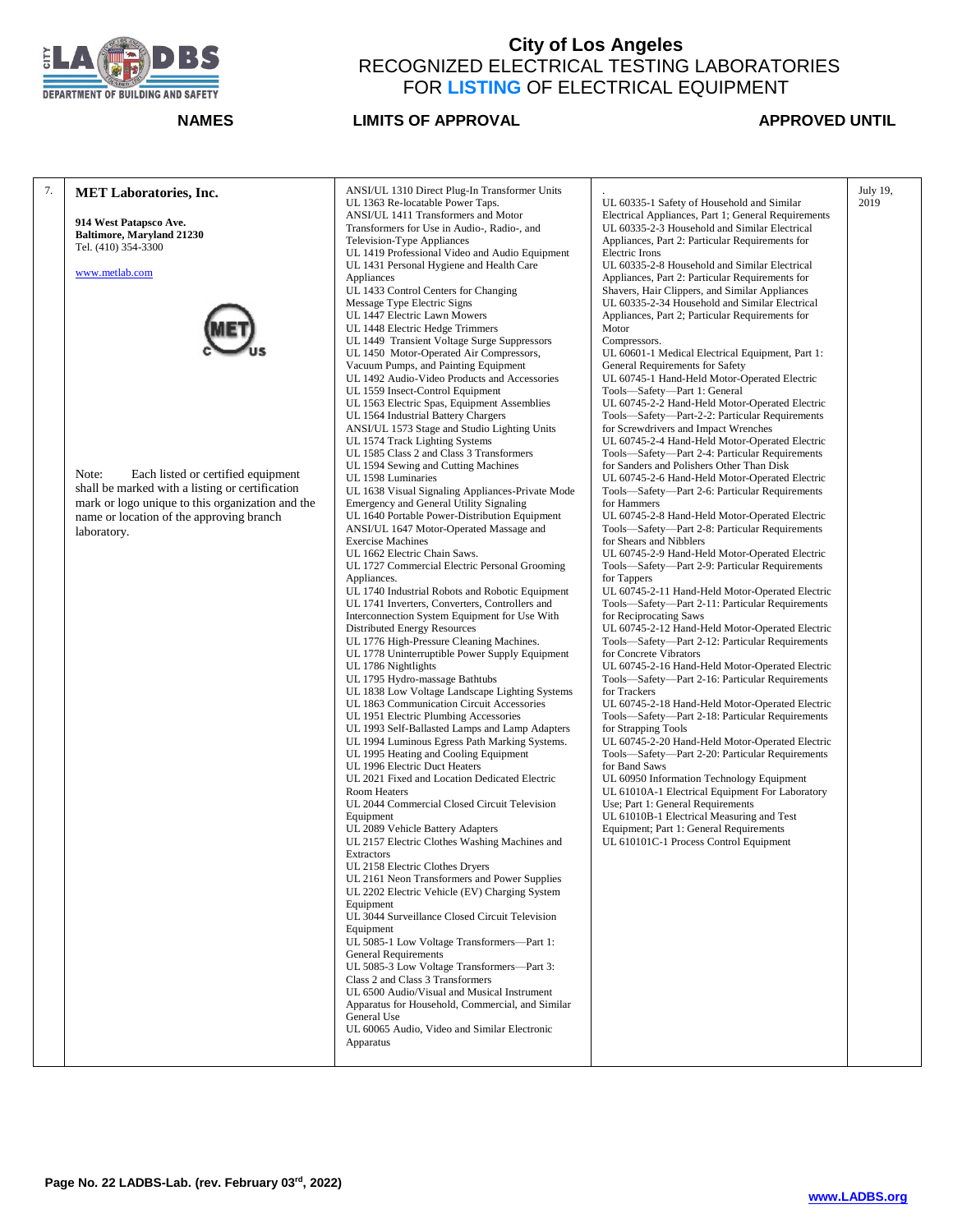

Equipment.

Machines

Serving Appliances.

August 1, 2022

# **NAMES LIMITS OF APPROVAL APPROVED UNTIL** 8. **NSF International** 7**89 North Dixboro Road, Ann Arbor, Michigan 48105** (800) 673-6275 Heaters. **ELECTRICAL ELECTRICAL** Devices NSF NRTL Note: Each listed or certified equipment shall be marked with a listing or certification mark or logo unique to this organization and the name or location of the approving branch laboratory. UL 427 Refrigerating Units Nemko North America, Inc. 2210 Faraday Avenue, Suite 150 Carlsbad, California 92008 UL 507 Electric Fans UL 561 Floor Finishing Machines 760-444-3500 UL 563 Ice Makers UL 705 Power Ventilators emko UL 751 Vending Machines Machines UL 867 Electrostatic Air Cleaners Note: Each listed or certified equipment shall Machines

be marked with a listing or certification mark or logo unique to this organization and the name or location of the approving branch laboratory.

Blower Cleaners

Appliances

- **Only this NSF offices is recognized for:** UL 48 Electric Signs. UL 65 Wired Cabinets. UL 73 Motor-Operated Appliances UL 94 Tests for Flammability of Plastic Materials for Parts in Devices and Appliances UL 174 Household Electric Storage Tank Water UL 197 Commercial Electric Cooking Appliances UL 250 Household Refrigerators and Freezers. UL 399 Drinking-Water Coolers UL 412 Refrigeration Unit Coolers. UL 430 Waste Disposers. UL 466 Electric Scales UL 471 Commercial Refrigerators and Freezers UL 499 Electric Heating Appliances. UL 514B Fittings for Cable and Conduit UL 514C Nonmetallic Outlet Boxes, Flush-Device Boxes and Covers UL 514D Cover Plates for Flush-Mounted Wiring UL 541 Refrigerated Vending Machines UL 563 Ice Makers UL 621 Ice Cream Makers UL 651 Schedule 40, 80, Type EB and a Rigid PVC Conduit and Fittings UL 651A Schedule 40 and 80 High Density Polyethylene (HDPE) Conduit UL 651B Continuous Length HDPE Conduit UL 749 Household [Electric] Dishwashers UL 751 Vending Machines UL 763 Motor-Operated Commercial Food Preparing Machines UL 778 Motor-Operated Water Pumps. UL 858 Household Electric Ranges.
- UL 197 Commercial Electric Cooking Appliances UL 250 Household Refrigerators and Freezers. UL 471 Commercial Refrigerators and Freezers UL 499 Electric Heating Appliances UL 749 Household [Electric] Dishwashers UL 763 Motor-Operated Commercial Food Preparing UL 859 Personal Grooming Appliance UL 982 Motor-Operated Household Food Preparing UL 1012 Power Units Other Than Class 2 UL 1017 Electric Vacuum Cleaning Machines and UL 1026 Electric Household Cooking and Food Serving UL 1082 Household Electric Coffee Makers and Brewing-Type Appliances UL 1083 Household Electric Skillets and Frying-Type Appliances UL 1431 Personal Hygiene and Health Care Appliances UL 1563 Electric Spas, Equipment Assemblies, and Associated Equipment UL 6500 Audio/Visual and Musical Instrument Apparatus for Household, Commercial, and Similar General Use UL 60065 Audio, Video and Similar Electronic Apparatus UL 60335-1 Safety of Household and Similar Electrical Appliances, Part 1: General Requirements UL 60335-2-24 Safety Requirement for Household and Similar Electrical Appliances, Part 2: Refrigerating Appliances, Ice-Cream Appliances and Ice Makers UL 60601-1 Medical Electrical Equipment, Part 1: General Requirement for Safety UL 60950 Information Technology Equipment UL 6101A-1 Electrical Equipment for Laboratory Use; Part 1: General Requirement
- UL 1081 Swimming Pool Pumps, Filters, and Chlorinators UL 1082 Household Electric Coffee Makers and Brewing-Type Appliances. UL 1083 Household Electric Skillets and Frying-Type Appliances. UL 1261 Electric Water Heaters for Pools and Tubs. UL 1453 Electric Booster and Commercial Storage Tank Water Heaters UL 1563 Electric Spas, Equipment Assemblies, and Associated Equipment UL 1598 Luminaires. UL 1795 Hydromassage Bathtubs UL 1889 Commercial Filters for Cooking Oil. UL 1951 Electric Plumbing Accessories. UL 2157 Electric Clothes Washing Machines and Extractors. UL 2158 Electric Clothes Dryers. UL 61010A-1 Electrical Equipment for Laboratory Use; Part 1: General Requirements

UL 873 Temperature-Indicating and - Regulating

UL 921 Commercial Electric Dishwashers UL 982 Motor-Operated Household Food Preparing

UL 979 Water Treatment Appliances. UL 1026 Electric Household Cooking and Food

> July 1, 2022

**Page No. 23 LADBS-Lab. (rev. February 03 rd, 2022)**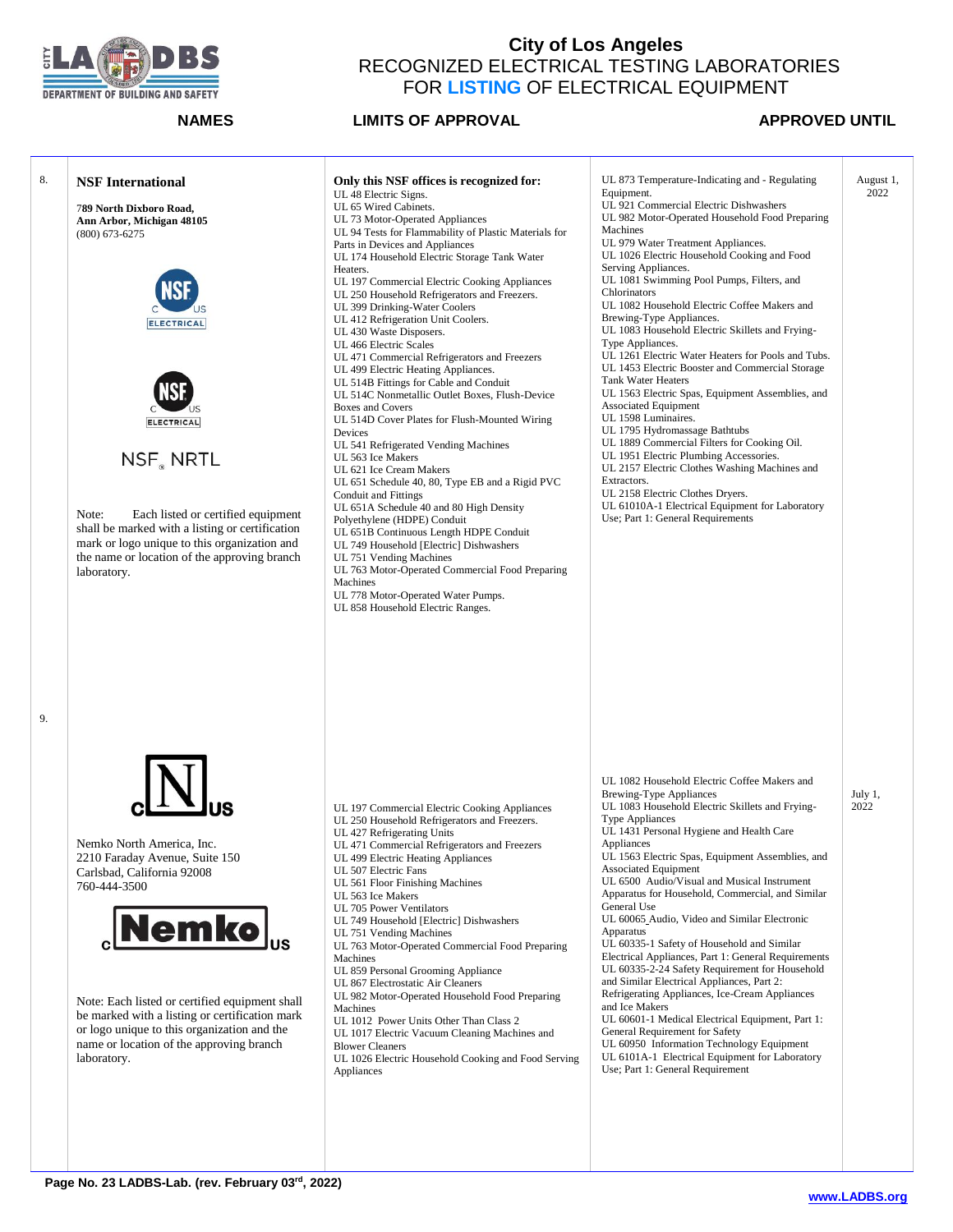

| 10. | <b>QPS</b> Evaluation Services Inc.                                                                                                                                                                        | Only this QPS Evaluation Services Inc. office is recognized for:                                                                                                                                                                                                                                                                                                 | May 1, 2022 |
|-----|------------------------------------------------------------------------------------------------------------------------------------------------------------------------------------------------------------|------------------------------------------------------------------------------------------------------------------------------------------------------------------------------------------------------------------------------------------------------------------------------------------------------------------------------------------------------------------|-------------|
|     | Canada Branch:<br>81 Kelfield Street, Unit 8<br>Toronto Ontario M9W 5A3 Canada<br>Tel. 1-877-746-4777<br>Tel. Canada<br>416-241-8857                                                                       | ANSI/AAMI ES 60601-1:2005/(R)2012- Medical Electrical Equipment-<br>Part 1: General Requirements for Basic Safety and Essential Performance<br>ANSI/ISA 12.12.01- Nonincendive Electrical Equipment for Use in Class I<br>and II, Division 2 and Class III, Divisions 1 and 2 Hazardous (Classified)<br>locations.<br><b>UL 22 Amusement and Gaming Machines</b> |             |
|     | Tel. California 661-317-4580                                                                                                                                                                               | <b>Standard for Electric Signs</b><br><b>UL 48</b><br><b>UL 73</b><br><b>Standard for Motor-Operated Appliances</b>                                                                                                                                                                                                                                              |             |
|     | aevangelista@qps.ca                                                                                                                                                                                        | <b>UL 471 Commercial Refrigerators and Freezers</b><br>UL 1012 Power Supplies Other than Class 2                                                                                                                                                                                                                                                                 |             |
|     |                                                                                                                                                                                                            | UL 1018 Electric Aquarium Equipment<br>UL 1310 Standard for Class 2 Power Units                                                                                                                                                                                                                                                                                  |             |
|     |                                                                                                                                                                                                            | UL 1598 Luminaries<br>UL 1741 Standard for Inverters, Converters, Controllers and<br><b>Interconnection System for Equipment for Use With</b>                                                                                                                                                                                                                    |             |
|     |                                                                                                                                                                                                            | <b>Distributed Energy Resources</b><br>Industrial control equipment-Standard for Industrial Control<br><b>UL 508</b><br>Equipment                                                                                                                                                                                                                                |             |
|     |                                                                                                                                                                                                            | UL 508A Industrial control equipment-Standard for Industrial Control<br><b>Panels</b>                                                                                                                                                                                                                                                                            |             |
|     | <b>CERTIFIED</b><br><b>ELECTRICAL SAFETY</b>                                                                                                                                                               | Hazardous location equipment-Standard for intrinsically safe<br>UL 913<br>apparatus and associated apparatus for use in Class I, II, III,<br>Division 1, hazardous (classified) locations<br>UL 1203 Hazardous location equipment-Standard for explosion-proof                                                                                                   |             |
|     |                                                                                                                                                                                                            | and dust-ignition-proof electrical equipment for use in<br>hazardous (classified) locations                                                                                                                                                                                                                                                                      |             |
|     |                                                                                                                                                                                                            | UL 1995 Heating and Cooling Equipment<br>UL 6500 Audio/video and musical equipment<br>UL 8750 Standard for Light Emitting Diode (LED) Equipment for use in                                                                                                                                                                                                       |             |
|     |                                                                                                                                                                                                            | <b>Lighting Products</b><br>UL 60065- Audio, Video and Similar Electronic Apparatus                                                                                                                                                                                                                                                                              |             |
|     |                                                                                                                                                                                                            | UL 60335 Household appliances<br>UL 60601 Medical and Dental equipment                                                                                                                                                                                                                                                                                           |             |
|     |                                                                                                                                                                                                            | UL 60950 Communication equipment<br>UL 61010 Electrical and electronic measuring and testing equipment<br>UL 62368-1 Standard for Audio/Video Information and Communication<br><b>Technology Equipment- Part 1 Safety Requirements</b>                                                                                                                           |             |
|     |                                                                                                                                                                                                            |                                                                                                                                                                                                                                                                                                                                                                  |             |
|     | Note:<br>Each listed or certified equipment shall<br>be marked with a listing or certification mark or<br>logo unique to this organization and the name or<br>location of the approving branch laboratory. |                                                                                                                                                                                                                                                                                                                                                                  |             |
|     |                                                                                                                                                                                                            |                                                                                                                                                                                                                                                                                                                                                                  |             |
|     |                                                                                                                                                                                                            |                                                                                                                                                                                                                                                                                                                                                                  |             |
|     |                                                                                                                                                                                                            |                                                                                                                                                                                                                                                                                                                                                                  |             |
|     |                                                                                                                                                                                                            |                                                                                                                                                                                                                                                                                                                                                                  |             |
|     |                                                                                                                                                                                                            |                                                                                                                                                                                                                                                                                                                                                                  |             |
|     |                                                                                                                                                                                                            |                                                                                                                                                                                                                                                                                                                                                                  |             |
|     |                                                                                                                                                                                                            |                                                                                                                                                                                                                                                                                                                                                                  |             |
|     |                                                                                                                                                                                                            |                                                                                                                                                                                                                                                                                                                                                                  |             |
|     |                                                                                                                                                                                                            |                                                                                                                                                                                                                                                                                                                                                                  |             |
|     |                                                                                                                                                                                                            |                                                                                                                                                                                                                                                                                                                                                                  |             |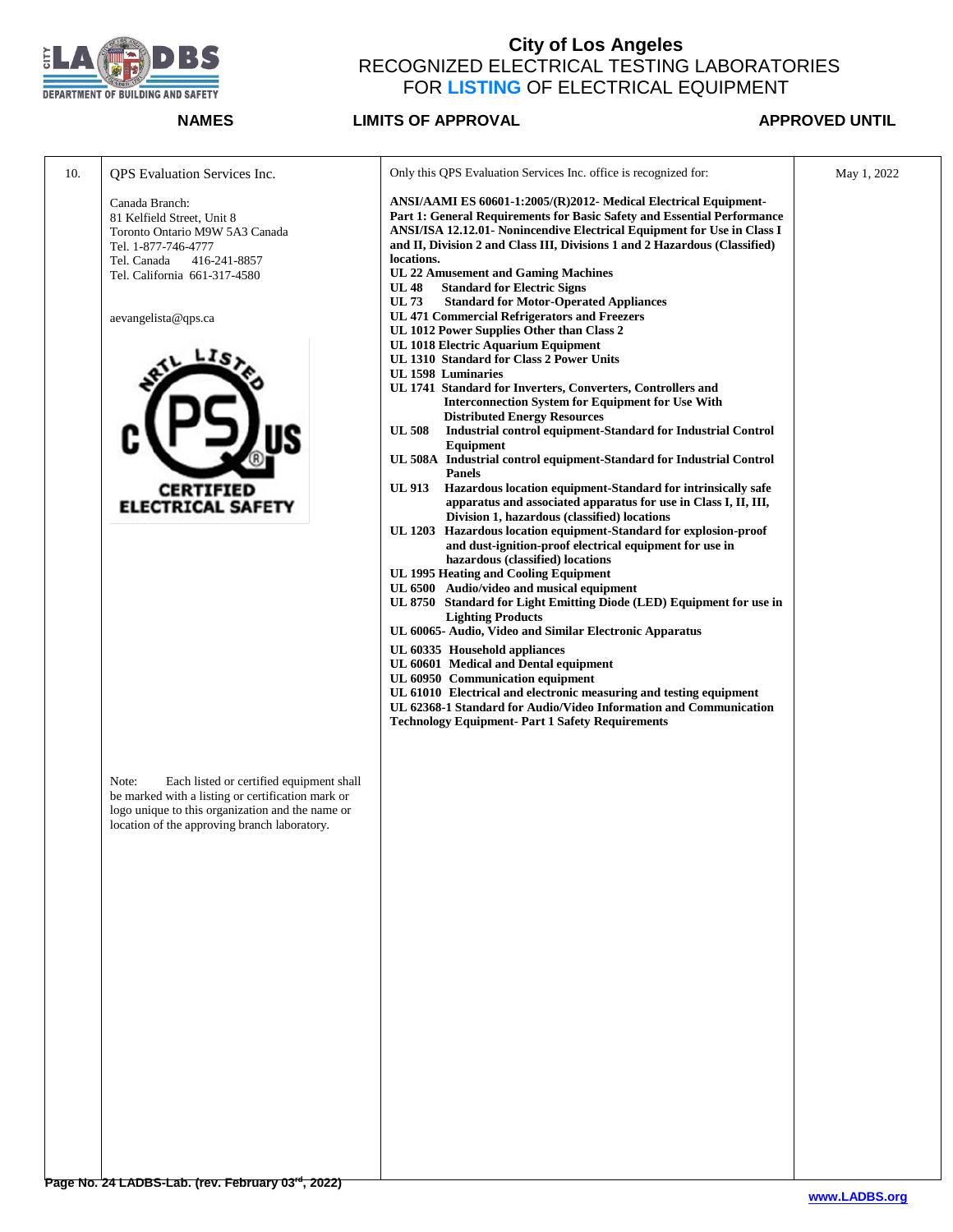

| 11. | <b>QAI</b> Laboratories, Inc.                                                                | Only this QAI Laboratories Inc. office is recognized for:<br>UL 22 Standard for Amusement and Gaming Machines                           | October 4, 2022 |
|-----|----------------------------------------------------------------------------------------------|-----------------------------------------------------------------------------------------------------------------------------------------|-----------------|
|     |                                                                                              | <b>UL 48 Electric Signs</b>                                                                                                             |                 |
|     | QAI Laboratories LTD, Los Angeles                                                            | UL 50 Enclosures for Electrical Equipment, Non-Environmental<br><b>Considerations</b>                                                   |                 |
|     | 8385 White Oak Ave.<br>Rancho Cucamonga, CA 91730                                            | UL 50E Enclosures for Electrical Equipment, Environmental                                                                               |                 |
|     |                                                                                              | <b>Considerations</b><br>UL 73 Standard for Motor-Operated Appliances                                                                   |                 |
|     | Phone: 909-483-0250<br>Fax: 909-483-0336                                                     | <b>UL 153 Portable Electric Luminaires</b>                                                                                              |                 |
|     | http://qai.org/                                                                              | UL 234 Low Voltage Lighting Fixtures for Use in Recreational Vehicles<br>UL 355 Cord Reels                                              |                 |
|     |                                                                                              | <b>UL 467 Grounding and Bonding Equipment</b>                                                                                           |                 |
|     |                                                                                              | UL 499 Standard for Electric Heating Machines<br><b>UL 506 Standard for Specialty Transformers</b>                                      |                 |
|     |                                                                                              | UL 507 Electric Fans                                                                                                                    |                 |
|     |                                                                                              | <b>UL 508 Industrial Control Equipment</b>                                                                                              |                 |
|     |                                                                                              | UL 508A Industrial Control Panels<br>UL 514C Nonmetallic Outlet Boxes, Flush-Device Boxes and Covers                                    |                 |
|     |                                                                                              | UL 514D Cover Plates for Flush-Mounted Wiring Devices                                                                                   |                 |
|     |                                                                                              | UL 676 Standard for Underwater Luminaires and Submersible junction<br><b>Boxes</b>                                                      |                 |
|     |                                                                                              | UL 962 Household and Commercial Furnishings                                                                                             |                 |
|     | UHI.                                                                                         | UL 962A Standard for Furniture Power Distribution Units<br>UL 1012 Standard for Power Units Other Than Class 2                          |                 |
|     |                                                                                              | UL 1310 Standard for Class 2 Power Units                                                                                                |                 |
|     |                                                                                              | UL 1573 Standard for Stage and Studio Luminaries and Connector Strips                                                                   |                 |
|     |                                                                                              | UL 1574 Track Lighting Systems<br>UL 1598 Luminaires                                                                                    |                 |
|     |                                                                                              | UL 1740 Standard for Robot and Robotic Equipment                                                                                        |                 |
|     | Note:<br>Each listed or certified equipment                                                  | UL 1838 Standard for Low Voltage Landscape Lighting Systems<br>UL 1951 Standard for Electric Plumbing Accessories                       |                 |
|     | shall be marked with a listing or certification                                              | UL 1993 Self-Ballasted Lamps and Lamp Adapters                                                                                          |                 |
|     | mark or logo unique to this organization and<br>the name or location of the approving branch | UL 2202 Standard for Electric Vehicle (EV) Charging System Equipment<br>UL 2388 Standard for Flexible Lighting Products                 |                 |
|     | laboratory.                                                                                  | UL 2108 Low Voltage Lighting Systems                                                                                                    |                 |
|     |                                                                                              | UL 5085-1 Low Voltage Transformers-Part 1: General Requirements<br>UL 5085-2 Low Voltage Transformers-Part 2: General Purpose           |                 |
|     |                                                                                              | <b>Transformers</b>                                                                                                                     |                 |
|     |                                                                                              | UL 5085-3 Low Voltage Transformers-Part 3: Class 2 and Class 3<br><b>Transformers</b>                                                   |                 |
|     |                                                                                              | UL 8750 Standard for Light Emitting Diode (LED) Equipment for Use in                                                                    |                 |
|     |                                                                                              | <b>Lighting Products</b>                                                                                                                |                 |
|     |                                                                                              | UL 8752 Organic Light Emitting Diode (OLED) Panels<br>UL 60950-1 Information Technology Equipment-Safety-Part 1: General                |                 |
|     |                                                                                              | Requirements.                                                                                                                           |                 |
|     |                                                                                              | UL 60950-21 Information Technology Equipment-Safety-Part 21: Remote<br><b>Power Feeding</b>                                             |                 |
|     |                                                                                              | UL 60950-22 Information Technology Equipment-Safety-Part 22:                                                                            |                 |
|     |                                                                                              | <b>Equipment to be Installed Outdoors</b><br>UL 60950-23 Information Technology Equipment-Safety-Part 23: Large                         |                 |
|     |                                                                                              | Data Storage Equipment                                                                                                                  |                 |
|     |                                                                                              | UL 61010-1 Safety Requirements for Electrical Equipment Measurement,<br><b>Control, and Laboratory Use-Part 1: General Requirements</b> |                 |
|     |                                                                                              | UL 61010-2-010 Electrical Equipment for Measurement, Control and                                                                        |                 |
|     |                                                                                              | Laboratory Use – Part -2 -010: Particular Requirements for Laboratory<br><b>Equipment for the Heating of Materials</b>                  |                 |
|     |                                                                                              | UL 61010-2-020 Electrical Equipment for Measurement, Control and                                                                        |                 |
|     |                                                                                              | Laboratory Use – Part -2 -020: Particular Requirements for Laboratory<br><b>Equipment and Laboratory Centrifuges</b>                    |                 |
|     |                                                                                              | UL 61010-2-081 Electrical Equipment for Measurement, Control and                                                                        |                 |
|     |                                                                                              | Laboratory Use - Part -2 -081: Particular Requirements for Laboratory                                                                   |                 |
|     |                                                                                              | <b>Equipment for Automatic and Semi-Automatic Equipment for Analysis</b><br>and Other Purposes                                          |                 |
|     |                                                                                              | UL 61010-2-091 Electrical Equipment for Measurement, Control and                                                                        |                 |
|     |                                                                                              | Laboratory Use - Part -2 -091: Particular Requirements for Laboratory<br><b>Equipment for cabinet X-Ray Systems</b>                     |                 |
|     |                                                                                              | UL 61010-2-101 Electrical Equipment for Measurement, Control and                                                                        |                 |
|     |                                                                                              | Laboratory Use – Part -2 -101: Particular Requirements for In Vitro<br>(IVD) Medical Equipment                                          |                 |
|     |                                                                                              | UL 62368-1 Audio-Video, Information and Communication technology                                                                        |                 |
|     | Eabruary 02rd 2022<br>ADDCI                                                                  | equipment-Part 1: Safety Requirements                                                                                                   |                 |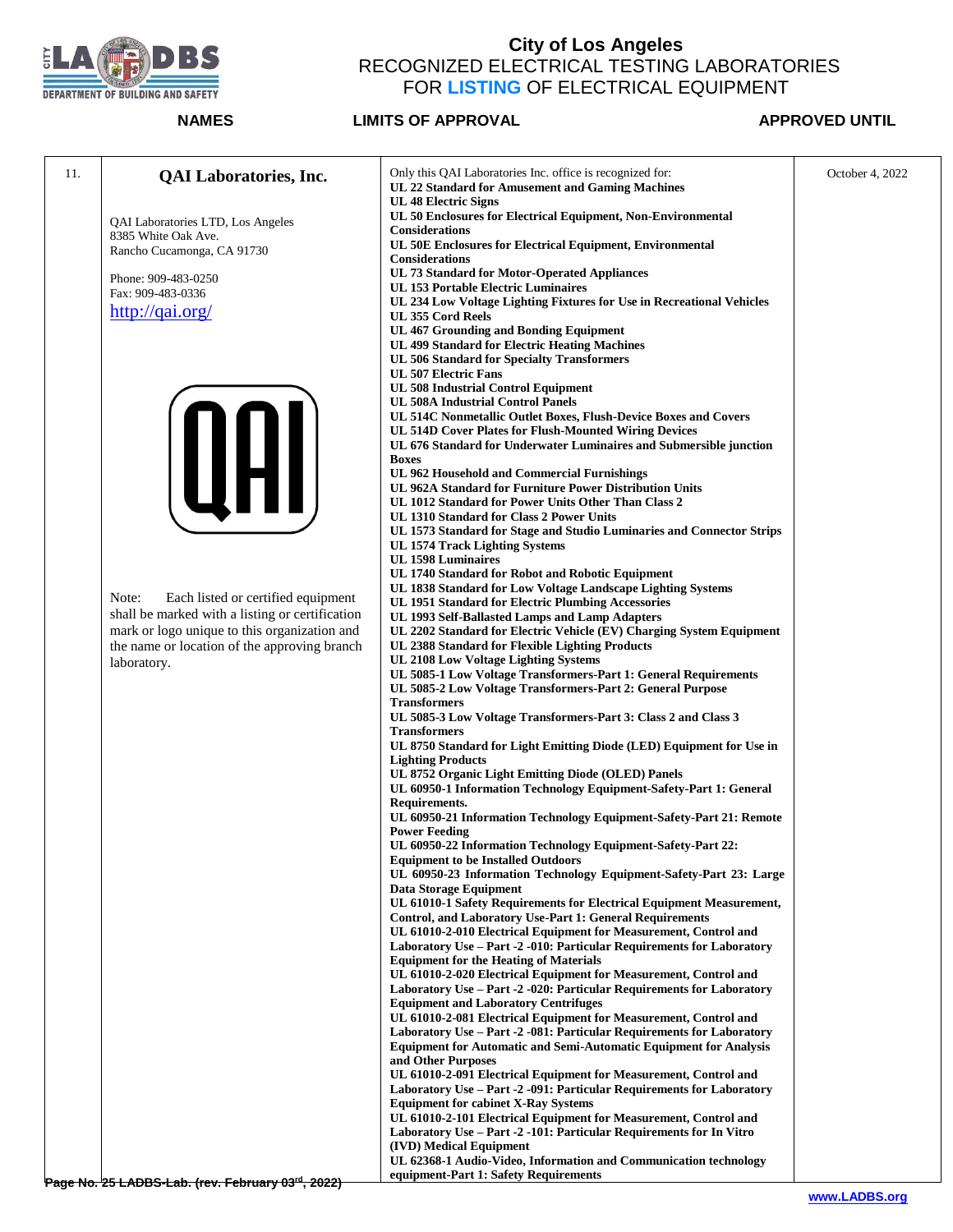

| 12. | TUV SUD America, Inc.                                   | Only these TUV America offices are<br>recognized for:                                 | (TUV America recognition continued)                                                                | September |
|-----|---------------------------------------------------------|---------------------------------------------------------------------------------------|----------------------------------------------------------------------------------------------------|-----------|
|     |                                                         |                                                                                       | UL 935 Fluorescent Lamp Ballasts                                                                   | 30, 2022  |
|     |                                                         | ANSI/AAMI ES60601-1:2005/(R)2012 Medical                                              | UL 963 Sealing, Wrapping, and Marking Machines                                                     |           |
|     |                                                         | Electrical Equipment, Part 1                                                          | UL 969 Marking and Labeling Systems                                                                |           |
|     |                                                         | UL 22 Amusement and Gaming Machines<br>UL 48 Electric Signs                           | UL 977 Fused Power Circuit Devices                                                                 |           |
|     | sud                                                     | UL 50 Enclosures for Electrical Equipment                                             | UL 979 Water Treatment Appliances<br>UL 982 Motor-operated Household Food Preparing                |           |
|     | <b>NRTL</b><br>US                                       | UL 67 Panelboards                                                                     | Machines                                                                                           |           |
|     |                                                         | UL 69 Electric Fence Controllers                                                      | UL 984 Hermetic Refrigerant Motor Compressors                                                      |           |
|     |                                                         | UL 73 Motor-Operated Appliances                                                       | UL 987 Stationary and Fixed Electric Tools                                                         |           |
|     | 401 Edgewater Place, Suite # 500<br>Wakefield, MA 01880 | UL 82 Electric Gardening Appliances                                                   | UL 998 Humidifiers                                                                                 |           |
|     | Tel. (978) 573-2500                                     | UL 122 Photographic Equipment<br>UL 153 Portable Electric Luminaires                  | UL 1004-1 Rotating Electrical Machines - General                                                   |           |
|     |                                                         | UL 197 Commercial Electric Cooking Appliances                                         | Requirements<br>UL 1012 Power Units Other Than Class 2                                             |           |
|     | Peabody Office                                          | UL 201 Garage Equipment                                                               | UL 1017 Vacuum Cleaners, Blower Cleaners, and                                                      |           |
|     | <b>10 Technology Drive</b>                              | UL 250 Household Refrigerators and Freezers                                           | Household Floor Finishing Machines                                                                 |           |
|     | Peabody, MA 01960                                       | UL 291 Automated Teller Systems                                                       | UL 1018 Electric Aquarium Equipment                                                                |           |
|     | San Diego Office                                        | UL 325 Door, Drapery, Gate, Louver, and Window                                        | UL 1026 Electric Household Cooking and Food                                                        |           |
|     | 10040 Mesa Rim Road                                     | Operators and Systems<br>UL 399 Drinking Water Coolers                                | Serving Appliances<br>UL 1028 Hair Clipping and Shaving Appliances                                 |           |
|     | San Diego, CA 92121                                     | UL 412 Refrigeration Unit Coolers                                                     | UL 1030 Sheathed Heating Elements                                                                  |           |
|     | Tel. (858) 678-1400                                     | UL 427 Refrigerating Units                                                            | UL 1042 Electric Baseboard Heating Equipment                                                       |           |
|     |                                                         | UL 429 Electrically Operated Valves                                                   | UL 1082 Household Electric Coffee Makers and                                                       |           |
|     | New Brighton Office<br>141 14th St. NW                  | UL 467 Electrical Grounding and Bonding                                               | <b>Brewing-Type Appliances</b>                                                                     |           |
|     | New Brighton, Minnesota 55112                           | Equipment<br>UL 471 Commercial Refrigerators and Freezers                             | UL 1083 Household Electric Skillets and Frying-Type                                                |           |
|     | Tel. (651) 631-2487                                     | UL 474 Dehumidifiers                                                                  | Appliances<br>UL 1086 Household Trash Compactors                                                   |           |
|     |                                                         | UL 482 Portable Sun/Heat Lamps                                                        | UL 1088 Temporary Lighting Strings                                                                 |           |
|     | www.tuvamerica.com                                      | UL 484 Room Air Conditioners                                                          | UL 1090 Electric Snow Movers                                                                       |           |
|     |                                                         | UL 497A Secondary Protectors for Communication                                        | UL 1776 High-Pressure Cleaning Machines                                                            |           |
|     |                                                         | Circuits                                                                              | UL 1206 Electric Commercial Clothes Washing                                                        |           |
|     |                                                         | UL 499 Electric Heating Appliances<br>UL 506 Specialty Transformers                   | Equipment<br>UL 1230 Amateur Movie Lights                                                          |           |
|     |                                                         | UL 507 Electric Fans                                                                  | UL 1236 Battery Chargers for Charging Engine-Starter                                               |           |
|     | Each listed or certified equipment<br>Note:             | UL 508 Industrial Control Equipment                                                   | <b>Batteries</b>                                                                                   |           |
|     | shall be marked with a listing or certification         | UL 508a Industrial Control Panels                                                     | UL 1240 Electric Commercial Clothes Drying                                                         |           |
|     | mark or logo unique to this organization and            | UL 508c Power Conversion Equipment                                                    | Equipment                                                                                          |           |
|     | the name or location of the approving branch            | UL 541 Refrigerated Vending Machines<br>UL 551 Transformer-type Arc-welding Machines  | UL 1278 Movable and Wall-or Ceiling-Hung Electric<br>Room Heaters                                  |           |
|     | laboratory.                                             | UL 561 Floor-Finishing Machines                                                       | UL 1310 Class 2 Power Units                                                                        |           |
|     |                                                         | UL 563 Ice Makers                                                                     | UL 1244 Electrical and Electronic Measuring and                                                    |           |
|     |                                                         | UL 588 Seasonal and Holiday Decorative Products                                       | <b>Testing Equipment</b>                                                                           |           |
|     |                                                         | UL 676 Underwater Luminaires and Submersible<br>Junction Boxes                        | UL 1419 Professional Video and Audio Equipment                                                     |           |
|     |                                                         | UL 696 Electric Toys                                                                  | UL 1431 Personal Hygiene and Health Care Appliances<br>UL 1449 Surge Protective Devices            |           |
|     |                                                         | UL 697 Toy Transformers                                                               | UL 1450 Motor-Operated Air Compressors, Vacuum                                                     |           |
|     |                                                         | UL 705 Power Ventilators                                                              | Pumps and Painting Equipment                                                                       |           |
|     |                                                         | UL 726 Oil-Fired Boiler Assemblies                                                    | UL 1484 Residential Gas Detectors                                                                  |           |
|     |                                                         | UL 727 Oil-Fired Central Furnaces<br>UL 745 2 3 Particular Requirements for Grinders, | UL 1492 Audio-Video Products and Accessories                                                       |           |
|     |                                                         | Polishers, and Disk Type Sanders                                                      | UL 1559 Insect Control Equipment-Electrocution Type<br>UL 1561 Dry Type General Purpose and Power  |           |
|     |                                                         | UL 745 2 14 Particular Requirements for Planers                                       | Transformers                                                                                       |           |
|     |                                                         | UL 745 2 31 Particular Requirements for Diamond                                       | UL 1563 Electric Spas, Equipment Assemblies, and                                                   |           |
|     |                                                         | Core Drills<br>UL 745 2 32 Particular Requirements for Magnetic                       | <b>Associated Equipment</b>                                                                        |           |
|     |                                                         | <b>Drill Presses</b>                                                                  | UL 1573 Stage and Studio Luminaires and Connector<br><b>Strips</b>                                 |           |
|     |                                                         | UL 745 2 35 Particular Requirements for Drain                                         | UL 1574 Track Lighting Systems                                                                     |           |
|     |                                                         | Cleaners                                                                              | UL 1594 Sewing and Cutting Machines                                                                |           |
|     |                                                         | UL 749 Household Dishwashers                                                          | UL 1598 Luminaires                                                                                 |           |
|     |                                                         | UL 751 Vending Machines<br>UL 763 Motor-Operated Commercial Food                      | UL 1647 Motor-Operated Massage and Exercise                                                        |           |
|     |                                                         | <b>Preparing Machines</b>                                                             | Machines<br>UL 1662 Electric Chain Saws                                                            |           |
|     |                                                         | UL 775 Graphic Arts Equipment                                                         | UL 1740 Industrial Robots and Robotic Equipment                                                    |           |
|     |                                                         | UL 778 Motor Operated Water Pumps                                                     | UL 1741 Inverters, Converters, Controllers and                                                     |           |
|     |                                                         | UL 795 Commercial-Industrial Gas Heating<br>Equipment                                 | Interconnection System Equipment for Use With                                                      |           |
|     |                                                         | UL 813 Commercial Audio Equipment                                                     | <b>Distributed Energy Resources</b><br>UL 1778 Uninterruptible Power Supply Equipment              |           |
|     |                                                         | UL 826 Household Electric Clocks                                                      | UL 1786 Direct Plug-In Nightlights                                                                 |           |
|     |                                                         | UL 858 Household Electric Ranges                                                      | UL 1812 Ducted Heat Recovery Ventilators                                                           |           |
|     |                                                         | UL 859 Household Electric Personal Grooming                                           | UL 1815 Non-ducted Heat Recovery Ventilators                                                       |           |
|     |                                                         | Appliances                                                                            | UL 1838 Low Voltage Landscape Lighting Systems                                                     |           |
|     |                                                         | UL 867 Electrostatic Air Cleaners<br>UL 873 Temperature-Indicating and -Regulating    | UL 1963 Refrigerant Recovery/Recycling Equipment<br>UL 1993 Self Ballasted Lamps and Lamp Adapters |           |
|     |                                                         | Equipment                                                                             | UL 1995 Heating and Cooling Equipment                                                              |           |
|     |                                                         | UL 875 Electric Dry-Bath Heaters                                                      | UL 1996 Electric Duct Heaters                                                                      |           |
|     |                                                         | UL 921 Commercial Dishwashers                                                         | UL 2021 Fixed and Location-Dedicated Electric Room                                                 |           |
|     |                                                         | UL 923 Microwave Cooking Appliances<br>UL 924 Standard for Emergency Lighting and     | Heaters                                                                                            |           |
|     |                                                         | Power Equipment                                                                       | UL 2044 Commercial Closed-Circuit Television<br>Equipment                                          |           |
|     | Page No. 26 LADBS-Lab. (rev. February 03rd, 2022)       |                                                                                       |                                                                                                    |           |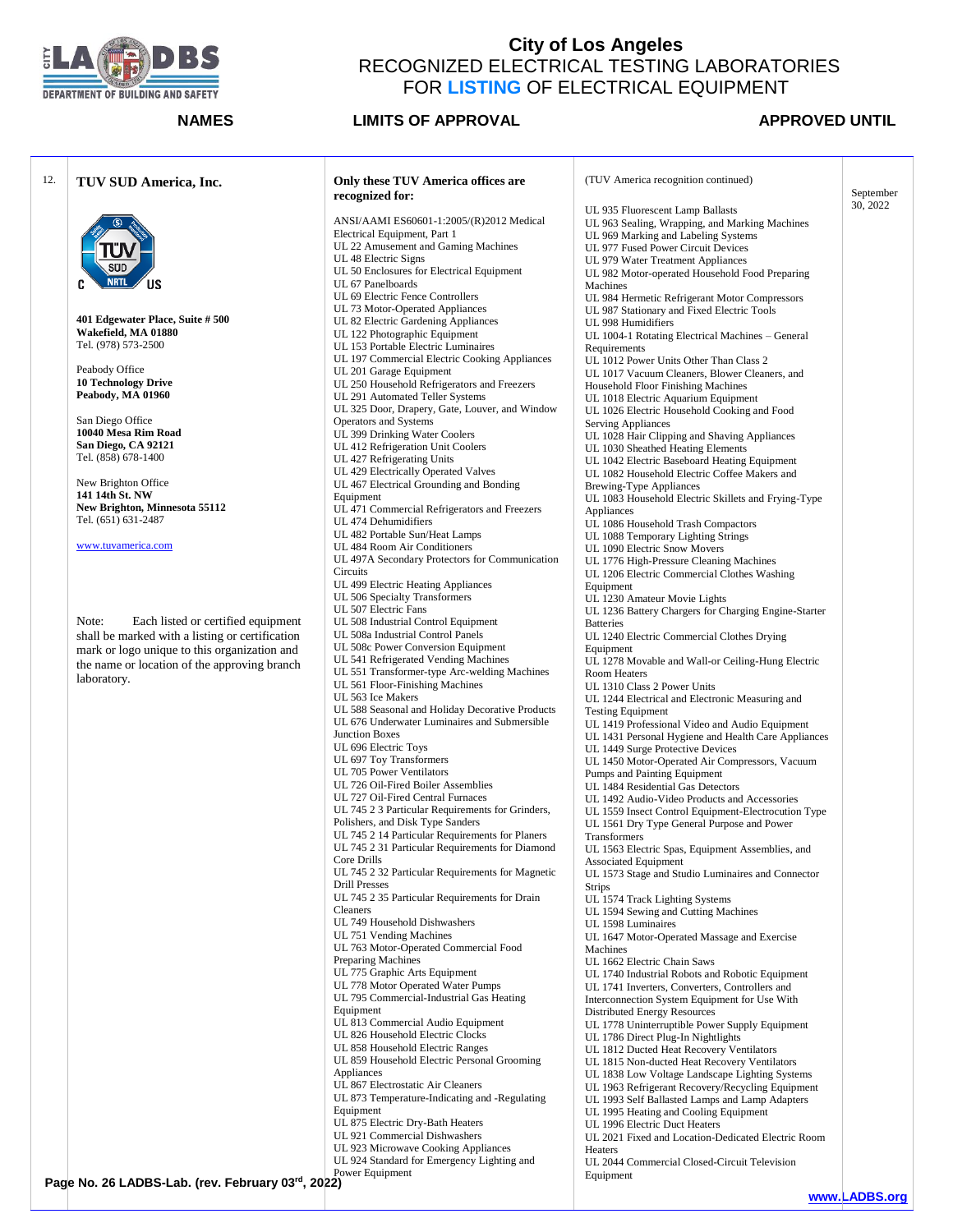

### **NAMES LIMITS OF APPROVAL APPROVED UNTIL**

September 30, 2022

### 12. **TUV SUD America, Inc. 401 Edgewater Place, Suite # 500 Wakefield, MA 01880** Tel. (978) 573-2500 Peabody Office **10 Technology Drive Peabody, MA 01960** San Diego Office **10040 Mesa Rim Road San Diego, CA 92121** Tel. (858) 678-140 New Brighton Office **141 14th St. NW New Brighton, Minnesota 55112** Tel. (651) 631-2487 [www.tuvamerica.com](http://www.tuvamerica.com/) Note: Each listed or certified equipment shall be marked with a listing or certification mark or logo unique to this organization and the name or location of the approving branch laboratory. **Only these TUV America offices are recognized for:** UL 2108 Standard for Low Voltage System UL 2111 Overheating Protection for Motors UL 2157 Electric Clothes Washing Machines and Extractors UL 2158 Electric Clothes Dryers UL 2200 Stationary Engine Generator Assemblies UL 2202 Electric Vehicle (EV) Charging Systms Equipment UL 2594- Standard for Electric Vehicle Supply Equipment UL 2738 Standard for Induction Power Transmitters and Receivers for Use With Low Energy Products UL 5085-1 Low Voltage Transformers – Part 1: General Requirements UL 5085-3 Low Voltage Transformers – Part 3: Class 2 and Class 3 Transformers UL 6500 Audio/Video and Musical Instrument Apparatus for Household, Commercial, and Similar General Use UL 8750 Light Emitting Diode (LED) Equipment for Use in Lighting Products UL 60065 Audio, Video and Similar Electronic Apparatus. UL 60335-1 Safety of Household and Similar Electrical Appliances, Part 1: General Requirements UL 60335-2-3 Household and Similar Electrical Appliances, Part 2: Particular Requirements for Electric Irons UL 60335-2-8 Household and Similar Electrical Appliances, Part 2: Particular Requirements for Electric Shavers, Hair Clippers, and Similar Appliances UL 60335-2-34 Household and Similar Electrical Appliances, Part 2: Particular Requirements for Motor-**Compressors** UL 60601-1 Medical Electrical Equipment UL 60730-1A Automatic Electrical Controls for Households and Similar Use; Part1: General Requirements UL 60730-2-1 Automatic Electrical Controls for Households and Similar Use; Part 2: Particular Requirements for Timers and Time Switches UL 60730-2-10A Automatic Electrical Controls for Households and Similar Use; Part 2: Particular Requirements for Motor Starting Relays UL 60730-2-11A Automatic Electrical Controls for Household and Similar Use; Part 2: Particular Requirements for Energy Regulators UL 60730-2-12A Automatic Electrical Controls for Household and Similar Use; Part 2: Particular Requirements for Electrically Operated Door Locks UL 60730-2-13A Automatic Electrical Controls for Household and Similar Use; Part 2: Particular Requirements for Humidity Sensing Controls UL 60730-2-14 Automatic Electrical Controls for Household and Similar Use; Part 2: Particular Requirements for Electric Actuators UL 60730-2-16A Automatic Electrical Controls for Household and Similar Use; Part 2: Particular Requirements for Automatic Electrical Water Level Controls UL 60745-1 Hand-Held Motor-Operated Electric Tools – Safety – Part 1: General Requirements UL 60745-2-1 Particular Requirements for Drills and Impact Drills UL 60745-2-2 Hand-Held Motor-Operated Electric Tools-Safety-Part 2-2: Particular Requirements for Screwdrivers and Impact Wrenches UL 60745-2-6 Hand-Held Motor-Operated Electric Tools-Safety-Part 2-6: Particular Requirements for Hammers UL60745-2-8 Hand-Held Motor-Operated Electric Tools-Safety-Part 2-8: Particular Requirements for Shears and Nibblers UL 60745-2-9 Hand-Held Motor-Operated Electric Tools-Safety-Part 2-9: Particular Reequipments for Tappers UL 60745-2-11 Hand-Held Motor-Operated Electric

Saws

Tools-Safety-Part 2-11: Particular Reequipments for Reciprocating Saws UL 60745-2-12 Hand-Held Motor-Operated Electric Tools-Safety-Part 2-12: Particular Requirements for Concrete Vibrators UL 60745-2-14 Particular Requirements for Planers UL 60745-2-15 Hand-Held Motor-Operated Electric Tools-Safety-Part 2-15: Particular Requirements for Hedge Trimmer

UL 60745-2-16 Hand-Held Motor-Operated Electric Tools-Safety-Part 2-16: Particular Requirements for Tackers

UL 60745-2-17 Particular Requirements for Routers and Trimmers

UL 60745-2-18 Hand-Held Motor-Operated Electric Tools-Safety-Part 2-18: Particular Requirements for Strapping Tools

UL 60745-2-20 Hand-Held Motor-Operated Electric Tools-Safety-Part 2-20: Particular Requirements for Band Saws

UL 60950 Information Technology Equipment UL 61010-1 Electrical Equipment for Measurement, Control and Laboratory Use- Part 1: General **Requirements** 

UL 61010-2-010 Electrical Equipment for Measurement, Control and Laboratory Use- Part 2-010: Particular Requirements for Laboratory Equipment for the Heating of Materials

UL 61010-2-020 Electrical Equipment for Measurement, Control and Laboratory Use – Part 2 –

020: Particular Requirements for Laboratory **Centrifuges** 

UL 61010-2-030 Safety Requirements for Electrical Equipment for Measurement, Control and Laboratory Use – Part 2- 030: Particular Requirements for Testing and Measuring Circuits

UL 61010-2-051 Electrical Equipment for Measurement, Control and Laboratory Use- Part 2 – 051: Particular Requirements for Laboratory Equipment for Mixing and Stirring

UL 61010-2-061 Electrical Equipment for Measurement, Control and Laboratory Use- Part 2- 061: Particular Requirements for Laboratory Atomic Spectrometers with Thermal Atomization and

Ionization UL 61010-2-81 Standard for Safety Requirements for Electrical Equipment for Measurement, Control and Laboratory Use – Part 2-081 Particular Requirements

for Automatic and Semi-Automatic Laboratory Equipment for Analysis and Other Purposes

UL 61010-2-101 Safety Requirements for Electrical Equipment for Measurement, Control and Laboratory Use – Part 2-101: Particular Requirements for In Vitro Diagnostic (IVD) Medical Equipment

UL 61800-5-1 Adjustable Speed Electrical Power Drive Systems – Part 5-1: Safety Requirements – Electrical, thermal and Energy

UL 62368-1 Audio/Video, information and communication technology equipment – Part 1: Safety **Requirements** 

UL 60745-2-3 Particular Requirements for Grinders, Polishers and Disk-Type Sanders

UL 60745-2-4 Hand-Held Motor-Operated Electric Tools-Safety-Part 2-4: Particular Requirements for Sanders and Polishers Other Than Disk UL 60745-2-5 Particular Requirements for Circular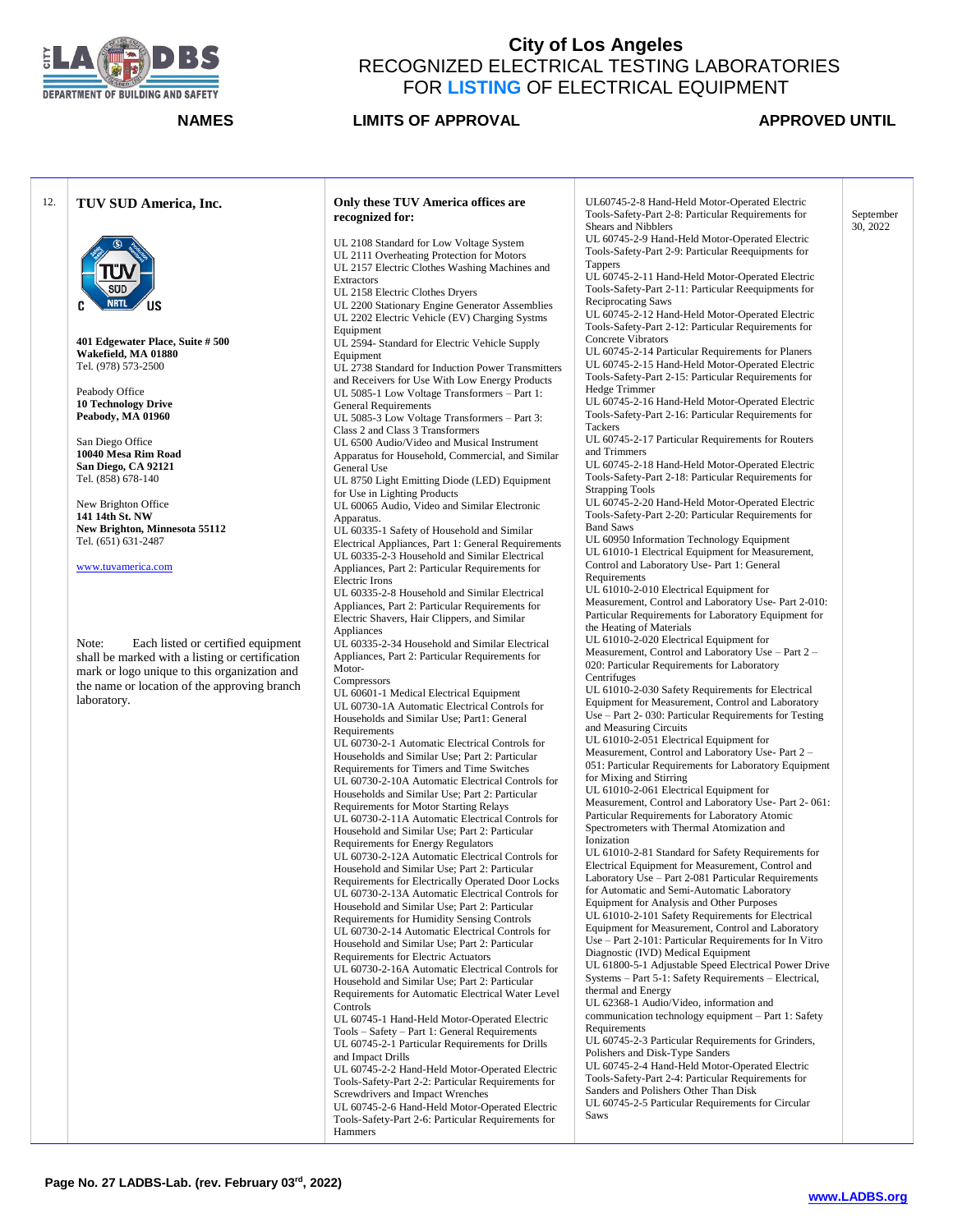

| 13. | TUV Rheinland of North America,                 | Only this TUV Rheinland office is                                                            | (TUV Rheinland recognition continued)                                      | August   |
|-----|-------------------------------------------------|----------------------------------------------------------------------------------------------|----------------------------------------------------------------------------|----------|
|     | <b>Newtown</b>                                  | recognized for:                                                                              | UL 561 Floor Finishing Machines                                            | 15, 2022 |
|     |                                                 | AAMI ES60601-1:2005/(R) 2012 Medical Electrical                                              | UL 563 Ice Makers                                                          |          |
|     | 1279 Quarry Lane Suite A                        | Equipment-Part 1: General Requirements for Basic                                             | UL 574 Electric Oil Heaters                                                |          |
|     | Pleasanton, California 94566                    | Safety and Essential Performance                                                             | UL 583 Electric Battery Powered Industrial Trucks                          |          |
|     | Tel. (760) 929-1780                             | ANSI A17.5 Elevators and Escalator Equipment                                                 | UL 588 Christmas Tree and Decorative Lighting Outlets                      |          |
|     |                                                 | ANSI A90.1 Safety Standards for Belt Manlifts                                                | UL 603 Power Supplies for use with Burglar Alarm                           |          |
|     | www.us.tuv.com                                  | ANSI C12.1 Code for Electrical Meters                                                        | Systems                                                                    |          |
|     |                                                 | ANSI C37.21 Control Switchboards                                                             | UL 606 Linings and Screens for use with Burglar Alarm                      |          |
|     |                                                 | NFPA 496 Purged and Pressurized Enclosures for                                               | Systems                                                                    |          |
|     |                                                 | <b>Electrical Equipment</b>                                                                  | UL 609 Local Burglar Systems and Units                                     |          |
|     |                                                 | Ansi Z8.1 Commercial Laundry & Dry Cleaning &                                                | UL 621 Ice Cream Makers                                                    |          |
|     |                                                 | Op                                                                                           | UL 632 Electrically Actuated Transmitters                                  |          |
|     |                                                 | UL 22 Amusement and Gaming Machines                                                          | UL 634 Connectors and Switches for use with Burglar                        |          |
|     |                                                 | UL 44 Rubber Insulated Wires and Cables;                                                     | Alarm Systems                                                              |          |
|     |                                                 | Thermoset Insulated Wires and Cables                                                         | UL 636 Holdup Alarm Units and Systems<br>UL 639 Intrusion Detection Units  |          |
|     |                                                 | UL 45 Portable Electric Tools                                                                | UL 664 Commercial Dry Cleaning Machines (Type IV)                          |          |
|     |                                                 | UL 48 Electric Signs                                                                         | UL 676 Underwater Lighting Fixtures                                        |          |
|     |                                                 | UL 50 Enclosures for Electrical Equipment                                                    | UL 681 Installation and Classification of Burglar and                      |          |
|     |                                                 | UL 62 Flexible Cord and Fixture Wire                                                         | Holdup Alarm Systems                                                       |          |
|     |                                                 | UL 65 Wired Cabinets<br>UL 67 Panelboards                                                    | UL 696 Electric Toys                                                       |          |
|     |                                                 | UL 69 Electric fence Controllers                                                             | UL 697 Toy Transformers                                                    |          |
|     |                                                 | UL 73 Motor-Operated Appliances                                                              | UL 698A Industrial and Classification of Mercantile and                    |          |
|     |                                                 | UL 82 Electric Gardening Appliances                                                          | Bank Burglar - Alarm Systems                                               |          |
|     | Each listed or certified equipment<br>Note:     | UL 83 Thermoplastic Insulated Wire & Cables                                                  | UL 745-1 Portable Electric Tools                                           |          |
|     | shall be marked with a listing or certification | UL 122 Photographic Equipment                                                                | UL 745-2-1 Particular Requirements for Drills                              |          |
|     | mark or logo unique to this organization and    | UL 130 Electric Heating Pads                                                                 | UL 745-2-2 Particular Requirements for Screwdrivers                        |          |
|     | the name or location of the approving branch    | UL 141 Garment Finishing Appliances                                                          | and Impact Wrenches                                                        |          |
|     |                                                 | UL 150 Antenna Rotators                                                                      | UL 745-2-3 Particular Requirements for Grinders,                           |          |
|     | laboratory.                                     | UL 153 Portable Electric Lamps                                                               | Polishers, and Disk-Type Sanders                                           |          |
|     |                                                 | UL 174 Household Electric Storage Tank Water                                                 | UL 745-2-4 Particular Requirements for Sanders                             |          |
|     |                                                 | Heaters                                                                                      | UL 745-2-5 Particular Requirements for Circular Saws                       |          |
|     |                                                 | UL 187 X-Ray Equipment                                                                       | and Circular Knives<br>UL 745-2-6 Particular Requirements for Hammers      |          |
|     |                                                 | UL 197 Commercial Electric Cooking Appliances                                                | UL 745-2-8 Particular Requirements for Shears and                          |          |
|     |                                                 | UL 201 Garage Equipment                                                                      | Nibblers                                                                   |          |
|     |                                                 | UL 224 Extruded Insulating Tubing                                                            | UL 745-2-9 Particular Requirements for Tappers                             |          |
|     |                                                 | UL 231 Power Outlets                                                                         | UL 745-2-11 Particular Requirements for Reciprocating                      |          |
|     |                                                 | UL 234 Low Voltage Lighting Fixtures for use in<br>R.Vs                                      | Saws                                                                       |          |
|     |                                                 | UL 244 A Solid State Controls for Appliances                                                 | UL 745-2-12 Particular Requirements for Concrete                           |          |
|     |                                                 | UL 250 Household Refrigerators and Freezers                                                  | <b>Vibrators</b>                                                           |          |
|     |                                                 | UL 283 Air Fresheners and Deodorizers                                                        | UL 745-2-14 Particular Requirements for Planers                            |          |
|     |                                                 | UL 291 Automated Teller Systems                                                              | UL 745-2-17 Particular Requirements for Routers and                        |          |
|     |                                                 | Ul 294 Access Control System Units                                                           | Trimmers                                                                   |          |
|     |                                                 | UL 325 Door, Drapery, Gate, Louver, and Window                                               | UL 745-2-30 Particular Requirements for Staplers                           |          |
|     |                                                 | Operators and Systems                                                                        | UL 745-2-31 Particular Requirements for Diamond Core                       |          |
|     |                                                 | UL 347 High Voltage Industrial Control Equipment                                             | Drills                                                                     |          |
|     |                                                 | UL 416 Refrigerated Medical Equipment                                                        | UL 745-2-32 Particular Requirements for Magnetic Drill                     |          |
|     |                                                 | UL 427 Refrigerating Units                                                                   | Presses<br>UL 745-2-33 Particular Requirements for Portable                |          |
|     |                                                 | UL 429 Electrically Operated Valves                                                          |                                                                            |          |
|     |                                                 | UL 430 Waste Disposers                                                                       | <b>Bandsaws</b><br>UL 745-2-34 Particular Requirements for Strapping Tools |          |
|     |                                                 | UL 444 Communication Cables                                                                  | UL 745-2-35 Particular Requirements for Drain Cleaners                     |          |
|     |                                                 | UL 466 Electric Scales                                                                       | UL 745-2-36 Particular Requirements for Hand Motor                         |          |
|     |                                                 | UL 467 Electrical Grounding and Bonding<br>Equipment                                         | Tools                                                                      |          |
|     |                                                 | UL 469 Musical Instruments and Accessories                                                   | UL 745-2-37 Particular Requirements for Plate Jointers                     |          |
|     |                                                 | UL 471 Commercial Refrigerators and Freezers                                                 | UL 749 Household Dishwashers                                               |          |
|     |                                                 | UL 474 Dehumidifiers                                                                         | UL 751 Vending Machines                                                    |          |
|     |                                                 | UL 482 Portable Sun/Heat Lamps                                                               | UL 756 Coin and Currency Changers and Actuators                            |          |
|     |                                                 | UL 484 Room Air Conditioners                                                                 | UL 763 Motor-Operated Commercial Food Preparing                            |          |
|     |                                                 | UL 496 Edison Base Lamp Holders                                                              | Machines                                                                   |          |
|     |                                                 | Ul 498 Attachment Plugs and Receptacles                                                      | UL 773 Plug in Locking Type Photocontrols for Use                          |          |
|     |                                                 | UL 499 Electric Heating Appliances                                                           | With Area Lighting                                                         |          |
|     |                                                 | UL 506 Specialty Transformers                                                                | UL 773A Nonindustrial Photoelectric Switches for                           |          |
|     |                                                 | UL 507 Electric Fans                                                                         | <b>Lighting Control</b>                                                    |          |
|     |                                                 | UL 508 Industrial Control Equipment                                                          | UL 775 Graphic Arts Equipment                                              |          |
|     |                                                 | UL 508a Industrial Control Panels                                                            | UL 778 Motor Operated Water Pumps                                          |          |
|     |                                                 | UL 508c Power Conversion Equipment                                                           |                                                                            |          |
|     |                                                 | UL 541 Refrigerated Vending Machines                                                         |                                                                            |          |
|     |                                                 | UL 542 Lampholders, Starters, and Starter Holders                                            |                                                                            |          |
|     |                                                 | for Fluorescent Lamps                                                                        |                                                                            |          |
|     |                                                 | UL 544 Electric Medical and Dental Equipment<br>UL 551 Transformer-type Arc-welding Machines |                                                                            |          |
|     |                                                 |                                                                                              |                                                                            |          |
|     |                                                 |                                                                                              |                                                                            |          |
|     |                                                 |                                                                                              |                                                                            |          |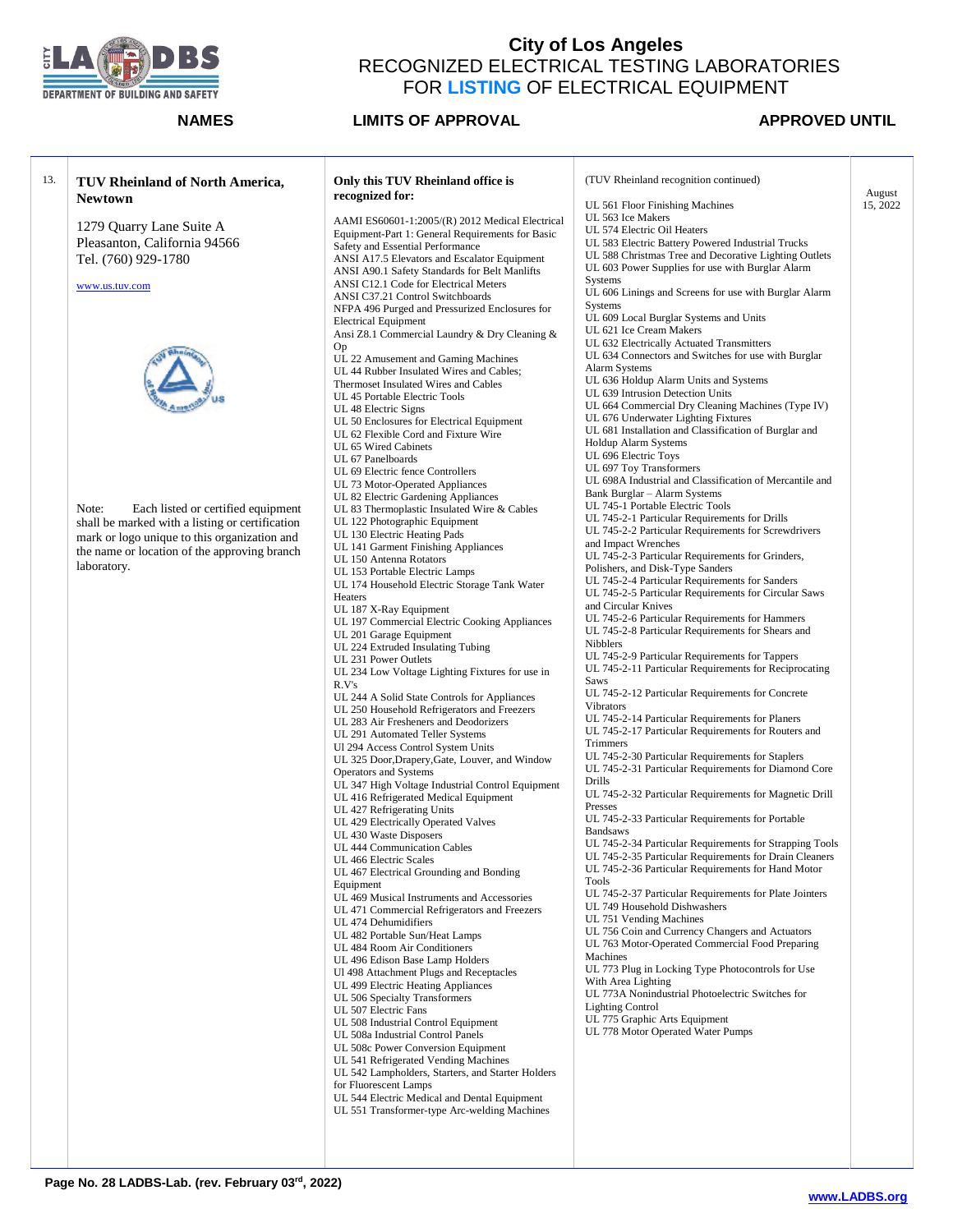

### **NAMES LIMITS OF APPROVAL APPROVED UNTIL**

| TUV Rheinland of North America,<br><b>Newtown</b> | TUV Rheinland recognition continued)                                         |
|---------------------------------------------------|------------------------------------------------------------------------------|
|                                                   | UL 813 Commercial Audio Equipment                                            |
| 1279 Quarry Lane Suite A                          | UL 817 Cord Sets and Power Cord Supplies<br>UL 826 Household Electric Clocks |
| Pleasanton, California 94566                      | UL 827 Central Station Alarm Services                                        |
|                                                   | UL 834 Heating, Water Supply, and Power Boilers-                             |
| Tel. (760) 929-1780                               | Electric                                                                     |
|                                                   | UL 845 Motor Control Centers                                                 |
| www.us.tuv.com                                    | UL 858 Household Electric Ranges                                             |
|                                                   | UL 859 Household Electric Personal Grooming                                  |
|                                                   | Appliance                                                                    |
|                                                   | UL 867 Electrostatic Air Cleaners                                            |
|                                                   | UL 869A Standard for Service Equipment                                       |
|                                                   | UL 873 Temperature-Indicating and -Regulating                                |
|                                                   | Equipment                                                                    |
|                                                   | UL 875 Electric Dry Bath Heaters                                             |
|                                                   | UL 884 Underfloor Raceways and Fittings                                      |
|                                                   | UL 916 Energy Management Equipment<br>UL 917 Clock-Operated Switches         |
|                                                   | UL 921 Commercial Electric Dishwashers                                       |
|                                                   | UL 923 Microwave Cooking Appliances                                          |
|                                                   | UL 924 Emergency Lighting and Power Equipment                                |
|                                                   | UL 935 Fluorescent Lamp Ballasts                                             |
|                                                   | UL 943 Ground-Fault Circuit Interrupters                                     |
|                                                   | UL 961 Electric Hobby and Sports Equipment                                   |
| Note:<br>Each listed or certified equipment       | UL 962 Household and Commercial Furnishings                                  |
| shall be marked with a listing or certification   | UL 963 Sealing, Wrapping, and Marking Machines                               |
| mark or logo unique to this organization and      | UL 982 Motor-operated Household Food Preparing                               |
| the name or location of the approving branch      | Machines<br>UL 983 Surveillance Camera Units                                 |
| laboratory.                                       | UL 984 Hermetic Refrigerant Motor-Compressors                                |
|                                                   | UL 987 Stationary and Fixed Electric Tools                                   |
|                                                   | UL 991 Tests for Safety Related Controls                                     |
|                                                   | <b>Employing Solid-State Devices</b>                                         |
|                                                   | UL 998 Humidifiers                                                           |
|                                                   | UL 1004 Electric Motors                                                      |
|                                                   | UL 1004-1 Standard for Rotating Electrical                                   |
|                                                   | Machines - General Requirements                                              |
|                                                   | UL 1005 Electric Flatirons                                                   |
|                                                   | UL 1008 Transfer Switch Equipment<br>UL 1012 Power Units Other Than Class 2  |
|                                                   | UL 1017 Vacuum Cleaners, Blower Cleaners, and                                |
|                                                   | Household Floor Finishing Machines                                           |
|                                                   | UL 1018 Electric Aquarium Equipment                                          |
|                                                   | UL 1023 Household Burglar-Alarm System Units                                 |
|                                                   | UL 1026 Electric Household Cooking and Food                                  |
|                                                   | <b>Serving Appliances</b>                                                    |
|                                                   | UL 1028 Hair Clipping and Shaving Appliances                                 |
|                                                   | UL 1029 High Intensity Discharge Lamp Ballasts                               |
|                                                   | UL 1030 Sheathed Heater Elements                                             |
|                                                   | UL 1034 Burglary Resistant Electric Locking                                  |
|                                                   | Mechanisms                                                                   |
|                                                   | UL 1042 Electric Baseboard Heating Equipment                                 |
|                                                   | UL 1047 Isolated Power Systems Equipment<br>UL 1054 Special Use Switches     |
|                                                   | UL 1076 Proprietary Burglar Alarm Units and                                  |
|                                                   | Systems                                                                      |
|                                                   | UL 1077 Supplementary Protectors for Use in                                  |
|                                                   | <b>Electrical Equipment</b>                                                  |
|                                                   | UL 1081 Swimming Pool Pumps, Filters, and                                    |
|                                                   | <b>Chlorinators</b>                                                          |
|                                                   | UL 1082 Household Electric Coffee Makers and                                 |
|                                                   | <b>Brewing-Type Appliances</b>                                               |
|                                                   | UL 1083 Household Electric Skillets and Frying-                              |
|                                                   | <b>Type Appliances</b>                                                       |
|                                                   | UL 1086 Household Trash Compactors                                           |
|                                                   | UL 1088 Temporary Lighting Strings                                           |
|                                                   | UL 1090 Electric Snow Movers                                                 |
|                                                   | UL 1097 Double Insulated Systems for use in<br><b>Electrical Equipment</b>   |
|                                                   | UL 1206 Electric Commercial Clothes Washing                                  |
|                                                   | Equipment                                                                    |
|                                                   | UL 1230 Amateur Movie Lights                                                 |
|                                                   | UL 1236 Battery Chargers for Charging Engine-                                |
|                                                   | <b>Starter Batteries</b>                                                     |
|                                                   | UL 1240 Electric Commercial Clothes Drying                                   |
|                                                   | Equipment                                                                    |
|                                                   |                                                                              |

(TUV Rheinland recognition continued) UL 1241 Junction Boxes for Swimming Pool Lighting Fixtures UL 1244 Electrical and Electronic Measuring and Testing Equipment UL 1261 Electric Water Heaters for Pool and Tubs UL 1278 Movable and Wall or Ceiling-Hung Electric Room Heaters UL 1283 Electromagnetic-Interference Filter UL 1286 Office Furnishings UL 1310 Class 2 Power Units UL 1363 Relocatable Power Taps UL 1411 Transformers and Motor Transformers for Use in Audio, Radio, and Television-Type Appliances UL 1414 Across the Line, Antenna Coupling, and Lineby-Pass Capacitors for Radio-Television Type Appliances UL 1419 Professional Audio and Video Equipment UL 1431 Personal Hygiene and Health Care Appliances UL 1433 Control Centers for Changing Message Type Electric Signs UL 1445 Electric Water Bed Heaters UL 1447 Electric Lawn Mowers UL 1448 Electric Hedge Trimmers UL 1450 Motor-Operated Air Compressors, Vacuum Pumps and Painting Equipment UL 1472 Solid State Dimming Controls UL 1492 Audio-Video Products and Accessories UL 1559 Insect Control Equipment, Electrocution Type UL 1561 Dry Type General Purpose and Power **Transformers** UL 1563 Electric Spas, Equipment Assemblies, and Associated Equipment UL 1564 Industrial Battery Chargers UL 1565 Wire Positioning Devices UL 1573 Stage and Studio Lighting Units UL 1574 Track Lighting Systems UL 1581 Standard for Electrical Wires, Cables, and Flexible Cords UL 1585 Class 2 and Class 3 Transformers UL 1594 Sewing and Cutting Machines UL 1598 Luminaires UL 1610 Central Station Burglar Alarm Units UL 1637 Home Health Care Signaling Equipment UL 1638 Visual Signaling Appliances UL 1647 Motor-Operated Massage and Exercise Machines UL 1662 Electric Chain Saws UL 1664 Immersion Detection Circuit Interrupters UL 1693 Electric Radiant Heating Panels and Heating Panel Sets UL 1703 Flat-Plate Photovoltaic Modules and Panels UL 1727 Commercial Electric Personal Grooming Appliances UL 1740 Industrial Robots and Robotic Equipment UL 1741 Inverters, Converters, Controllers and Interconnection System equipment for use with Distributed Energy Resources UL 1776 High Pressure Cleaning Machines UL 1778 Uninterruptible Power Supply Equipment UL 1786 Nightlights UL 1795 Hydromassage Bathtubs UL 1838 Low Voltage Landscape Lighting Systems UL 1863 Communication Circuit Accessories 1951 Electric Plumbing Accessories UL 1993 Self Ballasted Lamps and Lamp Adapters UL 1994 Low Level Path Marking and Lighting Systems UL 1995 Heating and Cooling Equipment UL 1996 Duct Heaters UL 2021 Fixed and Location Dedicated Electric Room Heaters` August 15, 2022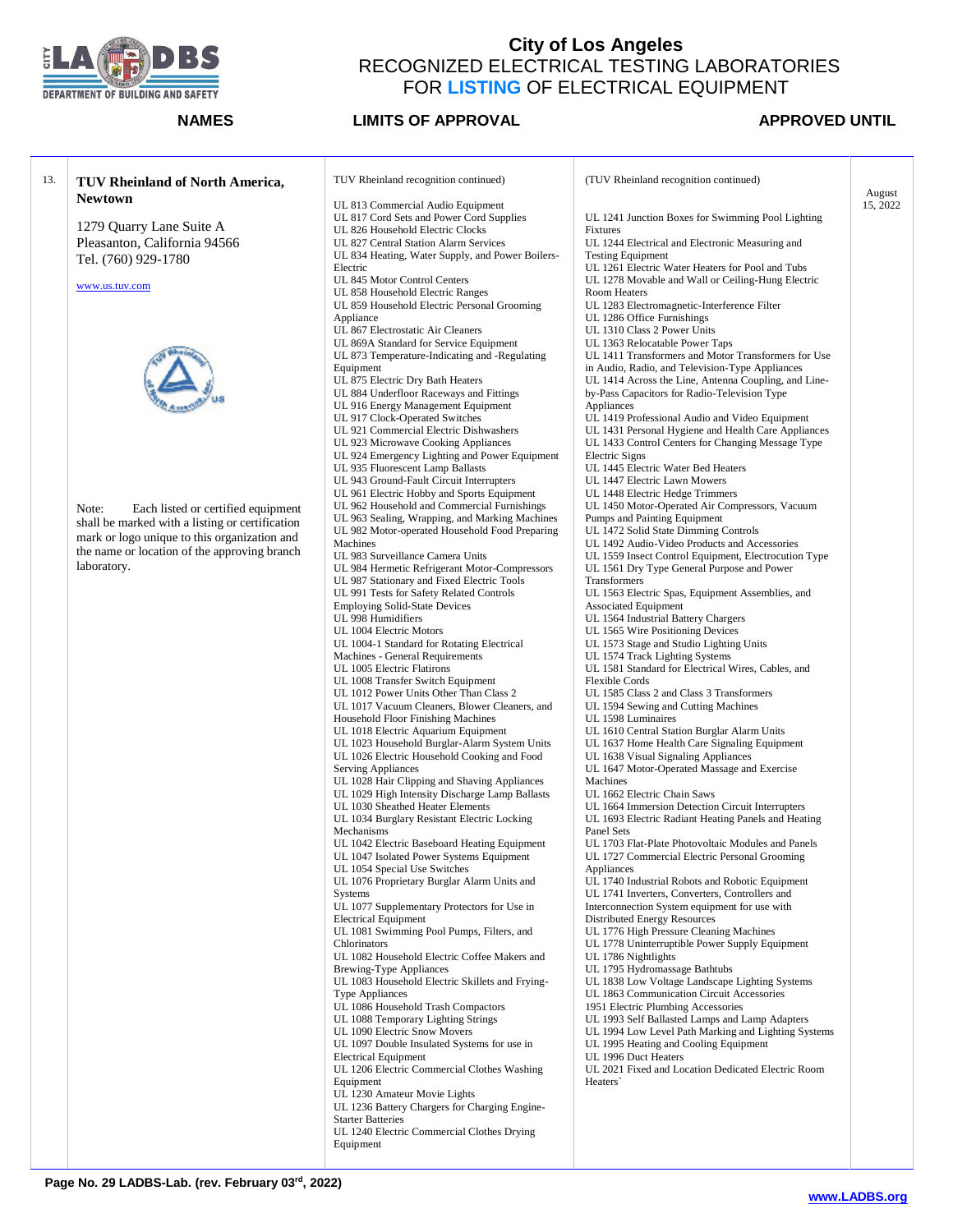

**Newtown**

Tel. (760) 929-1780

[www.us.tuv.com](http://www.us.tuv.com/)

laboratory.

## **City of Los Angeles**  RECOGNIZED ELECTRICAL TESTING LABORATORIES FOR **LISTING** OF ELECTRICAL EQUIPMENT

**NAMES LIMITS OF APPROVAL APPROVED UNTIL** 

August 15, 2022

### 13. **TUV Rheinland of North America,**  1279 Quarry Lane Suite A Pleasanton, California 94566 Note: Each listed or certified equipment shall be marked with a listing or certification mark or logo unique to this organization and the name or location of the approving branch TUV Rheinland recognition continued) UL 2044 Commercial Closed Circuit Television Equipment UL 2089 Vehicle Battery Adapters UL 2097 Double Insulated Systems for Use in Electronic Equipment UL 2106 Field Erected Boiler Assemblies UL 2108 Standard for Low Voltage Lighting **Systems** UL 2111 Overheating Protection for Motors UL 2157 Electric Clothes Washing Machines and **Extractors** UL 2158 Electric Clothes Dryers UL 2200 Stationary Engine Generator Assemblies UL 2202 Electric Vehicle (EV) Charging System Equipment UL 2703 Photovoltaic Rack Mounting System and Clamping Devices UL 2738 Standard for Induction Power and Transmitters and Receivers for Use with Low Energy Products UL 5085-1 Low Voltage Transformers - Part 1: General Requirements UL 5085-3 Low Voltage Transformers - Part 3: Class 2 and Class 3 Transformers UL 8750 Standard for Light Emitting Diode (LED) Equipment for Use in Lighting Products UL 8752 Organic Light Emitting Diode (LED) Panels UL 9540 Standard for Energy Storage Systems and Equipment UL 60730-1A Automatic Electrical Controls for Household and Similar Use; Part 1; General Requirements UL 60730-2-3 Automatic Electrical Controls for Household and Similar Use; Part 2;Particular Requirements for Thermal Protectors for Ballasts for Tubular Fluorescent Lamps General Requirements UL 60730-2-4 Automatic Electrical Controls for Household and Similar Use; Part 2;Particular Requirements for Automatic Electrical Pressure Sensing Controls Including Mechanical **Requirements** UL 60730-2-6 Automatic Electrical Controls for Household and Similar Use; Part 2;Particular Requirements for Thermal Motor Protectors for Motor Compressors of ahermetic and Semi-Hermetic Type UL 60730-2-7 Automatic Electrical Controls for Household and Similar Use; Part 2;Particular Requirements for Timers and Time Switches UL 60730-2-10A Automatic Electrical Controls for Household and Similar Use; Part 2;Particular Requirements for Motor Starting Relays UL 60730-2-11A Automatic Electrical Controls for Household and Similar Use; Part 2;Particular Requirements for Energy Regulators UL 60730-2-12A Automatic Electrical Controls for Household and Similar Use; Part 2;Particular Requirements for Electrically Operated Door Locks UL 60730-2-13A Automatic Electrical Controls for Household and Similar Use; Part 2;Particular Requirements for Humidity Sensing Controls UL 60730-2-14A Automatic Electrical Controls for Household and Similar Use; Part 2;Particular Requirements for Electric Actuators UL 60730-2-16A Automatic Electrical Controls for Household and Similar Use; Part 2;Particular Requirements for Automatic Electrical Water Level Controls UL 60745-1 Hand-Held Motor-Operated Electric Tools - Safety - Part 1: General Requirements UL 60745-2-2 Hand-Held Motor-Operated Electric Tools-Safety-Part 2-2: Particular Requirements for Screwdrivers and Impact Wrenches UL 60745-2-4 Hand-Held Motor-Operated Electric Tools - Safety - Part 2-4: Particular Requirements for Sanders and Polishers Other Than Disk (TUV Rheinland recognition continued) UL 60745-2-6 Hand-Held Motor-Operated Electric Tools - Safety - Part 2-6: Particular Requirements for Hammers UL 60745-2-8 Hand-Held Motor-Operated Electric Tools - Safety - Part 2-8: Particular Requirements for Shears and Nibblers UL 60745-2-9 Hand-Held Motor-Operated Electric Tools - Safety - Part 2-9: Particular Requirements for Tappers UL 60745-2-11 Hand-Held Motor-Operated Electric Tools - Safety - Part 2-11: Particular Requirements for Reciprocating Saws UL 60745-2-12 Hand-Held Motor-Operated Electric Tools - Safety - Part 2-12: Particular Requirements for Concrete Vibrators UL 60745-2-16 Hand-Held Motor-Operated Electric Tools - Safety - Part 2-16: Particular Requirements for Tackers UL 60745-2-18 Hand-Held Motor-Operated Electric Tools - Safety - Part 2-18: Particular Requirements for Strapping Tools UL 60745-2-20 Hand-Held Motor-Operated Electric Tools - Safety - Part 2-20: Particular Requirements for Band Saws UL 60950 Information Technology Equipment UL 60950-21 Information Technology Equipment – Safety – Part 21: Remote Power Feeding UL 60950-22 Information Technology Equipment – Safety – Part 22: Equipment to be Installed Outdoors UL 60950-23 Information Technology Equipment – Safety – Part 23: Large Data Storage Equipment UL 61058-1 Switch for Appliances for Household and Similar Applications UL 6500 Audio/Video and Musical Instrument Apparatus for Household, Commercial, and Similar General Use UL 60065 Audio, Video and Similar Electronic Apparatus. UL 60335-1 Safety of Household and Similar Electrical Appliances, Part 1: General Requirements UL 60335-2-8 Household and Similar Electrical Appliances, Part 2: Particular Requirements for Electric Shavers, Hair Clippers, and Similar Appliances UL 60335-2-34 Household and Similar Electrical Appliances, Part 2: Particular Requirements for Motor-**Compressors** UL 60601-1 Medical Electrical Equipment UL 60950 Information Technology Equipment UL 61010A-1 Electrical Equipment for Laboratory Use UL 61010B-1 Electrical Equipment for Laboratory Use UL61010C-1 Process Control Equipment UL 61010-1 Safety Requirements for Electrical Equipment For Measurement, Control, and Laboratory Use UL 61010-031 Safety Requirements for Electrical Equipment For Measurement, Control, and Laboratory Use – Part 31: Safety Requirements for Hand-Held Probe Assemblies for Electrical Measurement and Test UL 61010-2-030 Safety Requirements for Electrical Equipment For Measurement, Control, and Laboratory Use – Part  $2 - 030$ : Particular Requirements for Testing and Measuring Circuits. UL 61010-2-81 Safety Requirements for Electrical Equipment For Measurement, Control, and Laboratory Use – Part 2 – 081: Particular Requirement for Automatic and Semi-Automatic Laboratory Equipment for Analysis and other Purposes UL 61010-2-091 Safety Requirements for Electrical Equipment For Measurement, Control, and Laboratory Use – Part 2 – 091: Particular Requirements for Cabinet X-Ray Systems UL 62841-1 Electric Motor-operated Hand-Held Tools, Transportable Tools and Lawn And Garden Machinery - Safety – Part 1: General Requirements UL 62841-2-2 Electric Motor-operated Hand-Held Tools, Transportable Tools and Lawn And Garden Machinery - Safety – Part 2 – 2: Particular Requirements for Hand-Held Screwdrivers and Impact Wrenches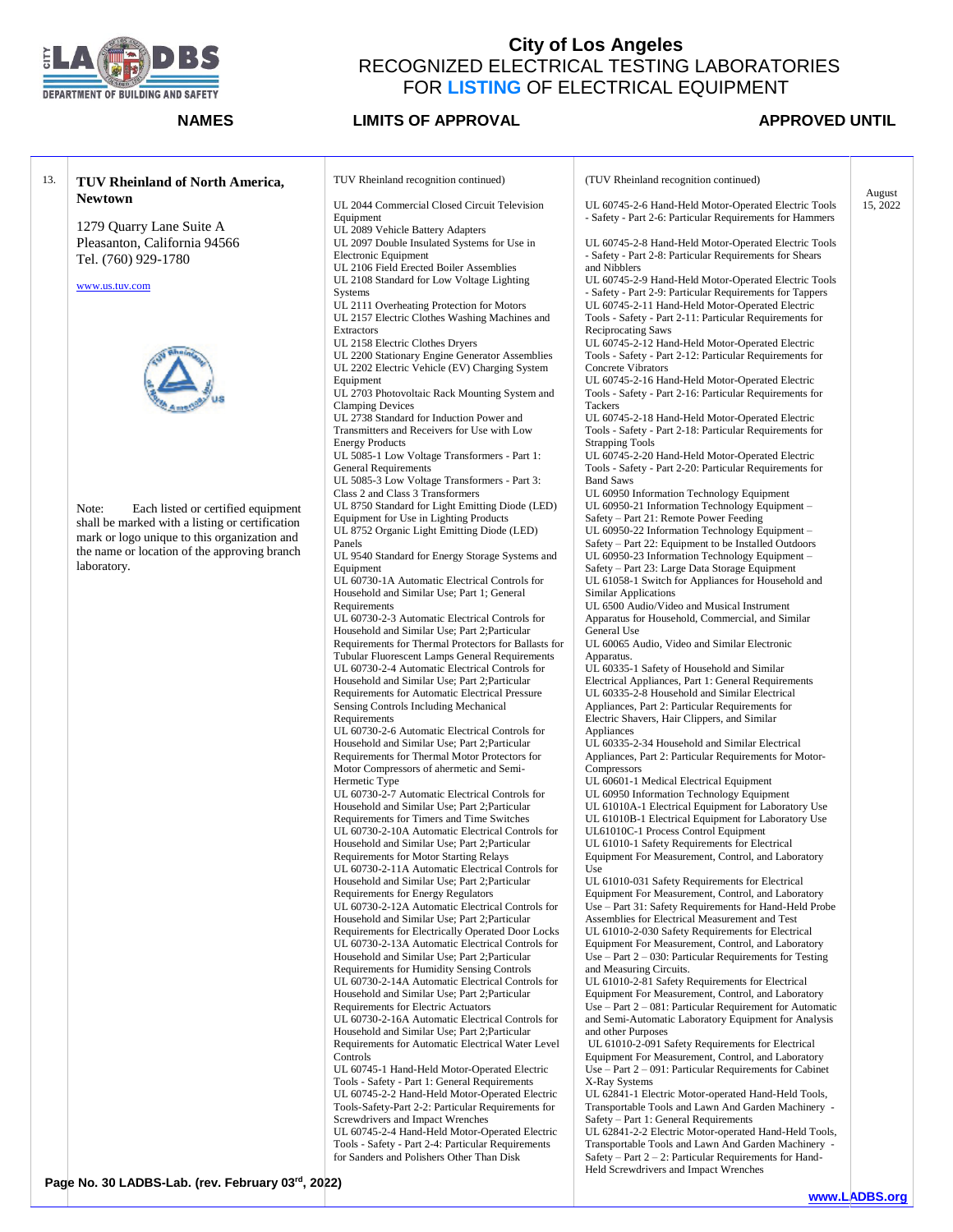

**NAMES LIMITS OF APPROVAL APPROVED UNTIL** 

August 15, 2022

## 13. **TUV Rheinland of North America, Newtown** 1279 Quarry Lane Suite A Pleasanton, California 94566 Tel. (760) 929-1780 [www.us.tuv.com](http://www.us.tuv.com/) Note: Each listed or certified equipment shall be marked with a listing or certification mark or logo unique to this organization and the name or location of the approving branch laboratory. TUV Rheinland recognition continued) UL 62841-2-4 Electric Motor-operated Hand-Held Tools, Transportable Tools and Lawn And Garden Machinery - Safety – Part 2 – 4: Particular Requirements for Hand-Held Sanders And Polishers Other than Disc Type UL 62841-2-5 Electric Motor-operated Hand-Held Tools, Transportable Tools and Lawn And Garden Machinery - Safety – Part 2 – 5: Particular Requirements for Hand-Held Circular Saws UL 62841-2-9 Electric Motor-operated Hand-Held Tools, Transportable Tools and Lawn And Garden Machinery - Safety – Part 2 – 9: Particular Requirements for Hand-Held Tappers and Threaders UL 62841-2-14 Electric Motor-operated Hand-Held Tools, Transportable Tools and Lawn And Garden Machinery - Safety – Part 2 – 14: Particular Requirements for Hand-Held Planers UL 62841-3-1 Electric Motor-operated Hand-Held Tools, Transportable Tools and Lawn And Garden Machinery - Safety – Part 3 – 1: Particular Requirements for Transportable Table Saws UL 62841-3-9 Electric Motor-operated Hand-Held Tools, Transportable Tools and Lawn And Garden Machinery - Safety – Part 3 – 1: Particular Requirements for Transportable Mitre Saws UL 62841-3-10 Electric Motor-operated Hand-Held Tools, Transportable Tools and Lawn And Garden Machinery - Safety – Part 3 – 10: Particular Requirements for Transportable Cut-Off Machines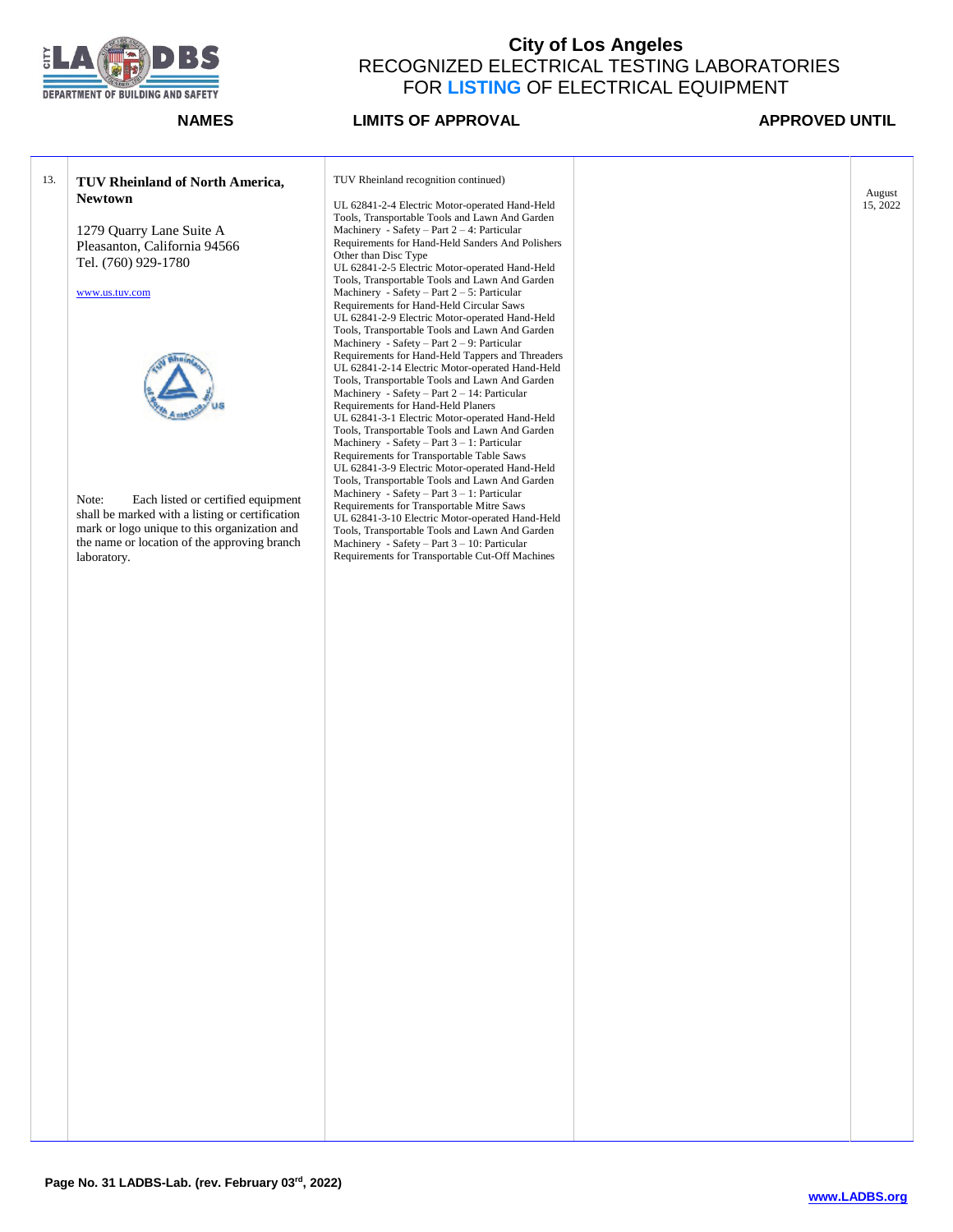

**NAMES LIMITS OF APPROVAL**  APPROVED UNTIL

April 9, 2022

### 14. **UL LLC**

**Northbrook Office 333 Pfingsten Road Northbrook, IL 60062-2096** Tel. (708) 272-8800



Research Triangle Park Office **12 Laboratory Drive Research Triangle Park, NC 27709** Tel. (919) 549-1400

Fremont Office **47173 Benicia St Fremont, California 94583** Tel. (408) 754-6500

Melville Office **1285 Walt Whitman Rd Melville, NY 11747** Tel. (516) 271-6200

### [www.ul.com](http://www.ul.com/)

Note: Each listed or certified equipment shall be marked with a listing or certification mark or logo unique to this organization and the name or location of the approving branch laboratory.

ANSI/UL 1 Flexible Metal Conduit ANSI/UL 3 Flexible Nonmetallic Tubing for Electric Wiring ANSI/UL 4 Armored Cable ANSI/UL 5 Surface Metal Raceways and Fittings UL 5A Nonmetallic surface Raceways and Fittings UL 5B Strut-Type Channel Raceways and Fitting UL 6 Rigid Metal Conduit<br>UL 6A Electrical Rigid Meta Electrical Rigid Metal Conduit - - Aluminum, Bronze, and Stainless Steel ANSI/UL 8 Foam Fire Extinguishers ANSI/UL 10A Tin-Clad Fire Doors ANSI/UL 10B Fire Tests of Door Assemblies UL 10C Positive Pressure Fire Tests of Door **Assemblies** ANSI/NFPA 11 Low Expansion Foam and Combined Agent Systems ANSI/NFPA 11A Medium-and High-Expansion Foam Systems ANSI/NFPA 12 Carbon Dioxide Extinguishing **Systems** ANSI/NFPA 12A Halon 1301 Fire Extinguishing Agent Systems ANSI/NFPA 13 Installation of Sprinkler Systems

UL 13 Power-Limited Circuit Cables ANSI/UL 14B Sliding Hardware for Standard, Horizontally Mounted Tin-Clad Fire Doors ANSI/UL 14C Swinging hardware for Standard Tin-Clad Fire Doors Mounted Singly or In Pairs ANSI/NFPA 17 Dry Chemical Extinguishing **Systems** ANSI/UL 17 Vent or Chimney Connector Dampers for Oil-Fired Appliances ANSI/NFPA 20 Centrifugal Fire Pumps ANSI/UL 20 General-Use Snap Switches ANSI/UL 21 LP-Gas Hose ANSI/UL 22 Amusement and Gaming Machines ANSI/UL 25 Meters for Flammable and Combustible Liquids and LP-Gas ANSI/UL 30 Metal Safety Cans ANSI/UL 33 Heat Responsive Links for Fire-Protection Service<br>III 38 Manual Manually Actuated Signaling Boxes for Use With Fire Protective Signaling Systems ANSI/UL 44 Rubber-Insulated Wires and Cables ANSI/UL 45 Portable Electric Tools ANSI/UL 48 Electric Signs ANSI/UL 50 Enclosures for Electrical Equipment ANSI/UL 51 Power-Operated Pumps for Anhydrous Ammonia and LP-Gas ANSI/UL 58 Steel Underground Tanks for Flammable and Combustible Liquids ANSI/UL 62 Flexible Cord and Fixture Wire ANSI/UL 65 Electric Wired Cabinets ANSI/UL 67 Electric Panelboards ANSI/UL 69 Electric Fence Controllers ANSI/NFPA 72 Installation, Maintenance, And Use of Protective Signaling Systems ANSI/UL 73 Electric-Motor-Operated Appliances ANSI/UL 79 Power-Operated Pumps for Petroleum Products Dispensing Systems ANSI/UL 80 Steel Inside Tanks for Oil Burner Fuel ANSI/UL 82 Electric Gardening Appliances ANSI/UL 83 Thermoplastic-Insulated Wires And Cables ANSI/UL 87 Power-Operated Dispensing Devices for Petroleum Products ANSI/UL 92 Fire Extinguisher and Booster Hose ANSI/UL 94 Tests for Flammability of Plastic Materials for Parts in Devices and Appliances ANSI/UL 96 Lightning Protection Components UL 98 Enclosed and Dead-Front Switches UL 104 Elevator Door Locking Devices And Contacts UL 109 Tube Fittings for Flammable and Combustible Fluids, Refrigeration Service, and Marine Use

ANSI/UL 122 Photographic Equipment ANSI/UL 123 Oxy-Fuel Gas Torches

UL 125 Valves for Anhydrous Ammonia And LP-Gas (Other Than Safety Relief) ANSI/UL 130 Electric Heating Pads UL 132 Safety Relief Valves for Anhydrous Ammonia and LP-Gas UL 141 Garment Finishing Appliances ANSI/UL 142 Steel Aboveground Tanks for Flammable and Combustible Liquids ANSI/UL 144 Pressure Regulating Valves For LP-Gas ANSI/UL 147 LP- and MPS-Gas Torches UL 147A Nonrefillable (Disposable) Type Fuel Gas Cylinder Assemblies UL 147B Nonrefillable (Disposable) Type Metal Container Assemblies for Butane ANSI/UL 150 Antenna Rotators ANSI/UL 153 Portable Electric Lamps ANSI/UL 154 Carbon Dioxide Fire Extinguishers UL 155 Tests for Fire Resistance of Vault and File Room Doors UL 162 Foam Equipment and Liquid **Concentrates** ANSI/UL 174 Household Electric Storage-Tank Water Heaters ANSI/UL 180 Liquid-Level Indicating Gauges and Tank-Filling Signals For Petroleum Products UL 181 Factory-Made Air Ducts and Air **Connectors** ANSI/UL 183 Manufactures Wiring Systems ANSI/UL 187 X-Ray Equipment ANSI/UL 193 Alarm Valves for Fire-Protection Service UL 194 Gasketed Joints for Ductile-Iron Pipe and Fittings for Fire Protection Service ANSI/UL 197 Commercial Electric Cooking Appliances UL 198M Mine-Duty Fuses ANSI/UL 199 Automatic Sprinklers for Fire -Protection Service UL 201 Standard for Garage Equipment ANSI/UL 203 Pipe Hanger Equipment for Fire-Protection Service ANSI/UL 207 Nonelectrical Refrigerant Containing Components and Accessories ANSI/UL 209 Cellular Metal Floor Electrical Raceways and Fittings UL 213 Rubber Gasketed Fittings for Fire-Protection Service ANSI/UL 217 Single and Multiple Station Smoke Detectors UL 218 Fire Pump Controllers ANSI/UL 224 Extruded Insulating Tubing UL 228 Door Closers-Holders, and Integral Smoke Detectors ANSI/UL 231 Electrical Power Outlets ANSI/UL 234 Low Voltage Lighting Fixtures For Use in Recreational Vehicles ANSI/UL 224A Solid-State Controls for Appliances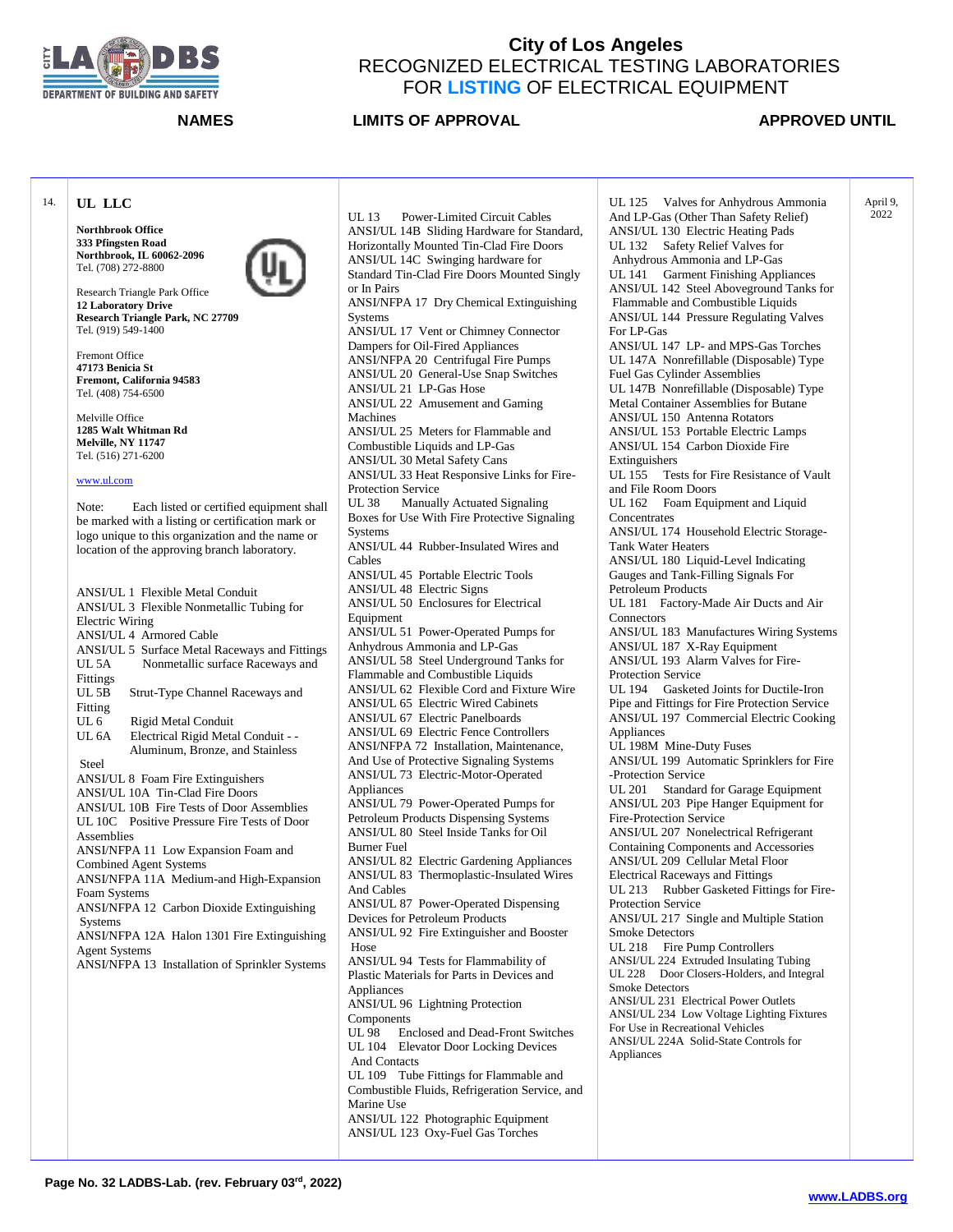

### **NAMES LIMITS OF APPROVAL**  APPROVED UNTIL

April 9, 2022

### 14. **UL LLC**

**Northbrook Office 333 Pfingsten Road Northbrook, IL 60062-2096** Tel. (708) 272-8800



Research Triangle Park Office **12 Laboratory Drive Research Triangle Park, NC 27709** Tel. (919) 549-1400

Fremont Office **47173 Benicia St Fremont, California 94583** Tel. (408) 754-6500

Melville Office **1285 Walt Whitman Rd Melville, NY 11747** Tel. (516) 271-6200

### [www.ul.com](http://www.ul.com/)

Note: Each listed or certified equipment shall be marked with a listing or certification mark or logo unique to this organization and the name or location of the approving branch laboratory.

ANSI/UL 248-1 Low-Voltage Fuses—Part1: General Requirements UL 248-2 Low-Voltage Fuses—Part 2: Class C Fuses UL 248-3 Low-Voltage Fuses—Part 3: Class CA and CB Fuses ANSI/UL 248-4 Low-Voltage Fuses – Part 4: Class CC Fuses UL 248-5 Low-Voltage Fuses—Part 5: Class G Fuses UL 248-6 Low-Voltage Fuses—Part 6: Class H Non-Renewable Fuses UL 248-7 Low-Voltage Fuses—Part 7: Class H Renewable Fuses ANSI/UL 248-8 Low-Voltage Fuses—Part 8: Class J Fuses UL 248-9 Low-Voltage Fuses – Part 9: Class K Fuses ANSI/UL 248-10 Low-Voltage Fuses – Part 10: Class L Fuses UL 248-11 Low-Voltage Fuses – Part 11: Plug Fuses ANSI/UL 248-12 Low-Voltage Fuses – Part 12: Class R Fuses UL 248-13 Low-Voltage Fuses – Part 13: Semiconductor Fuses ANSI/UL 248-14 Low-Voltage Fuses – Part14: Supplemental Fuses ANSI/UL 248-15 Low-Voltage Fuses – Part15: Class T Fuses UL 248-16 Low-Voltage Fuses – Part 16: Test Limiters ANSI/UL 250 Household Refrigerators and Freezers ANSI/UL 252 Compressed Gas Regulators ANSI/UL 252A Compressed Gas Regulator Accessories UL 260 Dry Pipe and Deluge Valves for Fire-Protection Service UL 262 Gate Valves for Fire-Protection Service ANSI/UL 268 Smoke Detectors for Fire Protective Signaling Systems ANSI/UL 268A Smoke Detectors for Duct Application ANSI/UL 291 Automated Teller Systems ANSI/UL 294 Access Control System Units ANSI/UL 296 Oil Burners UL 296A Waste Oil-Burning Air-Heating Appliances ANSI/UL 298 Portable Electric Hand Lamps ASNI/UL 299 Dry Chemical Fire Extinguishers UL 300 Fire Testing of Fire Extinguishing Systems for Protection of Restaurant Cooking Areas UL 305 Panic Hardware UL 307A Liquid Fuel-Burning Heating Appliances for Manufactured Homes and Recreational Vehicles UL 307B Gas Burin ANSI/UL 310 Electrical Quick-Connect Terminals ANSI/UL 312 Check Valves for Fire-Protection Service ANSI/UL 325 Door, Drapery, Gate, Louver, and Window Operators and Systems UL 330 Gasoline Hose ANSI/UL 331 Strainers for Flammable Fluids and Anhydrous Ammonia ANSI/UL 343 Pumps of Oil-Burning Appliances ANSI/UL 346 Water flow Indicators for Fire Protective Signaling Systems ANSI/UL 347 High-Voltage Industrial Control Equipment

ANSI/UL 351 Electrical Rosettes ANSI/UL 353 Limit Controls ANSI/UL 355 Electric Cord Reels ANSI/UL 360 Liquid Tight Flexible Steel Conduit ANSI/UL 363 Knife Switches ANSI/UL 365 Police Station Connected Burglar Alarm Units and Systems ANSI/UL 372 Primary Safety Controls for Gas-and Oil-Fired Appliances UL 378 Draft Equipment ANSI/UL 385 Play Pipes for Water Supply Testing in Fire Protection Service ANSI/UL 391 Solid-Fuel and Combination-Fuel Control and Supplementary Furnaces ANSI/UL 393 Indicating Pressure Gauges for Fire Protection Service ANSI/UL 399 Drinking-Water Coolers UL 404 Gauges, Indicating Pressure, for Compressed Gas Service UL 407 Manifolds for Compressed Gases ANSI/UL 412 Refrigeration Unit Coolers ANSI/UL 414 Electrical Meter Sockets UL 416 Refrigerated Medical Equipment ANSI/UL 427 Refrigerating Units ANSI/UL 429 Electrically Operated Valves ANSI/UL 430 Electric Waste Disposers UL 441 Standard for Gas Vents ANSI/UL 443 Steel Auxillary Tanks for Oil-Burner Fuel UL 444 Communications Cables ANSI/UL 448 Pumps for Fire Protection Service ANSI/UL 452 Antenna Discharge Units ANSI/UL 464 Audible Signal Appliances ANSI/UL 466 Electric Scales ANSI/UL 467 Electrical Grounding and Bonding Equipment ANSI/UL 469 Musical Instruments and Accessories ANSI/UL 471 Commercial Refrigerators And Freezers ANSI/UL 474 Dehumidifiers ANSI/UL 482 Portable Sun/Heat Lamps ANSI/UL 484 Room Air Conditioners ANSI/UL 486A Wire Connectors and Soldering Lugs for Use With Copper Conductors ANSI/UL 486B Wire Connectors for Use With Aluminum Conductors ANSI/UL 486C Splicing Wire Connectors ANSI/UL 486D Insulated Wire Connectors For Use With Underground Conductors ANSI/UL 486E Equipment Wiring Terminals for Use With Aluminum and/or Copper Conductors ANSI/UL 489 Molded-Case Circuit Breakers and Circuit-Breaker Enclosures ANSI/UL 493 Thermoplastic-Insulated Underground Feeder and Branch-Circuit Cables ANSI/UL 495 Power-Operated Dispensing Devices for LP-Gas ANSI/UL 496 Edison-Base Lampholders ANSI/UL 497 Protectors for Communication **Circuits** UL 497A Secondary Protectors for Communication **Circuits** ANSI/UL 497B Protectors for Data Communication and Fire Alarm Circuits UL 497C Protectors for Coaxial Communications Circuits

ANSI/UL 498 Attachment Plugs and Receptacles UL 498A Current Taps and Adapters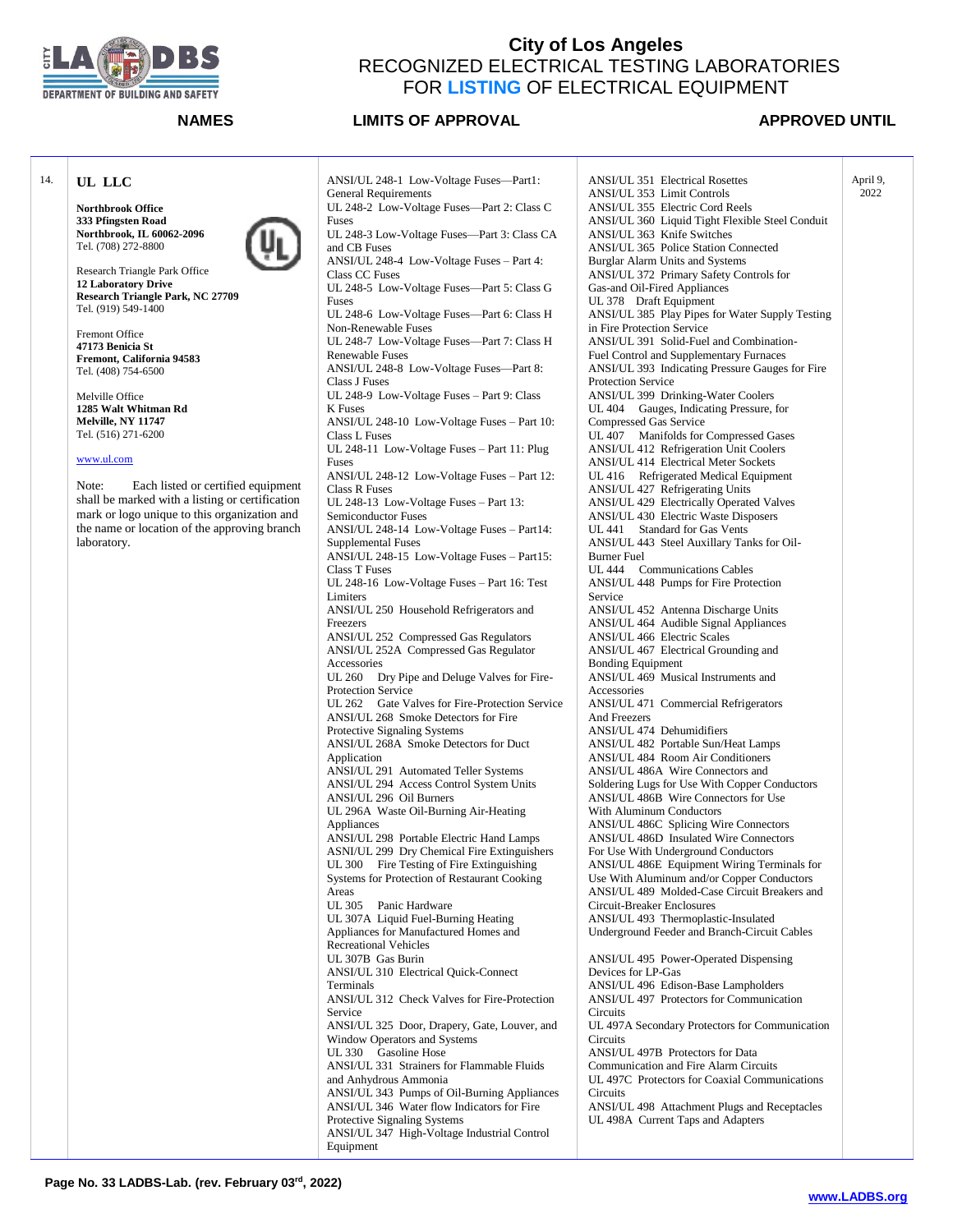

### **NAMES LIMITS OF APPROVAL APPROVED UNTIL**

2022

14. **UL LLC Northbrook Office 333 Pfingsten Road Northbrook, IL 60062-2096** Tel. (708) 272-8800 Research Triangle Park Office **12 Laboratory Drive Research Triangle Park, NC 27709** Tel. (919) 549-1400 Fremont Office **47173 Benicia St Fremont, California 94583** Tel. (408) 754-6500 Melville Office **1285 Walt Whitman Rd Melville, NY 11747** Tel. (516) 271-6200 [www.ul.com](http://www.ul.com/) Note: Each listed or certified equipment shall be marked with a listing or certification mark or logo unique to this organization and the name or location of the approving branch laboratory. ANSI/UL 499 Electric Heating Appliances ANSI/UL 506 Specialty Transformers ANSI/UL 507 Electric Fans ANSI/UL 508 Electric Industrial Control Equipment UL 508A Industrial Control Panels UL 508C Power Conversion Equipment ANSI/UL 510 Insulating Tape ANSI/UL 511 Porcelain Electrical Cleats, Knobs, and Tubes ANSI/UL 512 Fuseholders ANSI/UL 514A Metallic Outlet Boxes, Electrical ANSI/UL 514B Fittings for Conduit and Outlet Boxes ANSI/UL 514C Nonmetallic Outlet Boxes, Flush-Device Boxes and Covers UL 514D Cover Plates for Flush-Mounted Wiring Devices UL 515 Electrical Resistance Heat Tracing for Commercial and Industrial Applications ANSI/UL 521 Heat Detectors for Fire Protective Signaling Systems ANSI/UL 525 Flame Arresters for Use on Vents of Storage Tanks for Petroleum Oil and Gasoline UL 536 Flexible Metallic Hose ANSI/UL 539 Single and Multiple Station Heat **Detectors** ANSI/UL 541 Refrigerated Vending Machines ANSI/UL 542 Lamp-holders, Starters, and Starter Holders for Fluorescent Lamps UL 544 Electric Medical and Dental Equipment ANSI/UL 551 Transformer-Type Arc-Welding Machines ANSI/UL 555 Fire Dampers UL 555S Leakage Rated Dampers for Use in Smoke Control Systems ANSI/UL 558 Industrial Trucks, Internal Combustion Engine-Powered ANSI/UL 561 Floor Finishing Machines ANSI/UL 563 Ice Makers UL 565 Liquid Level Gauges and Indicators for Anhydrous Ammonia and LP-Gas ANSI/UL 567 Pipe Connectors for Flammable and Combustible Liquids and LP-Gas UL 568 Nonmetallic Cable Tray Systems ANSI/UL 569 Pigtails and Flexible Hoses ANSI/UL 574 Electric Oil Heater Electric-Battery-Powered Industrial Trucks ANSI/UL 588 Christmas-Tree and Decorative-Lighting Outfits ANSI/UL 603 Power Supplies for Use With Burglar-Alarm Systems UL 606 Linings and Screens for Use With Burglar-Alarm Systems ANSI/UL 609 Local Burglar-Alarm Units and Systems ANSI/UL 621 Ice Cream Makers ANSI/UL 626 2-1/2 Gallon Stored Pressure Water Type Fire Extinguishers ANSI/UL 632 Electrically Actuated Transmitters ANSI/UL 634 Connectors and Switches for Use With Burglar-Alarm Systems UL 635 Insulating Bushings ANSI/UL 636 Holdup Alarm Units and Systems ANSI/UL 639 Intrusion-Detection Units UL 641 Type L Low-Temperature Venting **Systems** ANSI/UL 644 Container Assemblies for LP-Gas ANSI/UL 651 Schedule 40 and 80 Rigid PVC Conduit Service **Heaters** Drills Sanders Hammers Tappers Planers Staplers Drain Cleaners

ANSI/UL 651A Type EB and A Rigid PVC Conduit and HDPE Conduit UL 651B Continuous Length HDPE Conduit UL 664 Commercial (Class IV) Electric Dry-Cleaning Machines ANSI/UL 668 Hose Valves for Fire Protection ANSI/UL 674 Electric Motors and Generators for Use in Hazardous (Classified) Locations ANSI/UL 676 Underwater Lighting Fixtures ANSI/UL 680 Emergency Vault Ventilators and Vault Ventilating Parts ANSI/UL 681 Installation and Classification of Mercantile and Bank Burglar-Alarm Systems ANSI/UL 696 Electric Toys ANSI/UL 697 Toy Transformers ANSI/UL 698 Industrial Control Equipment for Use in Hazardous (Classified) Locations UL 698A Industrial Control Panels Relating to Hazardous (Classified) Locations ANSI/UL 705 Power Ventilators UL 710 Grease Extractors for Exhaust Ducts ANSI/UL 711 Rating and Fire Testing of Fire Extinguishers ANSI/UL 719 Nonmetallic Sheathed Cables ANSI/UL 726 Oil-Fired Boiler Assemblies ANSI/UL 727 Oil-Fired Central Furnaces ANSI/UL 729 Oil-Fired Floor Furnaces ANSI/UL 730 Oil-Fired Wall Furnaces ANSI/UL 731 Oil-Fired Unit Heaters ANSI/UL 732 Oil-Fired Water Heaters UL 733 Oil-Fired Air Heaters and Direct-Fired ANSI/UL 745-1 Portable Electric Tools ANSI/UL 745-2-1 Particular Requirements of ANSI/UL 745-2-2 Particular Requirements for Screwdrivers and Impact Wrenches ANSI/UL 745-2-3 Particular Requirements for Grinders, Polishers, and Disk-Type Sanders ANSI/UL 745-2-4 Particular Requirements for ANSI/UL 745-2-5 Particular Requirements for Circular Saws and Circular Knives ANSI/UL 745-2-6 Particular Requirements for ANSI/UL 745-2-8 Particular Requirements for Shears and Nibblers ANSI/UL 745-2-9 Particular Requirements for ANSI/UL 745-2-11 Particular Requirements for Reciprocating Saws ANSI/UL 745-2-12 Particular Requirements for Concrete Vibrators ANSI/UL 745-2-14 Particular Requirements for ANSI/UL 745-2-17 Particular Requirements for Routers and Trimmers ANSI/UL 745-2-30 Particular Requirements for ANSI/UL 745-2-31 Particular Requirements for Diamond Core Drills ANSI/UL 745-2-32 Particular Requirements for Magnetic Drill Presses ANSI/UL 745-2-33 Particular Requirements for Portable Band saws ANSI/UL 745-2-34 Particular Requirements for Strapping Tools ANSI/UL 745-2-35 Particular Requirements for April 9,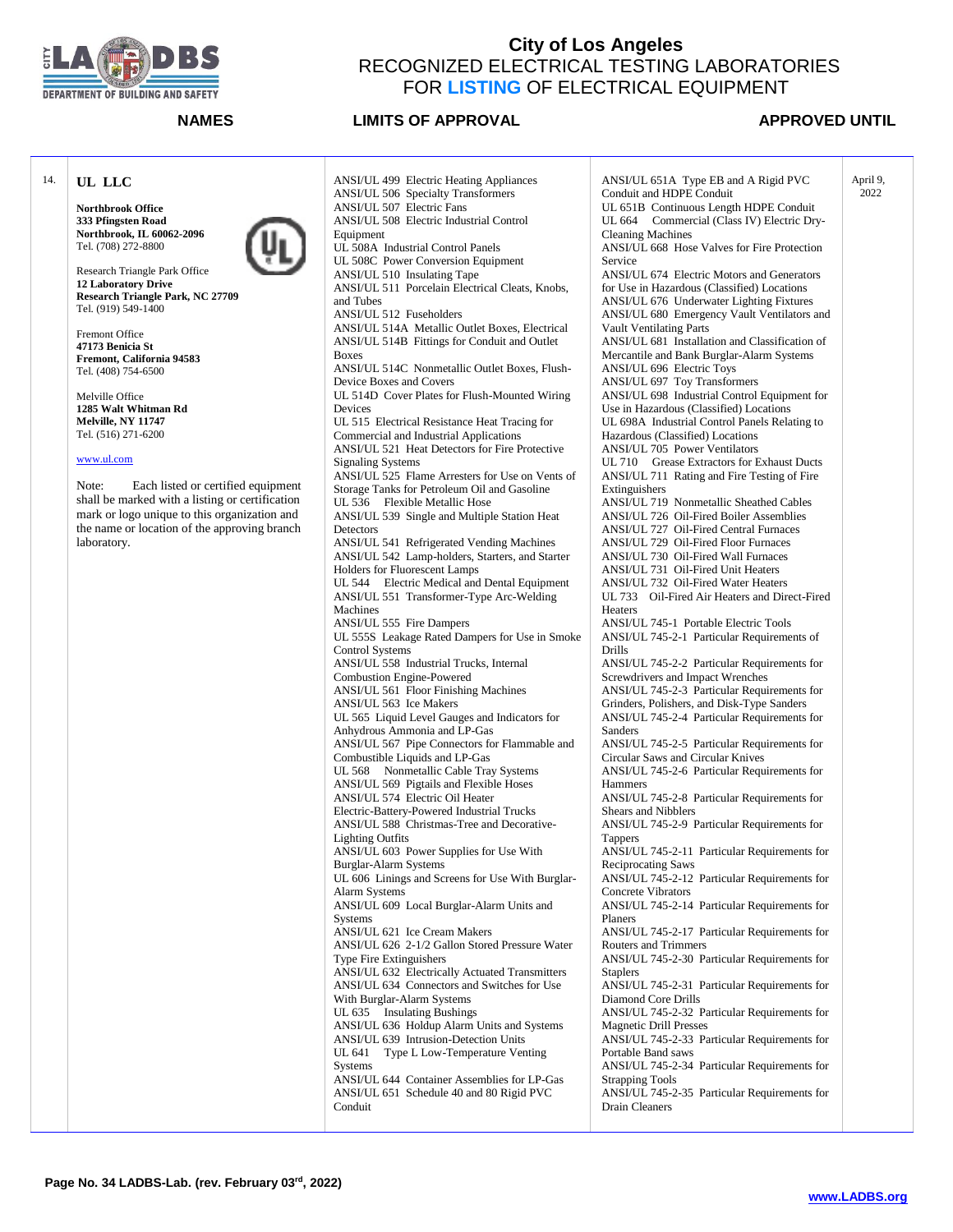

**NAMES LIMITS OF APPROVAL APPROVED UNTIL** 

April 9, 2022

### 14. **UL LLC**

**Northbrook Office 333 Pfingsten Road Northbrook, IL 60062-2096** Tel. (708) 272-8800



Research Triangle Park Office **12 Laboratory Drive Research Triangle Park, NC 27709** Tel. (919) 549-1400

Fremont Office **47173 Benicia St Fremont, California 94583** Tel. (408) 754-6500

Melville Office **1285 Walt Whitman Rd Melville, NY 11747** Tel. (516) 271-6200

### [www.ul.com](http://www.ul.com/)

Note: Each listed or certified equipment shall be marked with a listing or certification mark or logo unique to this organization and the name or location of the approving branch laboratory.

ANSI/UL 745-2-36 Particular Requirements for Hand Motor Tools ANSI/UL 745-2-37 Particular Requirements for Plate Jointers ANSI/UL 7456A Polymeric Materials—Short Term Property Evaluations ANSI/UL 746B Polymeric Materials—Long Term Property Evaluations ANSI/UL 746C Polymeric Materials—Use in Electrical Equipment Evaluations ANSI/UL 746E Polymeric Materials—Industrial Laminates, Filament Wound Tubing, Vulcanized Fiber, are Materials Used in Printed Wiring Boards ANSI/UL 749 Household Dishwashers ANSI/UL 751 Vending Machines ANSI/UL 753 Alarm Accessories for Automatic Water-Supply Control Valves for Fire-Protection Service ANSI/UL 756 Coin and Currency Changers and Actuators UL 763 Motor-Operated Commercial Food Preparing Machines ANIS/UL 773 Plug-In-Locking-Type Photo controls for Use With Area Lighting ANSI/UL 773A Nonindustrial Photoelectric Switches for Lighting Control UL 775 Graphic Arts Equipment ANSI/UL 778 Motor-Operated Water Pumps ANSI/UL 781 Portable Electric Lighting Units for Use in Hazardous (Classified) Locations ANSI/UL 783 Electric Flashlights and Lanterns for Use in Hazardous Locations, Class I, Group C and D UL 789 Indicator Posts for Fire-Protection Service<br>UL 791 Residential Incinerators UL 795 Commercial-Industrial Gas-Heating Equipment ANSI/UL 796 Printed-Wiring Boards ANSI/UL 797 Electrical Metallic Tubing UL 797A Electrical Metallic Tubing – Aluminum UL 810 Capacitors ANSI/UL 813 Commercial Audio Equipment ANSI/UL 814 Gas-Tube-Sign and Ignition Cable ANSI/UL 817 Cord Sets and Power-Supply Cords ANSI/UL 823 Electric Heaters for Use in Hazardous (Classified) Locations ANSI/UL 826 Household Electric Clocks ANSI/UL 827 Central Stations for Watchman, Fire-Alarm, and Supervisory Services ANSI/UL 834 Heating, Water Supply, and Power Boilers - - Electric UL 842 Valves for Flammable Fluids ANSI/UL 844 Electric Lighting Fixtures for Use in Hazardous (Classified) Locations ANSI/UL 845 Electric Motor Control Centers ANSI/UL 854 Service Entrance Cable ANSI/UL 857 Electric Busways and Associated Fittings ANSI/UL 858 Household Electric Ranges UL 858A Safety-Related Solid-State Controls for Electric Ranges ANSI/UL 859 Personal Grooming Appliance UL 860 Pipe Unions for Flammable and Combustible Fluids and Fire Protection Service ANSI/UL 863 Electric Time-Indicating and – Recording Appliances

ANSI/UL 865 Control Units for Fire-Protective Signaling Systems ANSI/UL 867 Electrostatic Air Cleaners ANSI/UL 869A Reference Standard for Service Equipment ANSI/UL 870 Wireways, Auxillary Gutters, and Associated Fittings ANSI/UL 873 Electrical Temperature-Indicating and –Regulating Equipment ANSI/UL 875 Electric Dry Bath Heaters ANSI/UL 877 Circuit Breakers and Circuit-Breaker Enclosure for Use in Hazardous (Classified) Locations ANSI/UL 879 Electrode Receptacles for Gas-Tube Signs ANSI/UL 884 Underfloor Electrical Raceways and fittings ANSI/UL 886 Electrical Outlet Boxes and Fittings for Use in Hazardous (Classified) Locations ANSI/UL 887 Delayed-Action Timelocks ANSI/UL 891 Dead-Front Electrical **Switchboards** ANSI/UL 894 Switches for Use in Hazardous (Classified) Locations UL 896 Oil-Burning Stoves ANSI/UL 913 Intrinsically Safe Apparatus and Associated Apparatus for Use in Class I, II, and III, Division I, Hazardous (Classified) Locations ANSI/UL 916 Energy Management Equipment ANSI/UL 917 Clock-Operated Switches ANSI/UL 921 Commercial Electric **Dishwashers** ANSI/UL 923 Microwave Cooking Appliances ANSI/UL 924 Emergency Lighting and Power Equipment ANSI/UL 935 Fluorescent-Lamp Ballasts ANSI/UL 943 Ground-Fault Circuit Interrupters UL 943B Appliance Leakage-Current Interrupters ANSI/UL 961 Hobby and Sports Equipment UL 963 Sealing, Wrapping, and Marking Equipment ANSI/UL 964 Electrically Heating Bedding ANSI/UL 969 Marking and Labeling Systems ANSI/UL 977 Fused Power-Circuit Devices ANSI/UL 982 Motor-Operated Food Preparing Machines ANSI/UL 983 Surveillance Cameras ANSI/UL 984 Hermetic Refrigerant Motor-**Compressors** ANSI/UL 985 Household Fire Warning System **I** Inits ANSI/UL 987 Stationary and Fixed Electric Tools UL 991 Tests for Safety-Related Controls Employing Solid-State Devices ANSI/UL 998 Humidifiers ANSI/UL 1002 Electrically Operated Valve for Use in Hazardous (Classified) Locations ANSI/UL 1004 Electric Motors UL 1004A Fire Pump Motors ANSI/UL 1005 Electric Flatirons ANSI/UL 1008 Automatic Transfer Switches ANSI/UL 1010 Receptacle-Plug Combinations for Use in Hazardous (Classified) Locations ANSI/UL 1012 Power Supplies ANSI/UL 1017 Electric Vacuum Cleaning Machines and Blower Cleaners ANSI/UL 1018 Electric Aquarium Equipment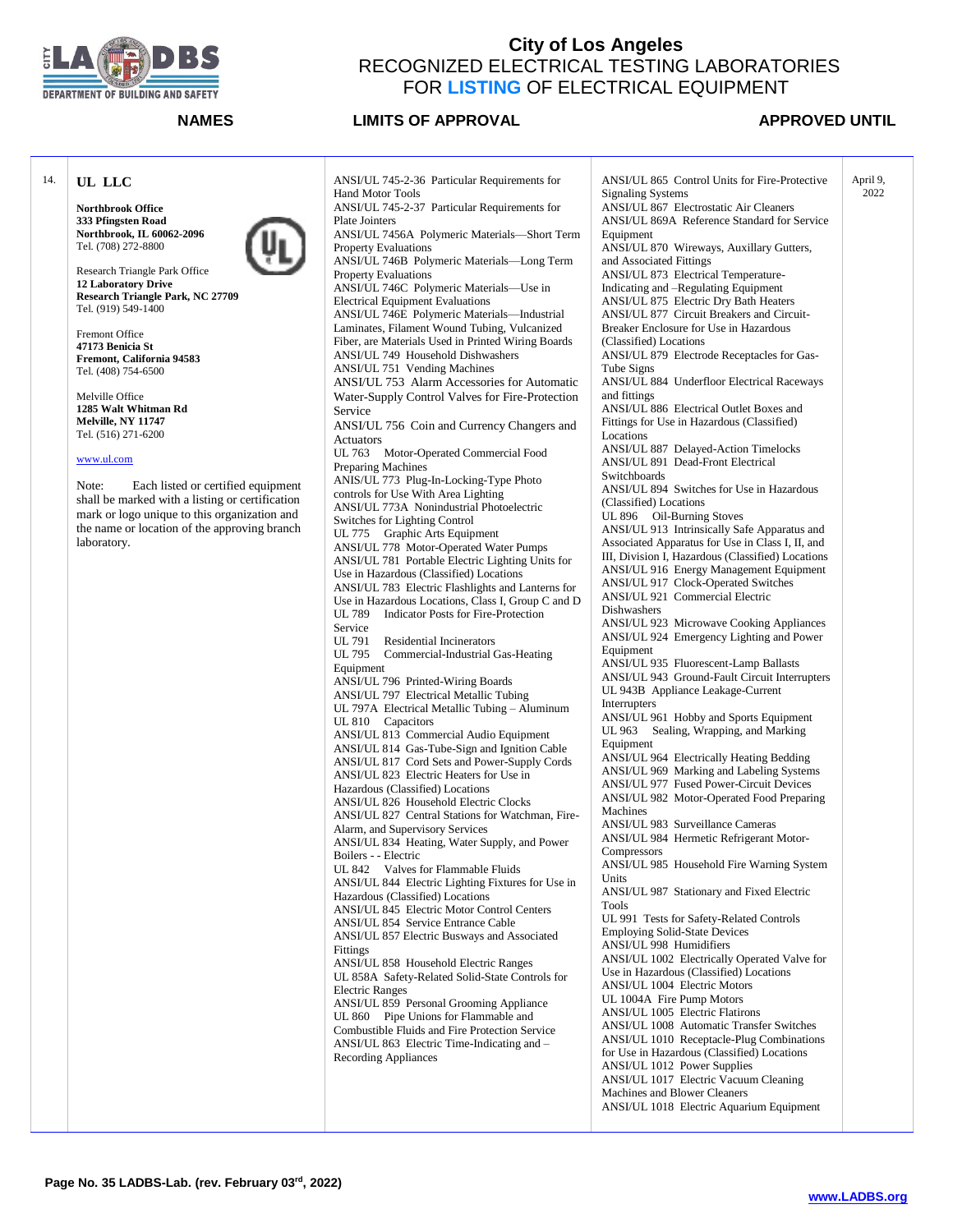

**Northbrook Office 333 Pfingsten Road Northbrook, IL 60062-**

**Tel. (708) 272-8800**

**12 Laboratory Drive**

**Tel. (919) 549-1400**

**Fremont Office 47173 Benicia St**

**Melville Office 1285 Walt Whitman Rd Melville, NY 11747 Tel. (516) 271-6200**

**[www.ul.com](http://www.ul.com/)**

**Research Triangle Park Office**

**Fremont, California 94583 Tel. (408) 754-6500**

Note: Each listed or certified

14. **UL LLC**

**2096**

### **City of Los Angeles**  RECOGNIZED ELECTRICAL TESTING LABORATORIES FOR **LISTING** OF ELECTRICAL EQUIPMENT

### **NAMES LIMITS OF APPROVAL APPROVED UNTIL**

**Research Triangle Park, NC 27709** equipment shall be marked with a listing or certification mark or logo unique to this organization and the name or location of ANSI/UL 1020 Thermal Cutoffs for Use in Electrical Appliances and Components UL 1022 Line Isolated Monitors ANSI/UL 1023 Household Burglar-Alarm System Units ANSI/UL 1029 High-Intensity Discharge Lamp Ballasts ANSI/UL 1030 Sheathed Heater Elements ANSI/UL 1034 Burglary Resistant Electric Locking Mechanisms ANSI/U 1037 Antitheft Alarms and Devices ANSI/UL 1042 Electric Baseboard Heating Equipment UL 1047 Isolated Power Systems Equipment ANSI/UL 1053 Ground-Fault Sensing and Relaying Equipment ANSI/UL 1054 Special-Use Switches ANSI/UL 1058 Halogenated Agent Extinguishing System Units UL 1059 Terminal Blocks ANSI/UL 1062 Unit Substations ANSI/UL 1063 Machine-Tool Wires and Cables UL 1066 Low-Voltage AC and DC Power Circuit Breakers Used in Enclosures ANSI/UL 1069 Hospital Signaling and Nurse Call Equipment ANSI/UL 1072 Medium Voltage Power Cables UL 1075 Gas Fired Cooling Appliances for Recreational Vehicles ANSI/UL 1076 Proprietary Burglar-Alarm Units and Systems ANSI/UL 1077 Supplementary Protectors for Use in Electrical Equipment ANSI/UL 1081 Electric Swimming Pool Pumps, Filters and Chlorinators ANSI/UL 1082 Household Electric Coffee Makers and Brewing-Type Appliances ANSI/UL 1083 Household Electric Skillets and Frying-Type Appliances ANSI/UL 1086 Household Trash Compactors ANSI/UL 1088 Temporary Lighting Strings ANSI/UL 1090 Electric Snow Movers ANSI/UL 1091 Butterfly Valves for Fire Protection Service ANSI/UL 1093 Halogenated Agent Fire Extinguishers ANSI/UL 1097 Double Insulation Systems for Use in electrical Equipment ANSI/UL 1203 Explosion-Proof and Dust-Ignition-Proof Electrical Equipment for Use in Hazardous (Classified) Locations UL 1206 Electric Commercial Clothes-Washing Equipment ANSI/UL 1207 Sewage Pumps for Use in Hazardous (Classified) Locations ANSI/UL 1230 Amateur Movie Lights UL 1236 Electric Battery Chargers ANSI/UL 1238 Control Equipment for Use With Flammable Liquid Dispensing Devices UL 1240 Electric Commercial Clothes-Drying Equipment ANSI/UL 1241 Junction Boxes for Swimming Pool Lighting Fixtures ANSI/UL 1242 Intermediate Metal Conduit UL 1244 Electrical and Electronic Measuring and Testing Equipment ANSI/UL 1247 Diesel Engines for Driving Centrifugal Fire Pumps

UL 1248 Engine-Generator Assemblies for Use in Recreational Vehicles UL 1254 Pre-Engineered Dry Chemical Extinguishing System Units ANSI/UL 1261 Electric Water Heaters for Pools and Tubs ANSI/UL 1262 Laboratory Equipment ANSI/UL 1277 Electrical Power Control Tray Cables With Optional Optical-Fiber Members UL 1278 Movable and Wall- or Ceiling-Hung electric Room Heaters ANSI/UL 1283 Electromagnetic-Interference Filter UL 1285 Pipe and Couplings, Polyvinyl Chloride ANSI/UL 1286 Office Furnishings ANSI/UL 1310 Direct Plug-In Transformer Units ANSI/UL 1313 Nonmetallic Safety Cans for Petroleum Products ANSI/UL 1314 Special-Purpose Containers ANSI/UL 1316 Glass-Fiber-Reinforced Plastic Underground Storage Tanks for Petroleum Products ANSI/UL 1322 Fabricated Scaffold Planks and Stages UL 1323 Scaffold Hoists ANSI/UL 1332 Organic Coatings for Steel Enclosures for Outdoor Use Electrical Equipment UL 1363 Temporary Power Taps ANSI/UL 1411 Transformers and Motor Transformers for Use in Audio-, Radio-, and Television-Type Appliances ANSI/UL 1412 Fusing Resistors and Temperature-Limited Resistors for Radio-, and Television-Type Appliances ANSI/UL 1413 High-Voltage Components for Television-Type Appliances ANSI/UL 1414 Across-the-Line, Antenna-Coupling, and Line- by-Pass Capacitors for Radio- and Television-Type Appliances ANSI/UL 1416 Overcurrent and Overtemperature Protectors for Radio- and Television-Type Appliances ANSI/UL 1417 Special Fuses for Radio- and Television-Type Appliances ANSI/UL 1419 Professional Video and Audio Equipment UL 1424 Cables for Power-Limited Fire-Protective-Signaling Circuits UL 1425 Cables for Non-Power Limited Fire-Alarm Circuits ANSI/UL 1429 Pullout Switches ANSI/UL 1431 Personal Hygiene and Health Care Appliances ANSI/UL 1433 Control Centers for Changing Message Type Electric Signs UL 1434 Thermistor-Type Devices ANSI/UL 1436 Outlet Circuit Testers and Similar Indicating Devices UL 1437 Electrical Analog Instruments, Panelboard Types ANSI/UL 1441 Coated Electrical Sleeving ANSI/UL 1445 Electric Water Bed Heaters ANSI/UL 1446 Systems of Insulating Materials - - General ANSI/UL 1447 Electric Lawn Mowers ANSI/UL 1448 Electric Hedge Trimmers UL 1449 Transient Voltage Surge Suppressors April 9, 2022

the approving branch laboratory.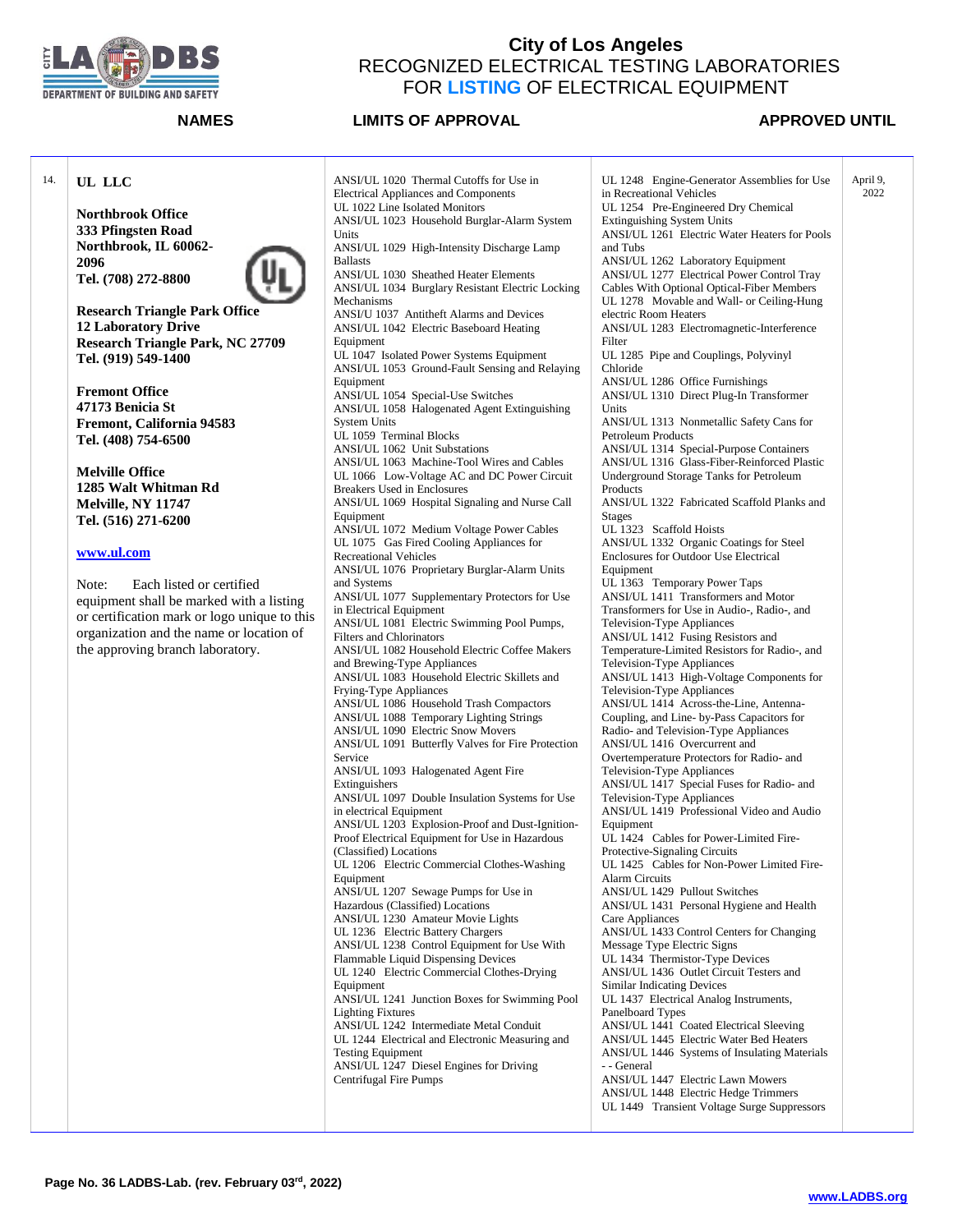

### **NAMES LIMITS OF APPROVAL APPROVED UNTIL**

2022

### **UL LLC**

**Northbrook Office 333 Pfingsten Road Northbrook, IL 60062- 2096 Tel. (708) 272-8800**



**Research Triangle Park Office 12 Laboratory Drive Research Triangle Park, NC 27709 Tel. (919) 549-1400**

**Fremont Office 47173 Benicia St Fremont, California 94583 Tel. (408) 754-6500**

**Melville Office 1285 Walt Whitman Rd Melville, NY 11747 Tel. (516) 271-6200**

### **[www.ul.com](http://www.ul.com/)**

Note: Each listed or certified equipment shall be marked with a listing or certification mark or logo unique to this organization and the name or location of the approving branch laboratory.

ANSI/UL 1450 Motor-Operated Air Compressors, Vacuum Pumps and Painting Equipment ANSI/UL 1453 Electric Booster and Commercial Storage Tank Water Heaters ANSI/UL 1468 Direct-Acting Pressure-Reducing and Pressure-Control Valves for Fire Protection Service UL 1472 Solid-State Dimming Controls ANSI/UL 1474 Adjustable Drop Nipples for Sprinkler Systems ANSI/UL 1478 Fire Pump Relief Valves ANSI/UL 1480 Speakers for Fire Protective Signaling Systems ANSI/UL 1481 Power Supplies for Fire Protective Signaling Systems UL 1482 Solid-Fuel Type Room Heaters ANSI/UL 1484 Residential Gas Detectors UL 1486 Quick Opening Devices for Dry Pipe Valves for Fire-Protection Service UL 1492 Audio and Video Equipment ANSI/UL 1557 Electrically Isolated Semiconductor Devices UL 1558 Metal-Enclosed Low-Voltage Power Circuit Breaker Switchgear ANSI/UL 1559 Insect-Control Equipment, Electrocution Type ANSI/UL 1561 Large General Purpose Transformers UL 1562 Transformers, Distribution, Dry Type - - Over 600 Volts ANSI/UL 1563 Electric Hot Tubs, Spas, and Associated Equipment ANSI/UL 1564 Industrial Battery Chargers ANSI/UL 1565 Wire Positioning Devices UL 1567 Receptacles and Switches Intended for Use With Aluminum Wire ANSI/UL 1569 Metal-Clad Cables ANSI/UL 1573 Stage and Studio Lighting Units ANSI/UL 1574 Track Lighting Systems ANSI/UL 1577 Optical Isolators ANSI/UL 1581 Reference Standard for Electrical Wires, Cables, and Flexible Cords ANSI/UL 1585 Class 2 and Class 3 Transformers UL 1594 Sewing and Cutting Machines UL 1598 Luminaries UL 1604 Electrical Equipment for Use in Class I and II, Division 2 and Class III Hazardous (Classified) Locations ANSI/UL 1610 Central-Station Burglar-Alarm Units ANSI/UL 1635 Digital Burglar Alarm Communicator System Units ANSI/UL 1637 Home Health Care Signaling Equipment ANSI/UL 1638 Visual Signaling Appliances UL 1640 Portable Power Distribution Equipment ANSI/UL 1647 Motor-Operated Massage and Exercise Machines UL 1651 Optical Fiber Cable UL 1653 Electrical Nonmetallic Tubing UL 1655 Community-Antenna Television Cables UL 1660 Liquid-Tight Flexible Nonmetallic Conduit ANSI/UL 1662 Electric Chain Saws ANSI/UL 1664 Immersion-Detection Circuit-Interrupters UL 1684 Reinforced Thermosetting Resin Conduit UL 1686 Pin and Sleeve Configurations UL 1690 Data-Processing Cable ANSI/UL 1692 Polymeric Materials - - Coil Forms

UL 1693 Electric Radiant Heating Panels and Heating Panel Sets UL 1694 Tests for Flammability of Small Polymeric Component UL 1699 Arc-Fault Circuit-Interrupters ANSI/UL 1703 Flat Plate Photo Voltaic Modules and Panels ANSI/UL 1711 Amplifiers for Fire Protective Signaling Systems UL 1713 Pressure Pipe and Coupling, Glass Fiber-Reinforced, for Underground Fire Service ANSI/UL 1726 Automatic Drain Valves for Standpipe Systems ANSI/UL 1727 Commercial Electric Personal Grooming Appliances UL 1730 Smoke Detector Monitors and Accessories for Individual Living Units of Multifamily Residences and Hotel/Motel Rooms UL 1738 Venting Systems for Gas-Burning Appliances, Categories II, III, and IV ANSI/UL 1739 Pilot-Operated Pressure-Control Valves for Fire-Protection Service ANSI/UL 1740 Industrial Robots and Robotic Equipment UL 1741 Inverters, Converters, and Controllers for Use in Independent Power Systems UL 1767 Early-Suppression Fast-Response Sprinklers ANSI/UL 1769 Cylinder Valves ANSI/UL 1773 Termination Boxes UL 1776 High-Pressure Cleaning Machines UL 1778 Uninterruptible Power Supply Equipment ANSI/UL 1786 Nightlights UL 1795 Hydromassage Bathtubs UL 1812 Ducted Heat Recovery Ventilators UL 1815 Nonducted Heat Recovery Ventilators UL 1821 Thermoplastic Sprinkler Pipe and Fittings for Fire Protection UL 1838 Low Voltage Landscape Lighting **Systems** UL 1863 Communication Circuit Accessories ANSI/UL 1876 Isolating Signal and Feedback Transformers for Use in Electronic Equipment UL 1887 Fire Test of Plastic Sprinkler Pipe for Flame and Smoke Characteristics UL 1889 Commercial Filters for Cooking Oil UL 1917 Solid-State Fan Speed Controls UL 1951 Electric Plumbing Accessories ANSI/UL 1963 Refrigerant Recovery/Recycling Equipment ANSI/UL 1971 Signaling Devices for the Hearing Impaired UL 1977 Component Connectors for Use in Data, Signal, Control and Power Applications ANSI/UL 1981 Central Station Automation **Systems** UL 1993 Self-Ballasted Lamps and Lamp Adapters UL 1994 Low-Level Path Marking and Lighting Systems UL 1995 Heating and Cooling Equipment UL 1996 Duct Heaters UL 2006 Halon 1211 Recovery/ Recharge Equipment UL 2017 General Purpose Signaling Devices and **Systems** UL 2021 Fixed and Location – Dedicated Electric Room Heaters UL 2024 Optical Fiber Cable Raceway UL 2034 Single and Multiple Station Carbon Monoxide Detectors April 9,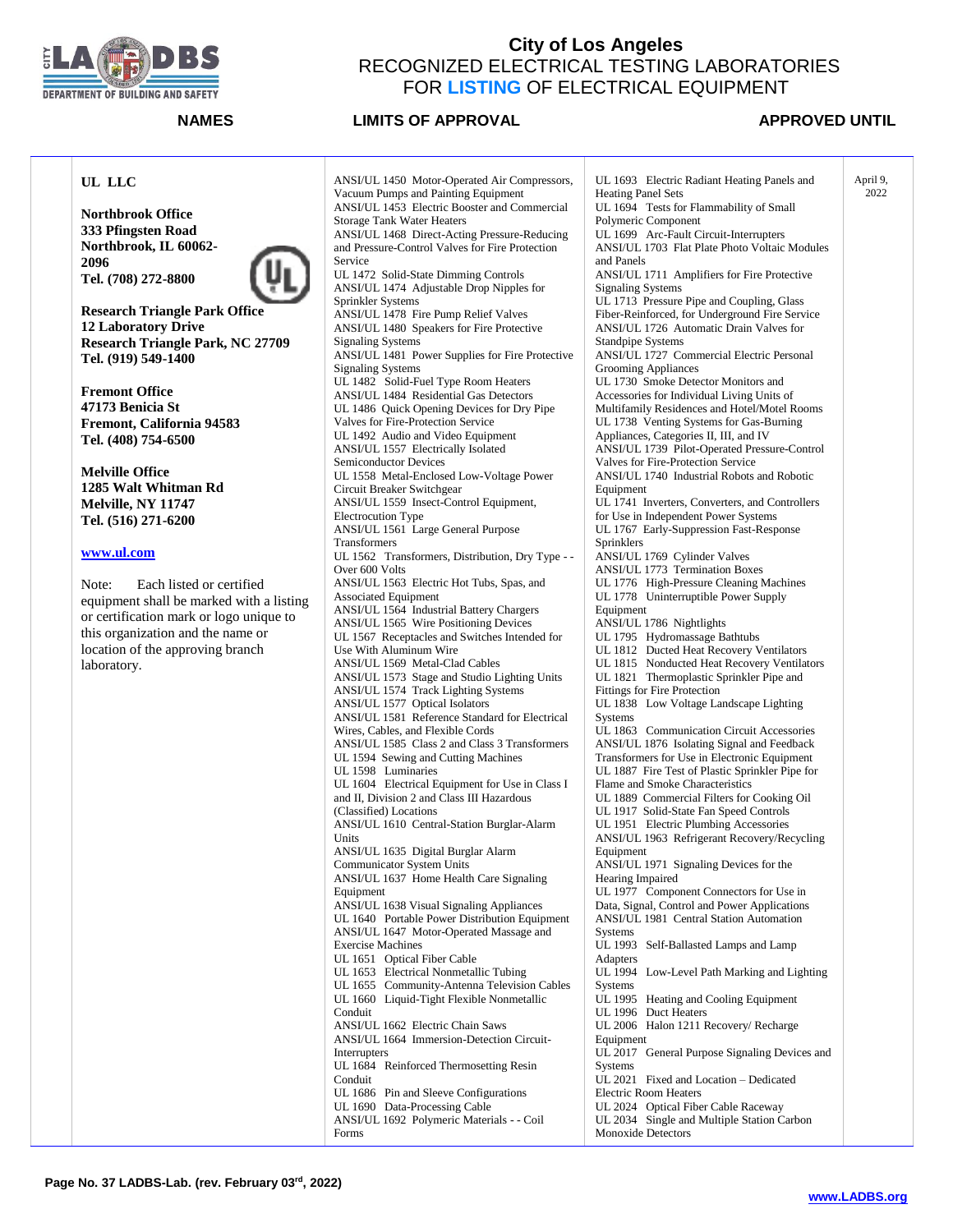

## **NAMES LIMITS OF APPROVAL APPROVED UNTIL**

2022

### **UL LLC**

**Northbrook Office 333 Pfingsten Road Northbrook, IL 60062-2096** Tel. (708) 272-8800



Research Triangle Park Office **12 Laboratory Drive Research Triangle Park, NC 27709** Tel. (919) 549-1400

Fremont Office **47173 Benicia St Fremont, California 94583** Tel. (408) 754-6500

Melville Office **1285 Walt Whitman Rd Melville, NY 11747** Tel. (516) 271-6200

### [www.ul.com](http://www.ul.com/)

Note: Each listed or certified equipment shall be marked with a listing or certification mark or logo unique to this organization and the name or location of the approving branch laboratory.

ANSI/UL 2044 Commercial Closed Circuit Television Equipment UL 2061 Adapters and Cylinder Connection Devices for Portable LP-Gas Cylinder Assemblies ANSI/UL 2083 Halon 1301 Recovery/Recycling Equipment UL 2085 Insulated Aboveground Tanks for Flammable and Combustible Liquids UL 2089 Vehicle Battery Adapters ANSI/UL 2096 Commercial/Industrial Gas and/or Gas Fired Heating Assemblies with Emission Reduction Equipment UL 2097 Reference Standard for Double Insulation Systems for Use in Electronic Equipment UL 2106 Field Erected Boiler Assemblies UL 2111 Overheating Protection for Motors UL 2125 Motor-Operated Air Compressors for Use in Sprinkler Systems UL 2127 Inert Gas Clean Agent Extinguishing System Unit UL 2129 Standard for Safety for Halocarbon Clean Agent Fire Extinguishers ANSI/UL 2157 Electric Clothes Washing Machines and Extractors ANSI/UL 2158 Electric Clothes Dryers UL 2161 Neon Transformers and Power Supplies UL 2166 Halocarbon Clean Agent Extinguishing System Units UL 2200 Stationary Engine Generator Assemblies UL 2202 Electric Vehicle (EV) Charging System Equipment UL 2227 Overfilling Prevention Devices UL 2250 Instrumentation Tray Cable UL 2305 Exhibition Display Units, Fabrication and Installation UL 2351 Spray Nozzles for Fire-Protection Service UL 2388 Flexible Lighting Products UL 3044 Surveillance Closed Circuit Television Equipment UL 2703 Mounting systems, mounting devices, clamping/retention devices, and ground lugs for use with Flat-Plate Photovoltaic Modules And Panels UL 4703 Photovoltaic Wire UL 6500 Audio/Video and Musical Instrument Apparatus for Household, Commercial, and Similar General Use UL 9540 Safety Energy Storage and Equipment UL 60065 Audio, Video and Similar electronic Apparatus UL 60335-1 Safety of Household and Similar Electrical Appliances, Part 1: General **Requirements** UL 60335-2-8 Household and Similar Electrical Appliances, Part 2: Particular Requirements for Electric Shavers, Hair Clippers, and Similar **Appliances** UL 60335-2-34 Household and Similar Electrical Appliances, Part 2: Particular Requirements for Motor-Compressors UL 60601-1 Medical Electrical Equipment, Part1: General Requirements for Safety UL 60730-1A Automatic Electrical Controls for Household and Similar Use; Part 1: General **Requirements** UL 60730-2-3- Automatic Electrical Controls for Household and Similar Use, Part 2: Particular Requirements for Thermal Protectors for Ballasts for Tubular Fluorescent Lamps

UL 60730-2-4 Automatic Electrical Controls for Household and Similar Use, Part 2: Particular Requirements for Thermal Motor Protectors for Motor-Compressors of Hermetic and Sensing Hermetic Type UL 60730-2-6 Automatic Electrical Controls for Household and Similar Use; Part 2: Particular Requirements for Automatic Electrical Pressure Sensing Controls Including Mechanical Requirements UL 60730-2-7 Automatic Electrical Controls for Household and Similar Use; Part 2: Particular Requirements for Timers and Time Switches UL 60730-2-9 Automatic electrical Controls for Household and Similar Use; Part 2: Particular Requirements UL 60730-2-10A Automatic Electrical Controls for Household and Similar Use; Part 2: Particular Requirements for Motor Starting Relays UL 60730-2-11A Automatic Electrical Controls for Household and Similar Use; Part 2: Particular Requirements for Energy Regulators UL 60730-2-12A Automatic electrical Controls for Household and Similar Use; Part 2: Particular Requirements for Electrically Operated Door Locks UL 60730-2-13A Automatic Electrical Controls for Household and Similar Use; Part 2: Particular Requirements for Humidity Sensing Controls UL 60730-2-14 Automatic Electrical Controls for Household and Similar Use; Part 2: Particular Requirements for Electric Actuators UL 60730-2-16A Automatic Electrical Controls for Household and Similar Use; Part 2: Particular Requirements for Automatic Electrical Water Level Controls UL 60950 Information Technology Equipment UL 61010A-1 Electrical Equipment for Laboratory Use; Part 1: General Requirements UL 61010A-2-010 Electrical Equipment for Laboratory Use; Part 2: Particular Requirements for Laboratory Equipment for the Heating of Materials UL 61010A-2-020 Electrical Equipment for Laboratory Use; Part 2: Particular Requirements for Laboratory Centrifuges UL 61010A-2-041 Electrical Equipment for Laboratory Use; Part 2: Particular Requirements for Autoclaves Using Steam for the Treatment of Medical Materials for Laboratory Processes UL 61010A-2-042 Electrical Equipment for Laboratory Use; Part 2: Particular Requirements for Autoclaves and Sterilizers Using Toxic Gas for the Treatment of Medical Materials, and for Laboratory Processes UL 61010A-2-051 Electrical Equipment for Laboratory Use; Part 2: Particular Requirements for Laboratory Equipment Mixing and Stirring UL 61010-2-061 Electrical Equipment for Laboratory Use; Part 2: Particular Requirements for Laboratory Atomic Spectrometers with Thermal Atomization and Ionization UL 61010B-1 Electrical Measuring and Test Equipment; Part 1: General Requirements UL 61010B-2-031 Electrical Equipment for Measurement, Control, and Laboratory Use; Part 2: Particular Requirements for Hand-Held Probe Assemblies for Electrical Measurement and Test UL 61010C-1 Process Control Equipment April 9,

UL 61058-1 Switches for Appliances UL 8750 Light Emitting Diode (LED) Equipment for use in lighting products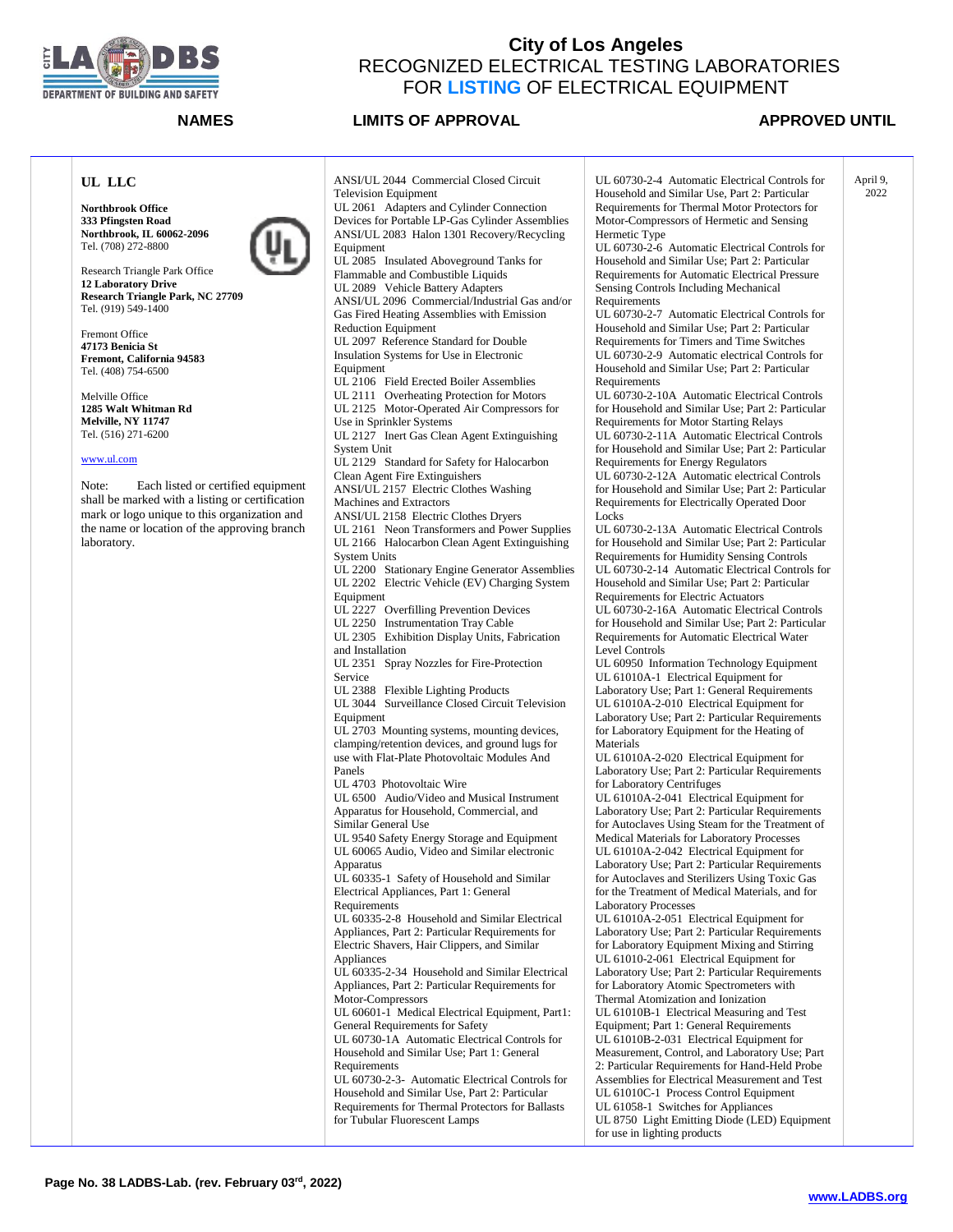

| 15. |                                                 |                                                                                         |                                                                                | September |
|-----|-------------------------------------------------|-----------------------------------------------------------------------------------------|--------------------------------------------------------------------------------|-----------|
|     |                                                 | ANSI/UL 1 Flexible Metal Conduit<br>ANSI/UL 3 Flexible Nonmetallic Tubing for           | UL 471 Commercial Refrigerators and Freezers<br>UL 482 Portable Sun/Heat Lamps | 1, 2022   |
|     |                                                 | Electric Wiring                                                                         | UL 496 Lamp holders                                                            |           |
|     |                                                 | ANSI/AAMI ES60601-1:2005/(R)2012- Medical                                               | UL 499 Electric Heating Appliances                                             |           |
|     |                                                 | electrical equipment- Part 1: General requirements                                      | UL 507 Electric Fans                                                           |           |
|     | SGS                                             | for basic safety and essential performance (with                                        | UL 508A Industrial Control Panels                                              |           |
|     |                                                 | amendments)                                                                             |                                                                                |           |
|     |                                                 | ANSI Z21.1 Household Cooking Gas Appliances                                             | UL 541 Refrigerated Vending Machines<br>UL 561 Floor-Finishing Machines        |           |
|     |                                                 |                                                                                         | UL 563 Ice Makers                                                              |           |
|     |                                                 | ANSI Z21.58 Outdoor Cooking Gas Appliances<br>ANSI Z21.89 Outdoor Cooking Specialty Gas | UL 583 Electric-Battery-Powered Industrial                                     |           |
|     |                                                 |                                                                                         | Trucks                                                                         |           |
|     |                                                 | Appliance<br>ANSI Z83.7 American National Standard/CSA                                  | UL 588 Seasonal and Holiday Decorative                                         |           |
|     | <b>US</b>                                       | <b>Standard for Gas-Fired Construction Heaters</b>                                      | Products                                                                       |           |
|     |                                                 | ANSI Z83.26 Gas-Fired Outdoor Infrared Patio                                            | UL 621 Ice Cream Makers                                                        |           |
|     |                                                 |                                                                                         | UL 674 Electric Motors and Generators for Use in                               |           |
|     |                                                 | Heaters                                                                                 |                                                                                |           |
|     |                                                 | UL 22 Standard for Amusement and Gaming                                                 | Hazardous (Classified) Location                                                |           |
|     |                                                 | Machines                                                                                | UL 676 Underwater Luminaires and Submersible                                   |           |
|     |                                                 | UL 141 Garment Finishing Machines                                                       | <b>Junction Boxes</b>                                                          |           |
|     |                                                 | UL 283 Air Fresheners and Deodorizers                                                   | ANSI/UL 696 Electric Toys                                                      |           |
|     |                                                 | UL 399 Drinking Water Coolers                                                           | UL 698A Industrial Control Panels Relating to                                  |           |
|     |                                                 | UL 430 Electric Waste Disposers                                                         | Hazardous (Classified) Locations                                               |           |
|     | <b>SGS North America, Inc.</b>                  | UL 466 Standard for Electric Scales                                                     | ANSI/UL 697 Toy Transformers                                                   |           |
|     |                                                 | UL 474 Dehumidifiers                                                                    | UL 749 Household Dishwashers                                                   |           |
|     |                                                 | UL 484 Room Air Conditioners                                                            | ANSI/UL 751 Vending Machines                                                   |           |
|     |                                                 | UL 574 Standard for Electric Oil Heaters                                                | UL 763 Motor-Operated Commercial Food                                          |           |
|     | 620 Old Peachtree Rd                            | UL 773A Nonindustrial Photoelectric Switches for                                        | <b>Preparing Machines</b>                                                      |           |
|     | Suwanee, GA 30024                               | <b>Lighting Control</b>                                                                 | UL 775 Graphic Arts Equipment                                                  |           |
|     | Tel. (770) 570-1800                             | UL 778 Motor-Operated Water Pumps<br>UL 826 Standard for Electric Clocks                | UL 778 Standard for Motor-Operated Water                                       |           |
|     |                                                 |                                                                                         | Pumps                                                                          |           |
|     | www.us.sgs.com                                  | UL 1030 Sheathed Heating Elements                                                       | UL 783 Electric Flashlights and Lanterns for Use                               |           |
|     |                                                 | UL 1042 Electric Baseboard Heating Equipment                                            | in Hazardous (Classified) Locations                                            |           |
|     |                                                 | UL 1081 Swimming Pool Pumps, Filters and                                                | UL 844 Electric Lighting Fixtures for Use in                                   |           |
|     |                                                 | Chlorinators                                                                            | Hazardous (Classified) Locations                                               |           |
|     |                                                 | UL 1241 junction Boxes for Swimming Pool                                                | UL 858 Household Electric Ranges                                               |           |
|     |                                                 | <b>Lighting Fixtures</b><br>UL 1740 Robots and Robotic Equipment                        | UL 859 Household Electric Personal Grooming                                    |           |
|     |                                                 | UL 1776 Standard for High-Pressure Cleaning                                             | Appliances                                                                     |           |
|     |                                                 |                                                                                         | UL 867 Electrostatic Air Cleaners                                              |           |
|     | Note:<br>Each listed or certified equipment     | Machines                                                                                | ANSI/UL 913 Intrinsically Safe Apparatus and                                   |           |
|     | shall be marked with a listing or certification | UL 1977 Component Connectors for Use in Data,                                           | Associated Apparatus for Use in Class I, II, and                               |           |
|     | mark or logo unique to this organization and    | Signal, Control and Power Applications                                                  | III, Division I, Hazardous (Classified) Locations                              |           |
|     | the name or location of the approving branch    | UL 1994 Low-level Path Marking and Lighting                                             | UL 921 Commercial Dishwashers                                                  |           |
|     | laboratory.                                     | System<br>UL 2202 Electric Vehicle (EV) Charging Systems                                | UL 923 Microwave Cooking Appliances<br>UL 924 Emergency Lighting and Power     |           |
|     |                                                 |                                                                                         | Equipment                                                                      |           |
|     |                                                 | Equipment                                                                               |                                                                                |           |
|     |                                                 | UL 2524 In-Building 2-Way Emergency Radio<br><b>Communication Enhancement Systems</b>   | UL 935 Fluorescent-Lamp Ballast<br>UL 962 Household and Commercial Furnishing  |           |
|     |                                                 | UL 2594 Electric Vehicle Supply Equipment                                               | UL 979 Water Treatment Appliances                                              |           |
|     |                                                 | FM 3600 Electrical Equipment for Use in                                                 | UL 982 Motor-Operated Household Food                                           |           |
|     |                                                 | Hazardous (Classified) Locations, General                                               | Preparing Machines                                                             |           |
|     |                                                 | Requirements                                                                            | UL 998 Humidifiers                                                             |           |
|     |                                                 | FM 3610 Intrinsically Safe Apparatus and                                                | ANSI/UL 1012 Power Supplies                                                    |           |
|     |                                                 | Associated Apparatus for Use in Class I, II and III,                                    | UL 1004-1 Rotating Electrical Machines-General                                 |           |
|     |                                                 | Division 1 Hazardous (Classified) Locations                                             | Requirements                                                                   |           |
|     |                                                 | FM 3611 Electrical Equipment for Use in Class I,                                        | UL 1004-9 Form Wound and Medium Voltage                                        |           |
|     |                                                 | Division 2; Class II, Division 2; and Class III,                                        | <b>Rotating Electrical Machines</b>                                            |           |
|     |                                                 | Division 1 and 2 Hazardous Locations                                                    | UL 1017 Vacuum Cleaners, Blower Cleaners, and                                  |           |
|     |                                                 | NFPA 496- Purged and Pressurized Enclosures for                                         | Household Floor Finishing Machines                                             |           |
|     |                                                 | <b>Electrical Equipment</b>                                                             | UL 1203 Explosion-Proof and Dust-Ignition-                                     |           |
|     |                                                 | UL 201 Garage Equipment                                                                 | Proof Electrical Equipment for Use in Hazardous                                |           |
|     |                                                 | UL 48 Electric Signs                                                                    | (Classified) Locations                                                         |           |
|     |                                                 | UL 65 Wired Cabinets                                                                    | UL 1026 Electric Household Cooking and Food                                    |           |
|     |                                                 | UL 73 Motor-Operated Appliances                                                         | <b>Serving Appliances</b>                                                      |           |
|     |                                                 | UL 82 Electric Gardening Appliances                                                     | UL 1028 Hair Clipping and Shaving Appliances                                   |           |
|     |                                                 | ANSI/UL 94 Tests for Flammability of Plastic                                            | UL 1029 High-Intensity-Discharge Lamp Ballasts                                 |           |
|     |                                                 | Materials for Parts in Devices and Appliances                                           | UL 1082 Household Electric Coffee Makers and                                   |           |
|     |                                                 | UL 153 Electric Luminaries                                                              | <b>Brewing-Type Appliances</b>                                                 |           |
|     |                                                 | UL 174 Household Electric Storage Tank Water                                            | UL 1083 Household Electric Skillets and Frying-                                |           |
|     |                                                 | Heaters                                                                                 | Type Appliances                                                                |           |
|     |                                                 | UL 197 Commercial Electric Cooking Appliances                                           | UL 1088 Temporary Lighting Strings                                             |           |
|     |                                                 | UL 234 Low Voltage Lighting Fixtures for Use in                                         | UL 1206 Electric Commercial Clothes-Washing                                    |           |
|     |                                                 | <b>Recreational Vehicles</b>                                                            | Equipment                                                                      |           |
|     |                                                 | ANSI/UL 250 Household Refrigerators and                                                 |                                                                                |           |
|     |                                                 | Freezers                                                                                |                                                                                |           |
|     |                                                 |                                                                                         |                                                                                |           |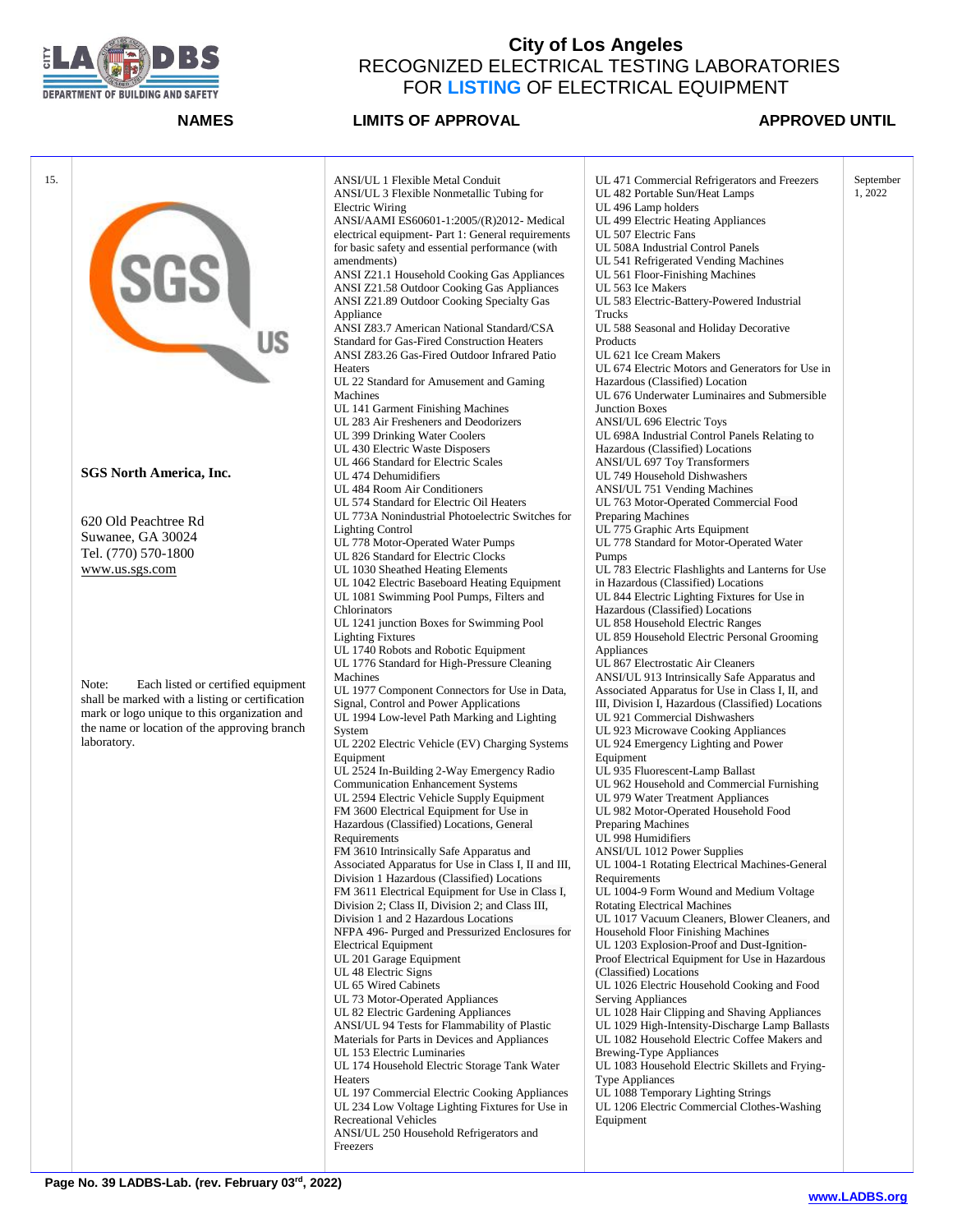